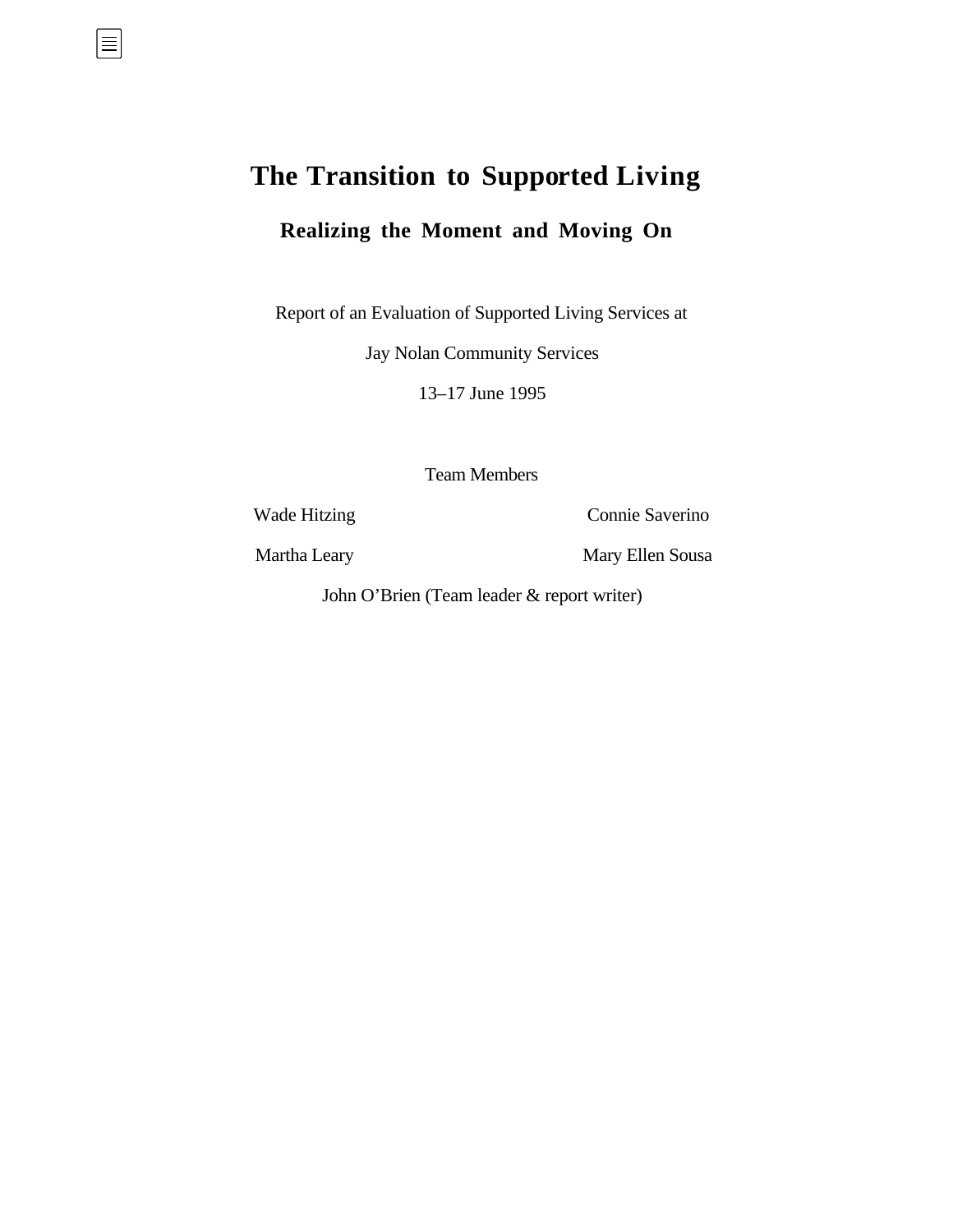This evaluation was invited by the board and staff of Jay Nolan Community Services (JNCS) as part of their commitment to offer high quality supports to the people and families who rely on them. Team members share a commitment to the values and service practices JNCS has embraced, and balance experience in specialist service to people with autism with experience in developing and delivering supported living services. \*

Three team members have previously been involved with the JNCS. Connie Saverino co-led the 1992 agency evaluation and recently led a retreat for the agency board. John O'Brien has been an occasional consultant since 1993, and Wade Hitzing has visited once.

The team focused on learning from 16 people, 15 of whom receive 24 hour support from JNCS. These people were selected by JNCS's managers to allow team members to visit people in a cross section of situations. We met each person, visited their homes and usually the places where they spend the day, interviewed family members and other members of their circles of support, talked with some present and past staff members, and often attended a circle meeting. In addition, we met with the administrative team, the community living committee, and the board.

We conducted open ended interviews with each of the people and groups we saw. Our questions focused on perceptions of people's present and future situations and concerns about the quality of the support JNCS offers. Mainly, this report assesses what people told us. As we worked, we kept in mind a set of questions and hypotheses generated by the JNCS administrative team. (See Appendix.) In particular, those of us with a special interest in autism considered the possibilities for improvement in the way JNCS staff assist people with communication and behavioral difficulties.

This report represents the team's reflections on the information we gathered. We presented our observations and conclusions in two feedback meetings, which were attended by some of the people JNCS serves, family members and friends, board members, and staff. This report incorporates corrections and comments made at those meetings.

**Readers should qualify everything in this report:** It is based on information reported to the team as of the time of their visit. It is no more accurate than our ability to understand what people told us and showed us during relatively brief contacts. We used no standard measurements and made very limited observations of support staff at work, apart from our meetings and interviews with them. We had limited time and varying ability to accommodate the individual communication strategies of the people with autism we visited, so our report is based more on the perspectives of people who communicate more conventionally than it is on information provided directly by people with autism. We visited only about one in four of the people to whom JNCS provides supported living services. We only considered day services only from the point of view of the people we met, and we did not assess JNCS family support services at all. It will be as important for readers to note and discuss the ways in which they see things differently as it is for them to accept the team's perspective.

 $\overline{a}$ 

<sup>\*</sup> Anne Donnellan and Martin Trout were also recruited for the team but, for health reasons, each was unable to participate. In addition to allowing us to learn from visiting six more of the people JNCS supports, their involvement would have improved the team's balance by involving two more people who are new to JNCS; including the perspective of a person who has received residential services and is a member of a Regional Center Board; and adding the insight of a person with rich experience in creating deeper practical understanding of the humanity and potential of people with autism.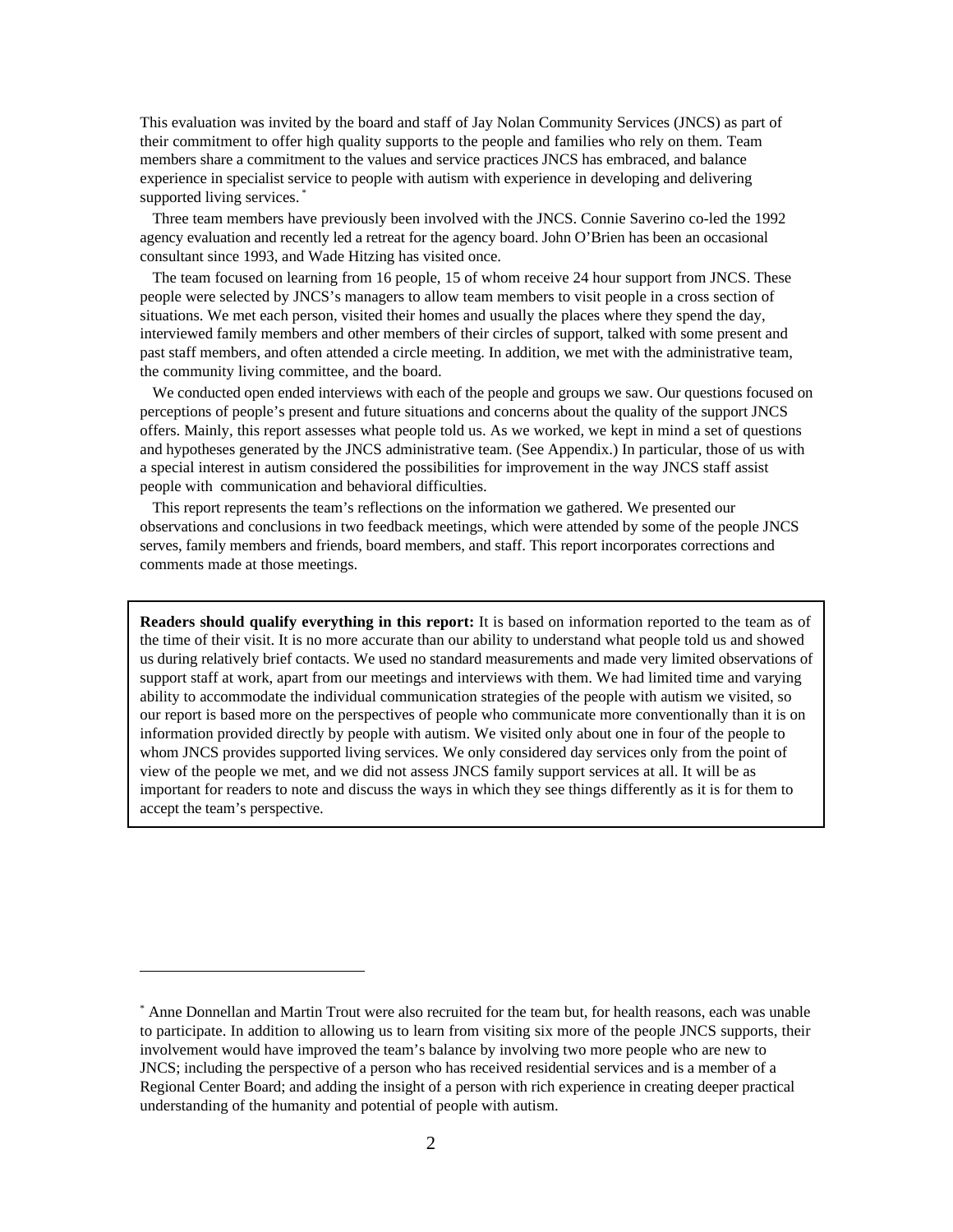# **Contents**

| Learning the lesson of experience with facilitated communication 20 |  |
|---------------------------------------------------------------------|--|
|                                                                     |  |
|                                                                     |  |
|                                                                     |  |
|                                                                     |  |
|                                                                     |  |
|                                                                     |  |
|                                                                     |  |
|                                                                     |  |
|                                                                     |  |
|                                                                     |  |
|                                                                     |  |

Our thanks to everyone who offered us their hospitality and generously shared their experiences and ideas with us. Because of your openness and candor, each of us who had the privilege of visiting you has learned important lessons about the challenges and the possibilities of supported living.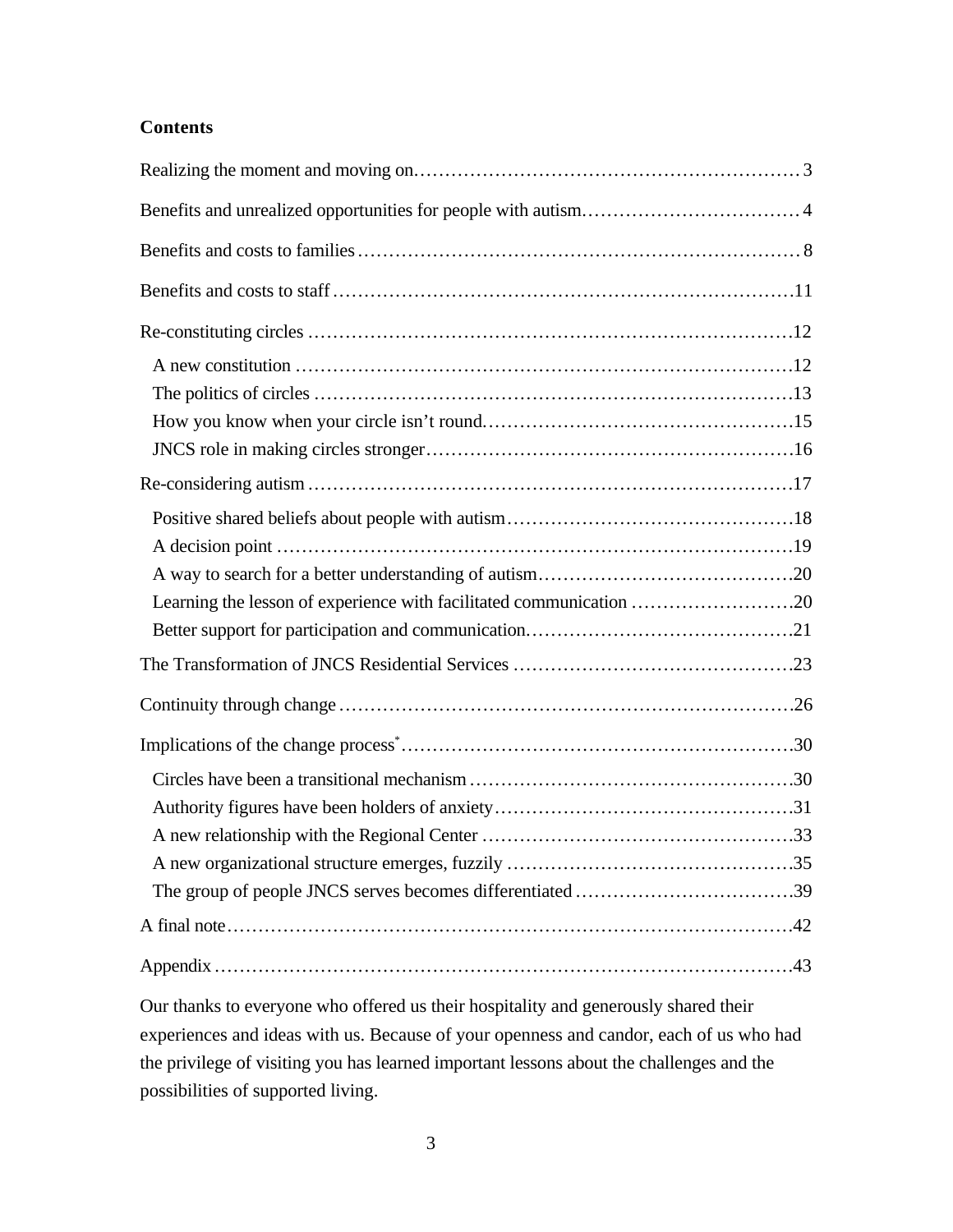#### **Realizing the moment and moving on**

Our title echos the tension signaled by the title of the evaluation report JNCS commissioned three years ago. The 1992 evaluation team expressed the depth of their concern for the well being of the people JNCS supports, and their sense of the agency's possibilities, in their choice of the title, "A moment in time: An agency in crisis." In their opinion, the part of the agency that gave the most concern, and showed the most promise for change, was its residential service.

In its residential service component, JNCS has largely resolved the crisis of mistrust and divisiveness that threatened the quality of its support to people with autism three years ago. There are still conflicts and difficulties, of course, but now there are ways to approach them that most people trust. People with autism, family members, board members, and staff have come together to realize the possibility of that difficult moment by transforming the agency from a group home operator to a provider of individualized supported living.

This transition is nearly complete. By January 1996, JNCS will focus all of its residential service resources on supporting people in their own homes. To the best of our knowledge, no other agency has made so complete a change from group living to supported living, for so many people who have complex needs for support and highly involved parents, in so short a time.\*

In itself, this achievement would have little significance unless, as a result, the people with autism and the families involved have better lives, and staff have working conditions in which they can better use their abilities in order to provide relevant support. The resolution of yesterday's crisis only creates the conditions within which the next challenges will appear; it does not signal the end of the journey, but a change in the terrain. The hard, fast climb to establish people in their own homes is nearly over. Now there are new opportunities and new problems.

#### **Benefits and unrealized opportunities for people with autism**

<u>.</u>

No one described the changes they have made as easy, but no one we talked to wants JNCS to go back to operating group homes. Nearly everyone identified significant benefits

<sup>\*</sup> Many other supported living agencies are larger, but they either serve a substantial proportion of much more able people, or they have grown more gradually, or they have grown by adding new people. The point here is not to award a trophy, but to describe the context for many of the problems JNCS faces now.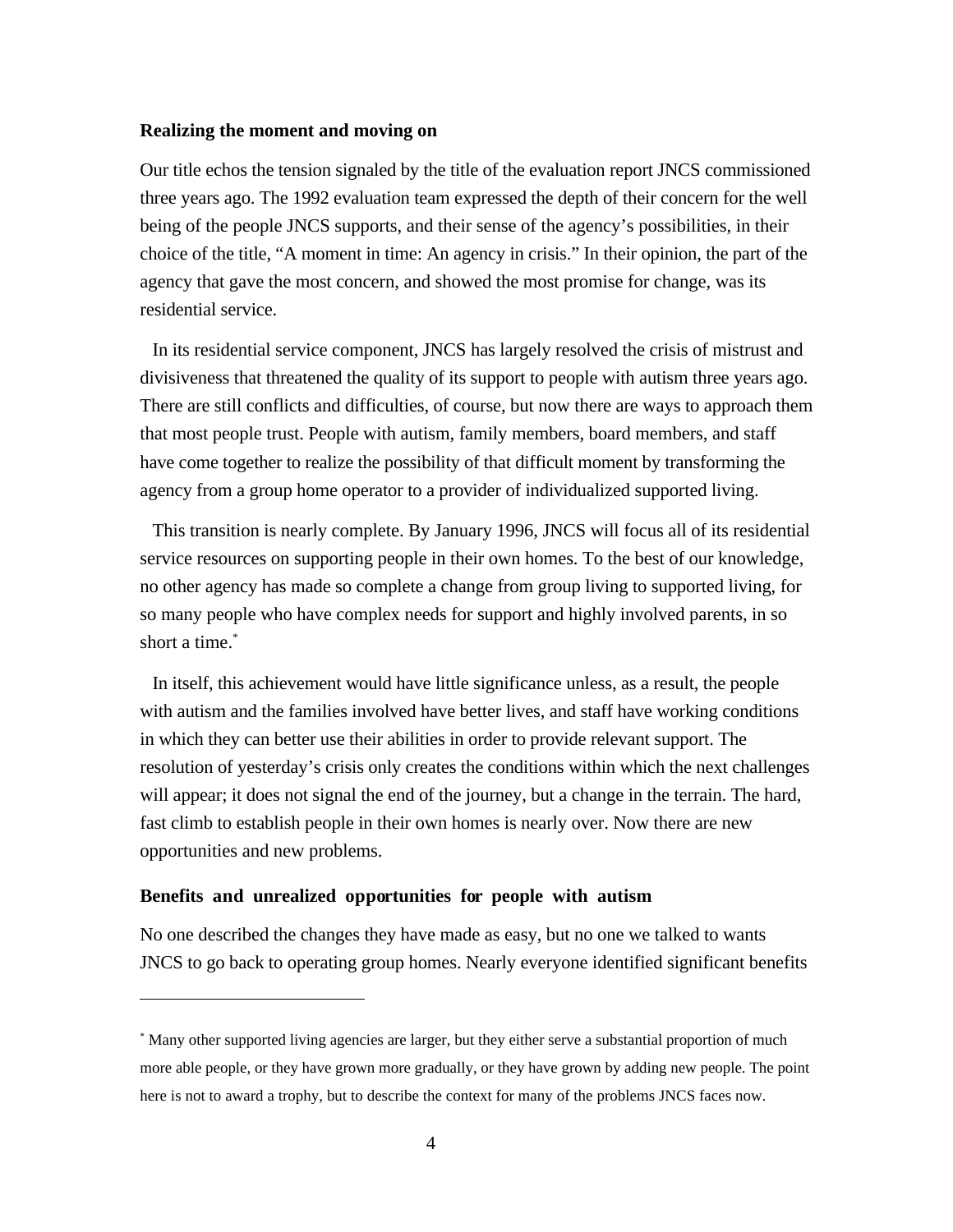in the present situation, and everyone believes that JNCS is only beginning to learn how to make the most of these benefits. Some family members identify important shortfalls between what they were told supported living would be like and what they see happening. Understandably, the sense that "JNCS isn't delivering what they promised" is stronger in families that accepted supported living from JNCS only when JNCS decided to close their son's or daughter's group home; given that the alternative was to seek services from another agency, than it is among families who initiated the exploration of supported living themselves.

## *Benefits*

These are the benefits for people with autism that the people we interviewed have noted since people have had support to move into their own homes.

- ❍ People live with significantly less violence. Not only has the violence created by grouping people decreased (violence initiated or triggered by other people with autism in a living group, or by staff trying to cope with violent behavior in a group situation), but there has also been a notable decrease in the number of times people injure themselves or "blow" (as many people at JNCS call violent episodes).
- ❍ Expenditures on repairing property damage have decreased significantly.
- ❍ A growing number of people have increasingly more personalized…
	- …homes and home lives
	- …schedules
	- …matches to the staff who assist them
- ❍ People initiate more, at least in terms of choosing activities and influencing routines.
- ❍ Most people seem, to people who know them well, to be happier to be living as they are now than they were living as a member of a group. And, when there are important mismatches between what is offered and what a person needs and wants, there have been honest –if not effective– efforts by JNCS to come closer to offering what the person needs or wants. For example, there have been efforts make changes in the number and identity of roommates and in people's locations as things don't work out or as people's preferences become more clear.
- ❍ At least three people with autism see themselves as welcome and valued members of another person's circle of support, to the mutual benefit of all four people.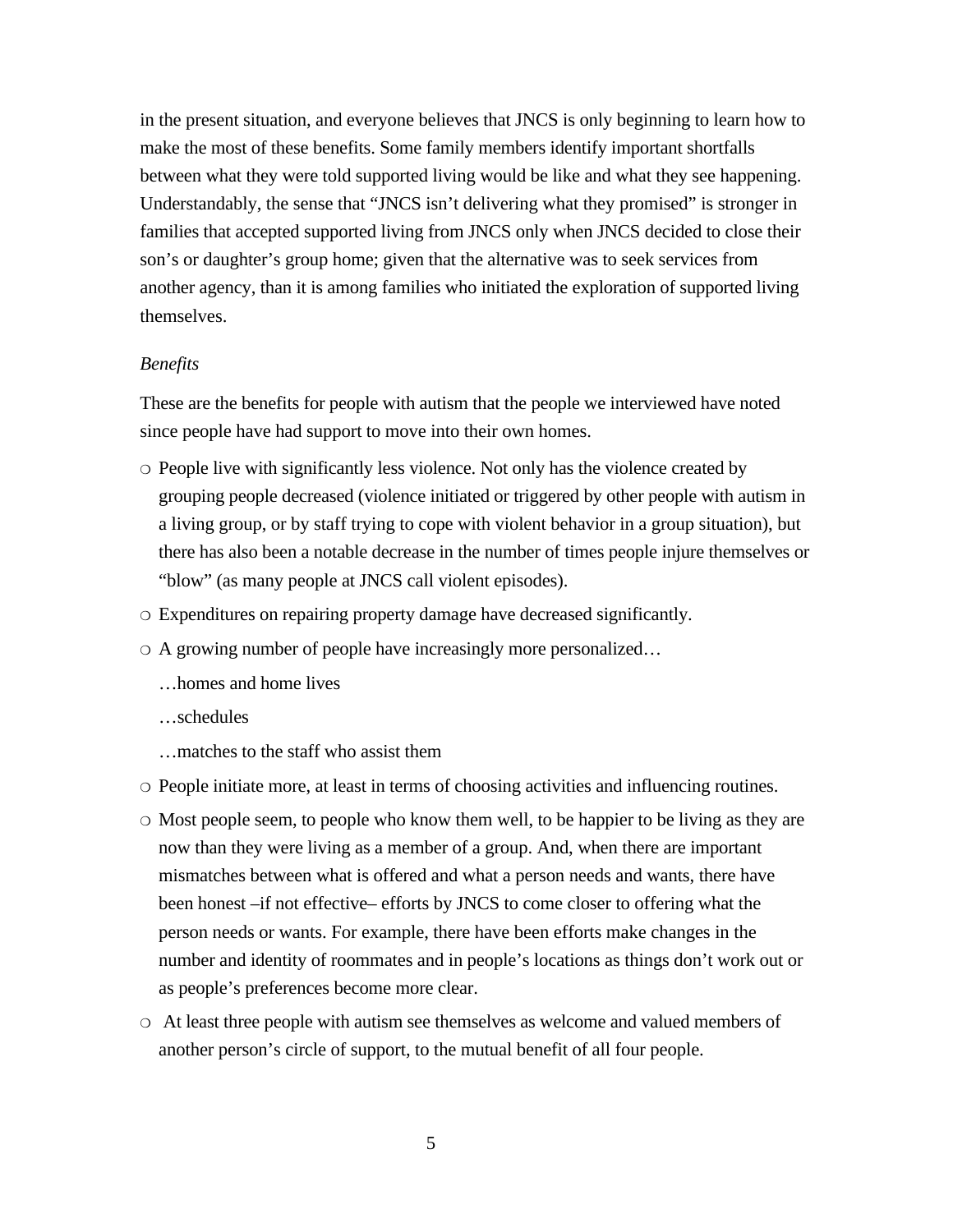❍ People with autism have shown unexpected resilience and adaptability as they have experienced the ups and downs of establishing new homes. Either transitions have been smoother than many family members and staff feared they would be, or people with autism have mastered bumpy transitions and difficult situations. This is especially notable because some of the people who have responded well to major changes continue to find it unusually difficult to adapt to much smaller variations in their daily routines and rhythms.

In sum, the people we met seem to be on their way toward establishing a stronger base from which to pursue their own lives.

## *Unrealized opportunities*

There remain significant unrealized opportunities for people with autism. Naming these issues unrealized opportunities is not an exercise in euphemism. Only one cost to people with autism was mentioned as such: some parents are concerned that people with autism may not have as much contact with the people they used to live with in a group home as they might like.

Otherwise, with a very few exceptions which team members identified to JNCS staff and board members before their visit ended, the people we interviewed did not speak of problems created by moving into supported living. This is at least partly because we lacked the time or ability to interview the people with autism we met in depth and detail. We had no difficulty hearing of the costs born by family members and staff, so with time and skill we would probably have learned more about costs of the change from the point of view of the people most affected.

But mostly, people are looking forward, with high expectations.

- ❍ There is considerable variation in the extent to which people's homes and schedules and interactions reflect their own identity, interests, and strengths. This ranges from…
	- …situations which seem like (or indeed are, former) group homes, to
	- …places that seem to represent parents' idea of a suitable service for a person with autism more than they seem like the person's home, to
	- …situations that seem to be arranged more around support people than around the person (sometimes this results from parental effort to help the person establish a home that looks more appropriate to their age than it might if their parents took charge of the decor and the routine ), to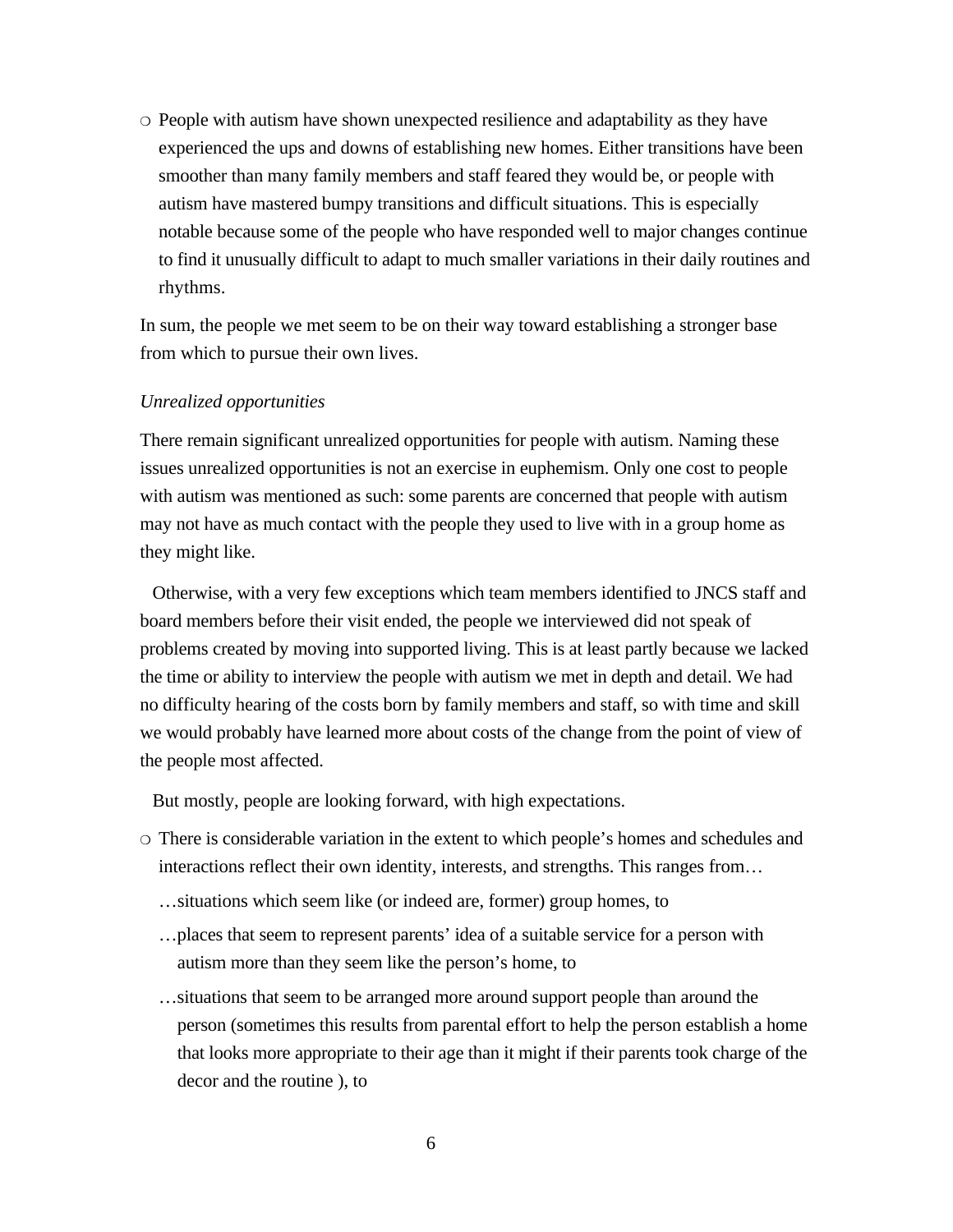…places that seem to fit the person, but have great potential to much better accommodate the adaptations and positive modes of expression unique to each person with autism

- ❍ The benefits of more personalized living arrangements make the inadequacies of available day services more glaring and more galling. Some people with autism are clear about wanting a job, or a much better job. Others endure what is available, often with surprisingly good humor. Everyone could have a day time that far better reflects their identity and capabilities.
- ❍ The presence of some staff people who respect and like the people they are assisting, and the potential for better response to expressions of individual preference, create a good context for much more intensive and imaginative exploration of each person with autism's preferred methods of participation and communication.
- ❍ More people with autism will benefit from having, and being, mentors for other people with autism.
- ❍ There are still miles and miles to go before many people with autism participate as members of community associations rather than as observers, consumers, or spectators; and before people with autism enjoy many friendships outside the circle of family members and some staff.

We purposely mention relationship building last in this list. It's importance as an accomplishment cannot be overstated, and the agency's current leadership is in no danger of understating it. But at JNCS the importance of relationship building could overshadow some real and immediate improvements that can be made in the accommodations and supports people with autism experience, "Why should we worry about the way the lighting is in the house when the person has no friends."

Overlooking better accommodation to people's disabilities would be shortsighted. Improvement in accommodations to people's autism are desirable in their own right, but they also allow better and more widely shared knowledge of the capacities, interests, and dreams of each person. Confidence in such knowledge is fundamental to building relationships that bridge the gulf between people with autism and the many non-disabled people who are victims of stereotypes about people with autism.

It is also important to put relationship building in time perspective: building relationships is the sustained work of years, more like planting coffee trees than like making a cup of instant. One form of sustenance for this journey is taking pleasure in what has emerged from the relationships that already exist, particularly in renewed and strengthened family

7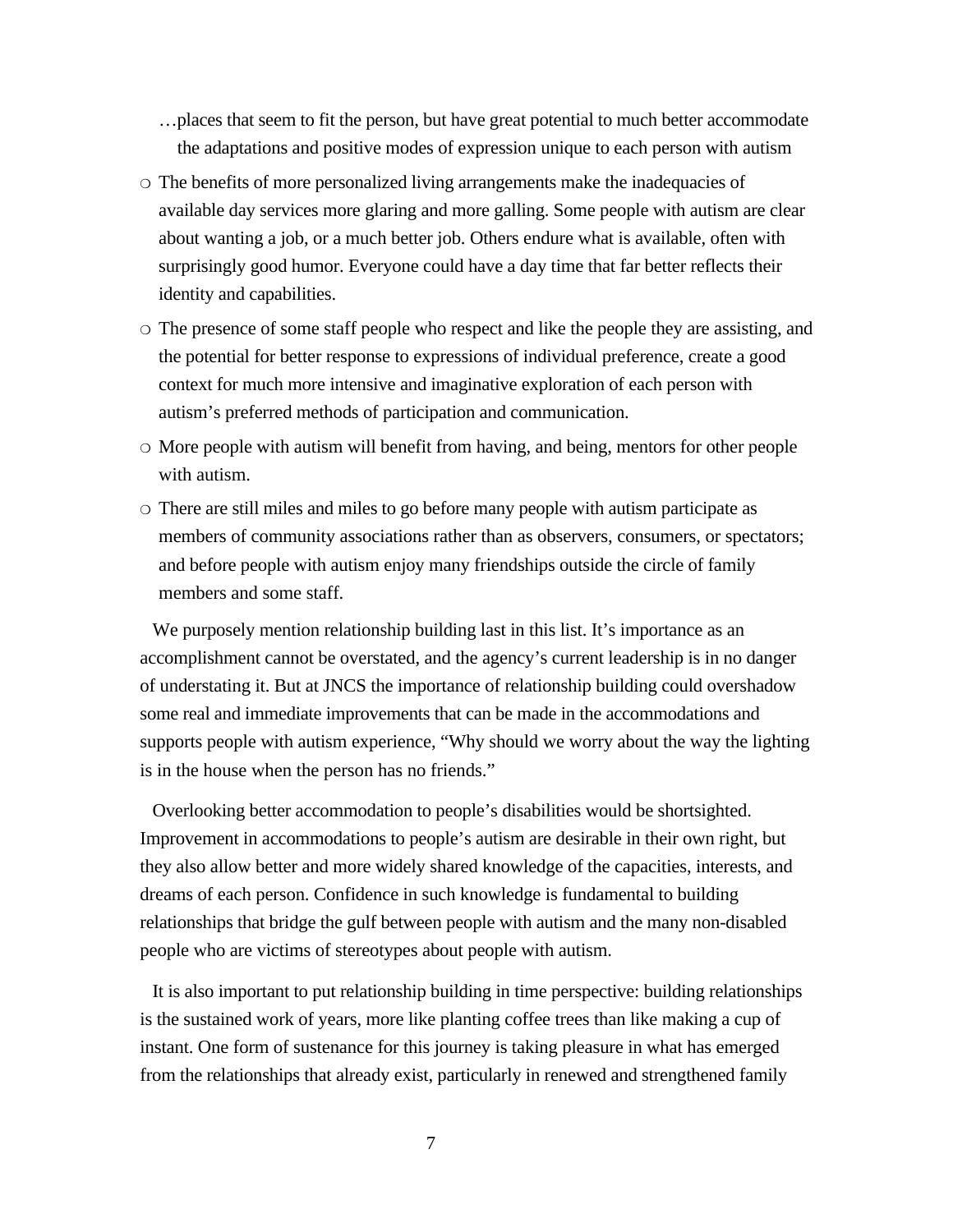relationships and in the friendships that some staff people have formed with people with autism.

#### **Benefits and costs to families**

These are the benefits and costs for families that the people we interviewed have noted since people moved into their own homes. Because the benefits for families are often closely associated with the costs, this section is organized as a sort of balance sheet.

# *Benefits to families Costs to families*

Many family members see people they love experiencing a way of life that, while far from perfect, goes beyond their expectations and even beyond their dreams.

Some parents feel deeply about how much their son's and daughters have missed because their own expectations have been too low. For some, these feelings are compounded by the recent discovery of their son's or daughter's ability to express themselves through facilitated communication.

While they can see benefits, some parents are still very unsure that their sons and daughters can trust the people they rely on for assistance from day to day.

At its extreme, lack of confidence in the process of hiring and supervision of in home support staff leads parents to invest substantial energy in checking on, and complaining about, staff performance. This creates a vicious circle: close surveillance leads to staff resentment which contributes to poor performance and motivates closer surveillance.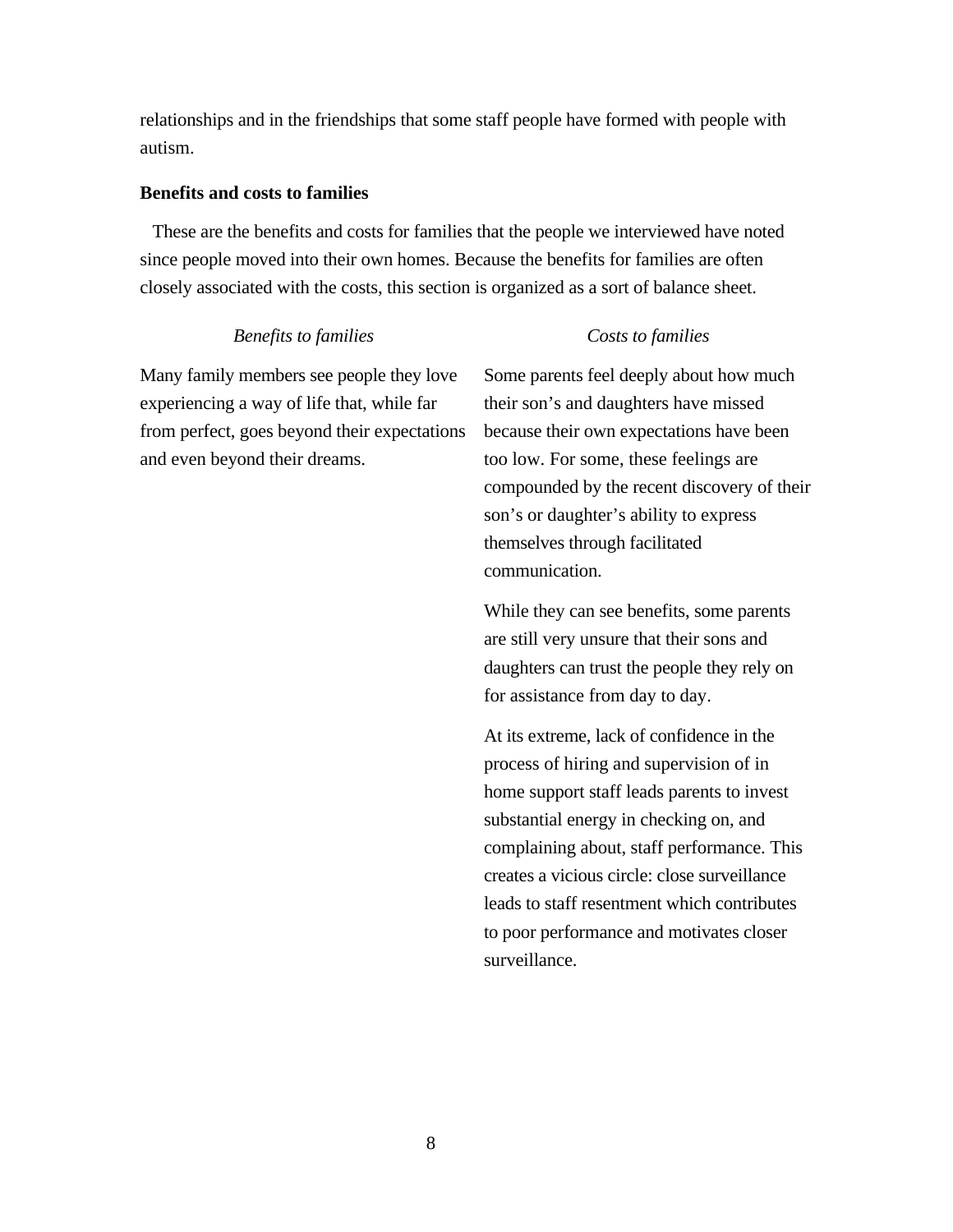Some parent have been delighted by those staff and roommates who accept, like, and want to share everyday life with their sons and daughters. Some of these relationships seem to be emerging as committed friendships in which pay for work is only one aspect of the relationship.

Many parents enjoy the opportunity to invest time, energy, imagination, and money in ways that directly effect the life of their son or daughter.

Some of these same parents have had to deal with staff and roommates who seem to have counterfeited friendship with a person they assist, apparently in order to escape from some of the requirements of their job.

Some circles have had to deal with the consequences of staff and roommates overestimating…

- … their ability ("I can manage." "Don't be overprotective, let us be ourselves.")
- …the endurance of their commitment to a person ("I care deeply and will always be there.")

Not every parent is equally able to invest time, energy and money.

Some families feel a new and not entirely welcome demand from a service that agreed to take their son or daughter, and a service system that is supposed to provide placements. They are concerned that…

- …their son or daughter may experience unequal treatment because they cannot invest as much as other families do
- …the service system may be seducing families into allowing it to cut costs through family contributions

Parents who are board members now have to balance commitments to JNCS as a whole with the ongoing demands of their own circle.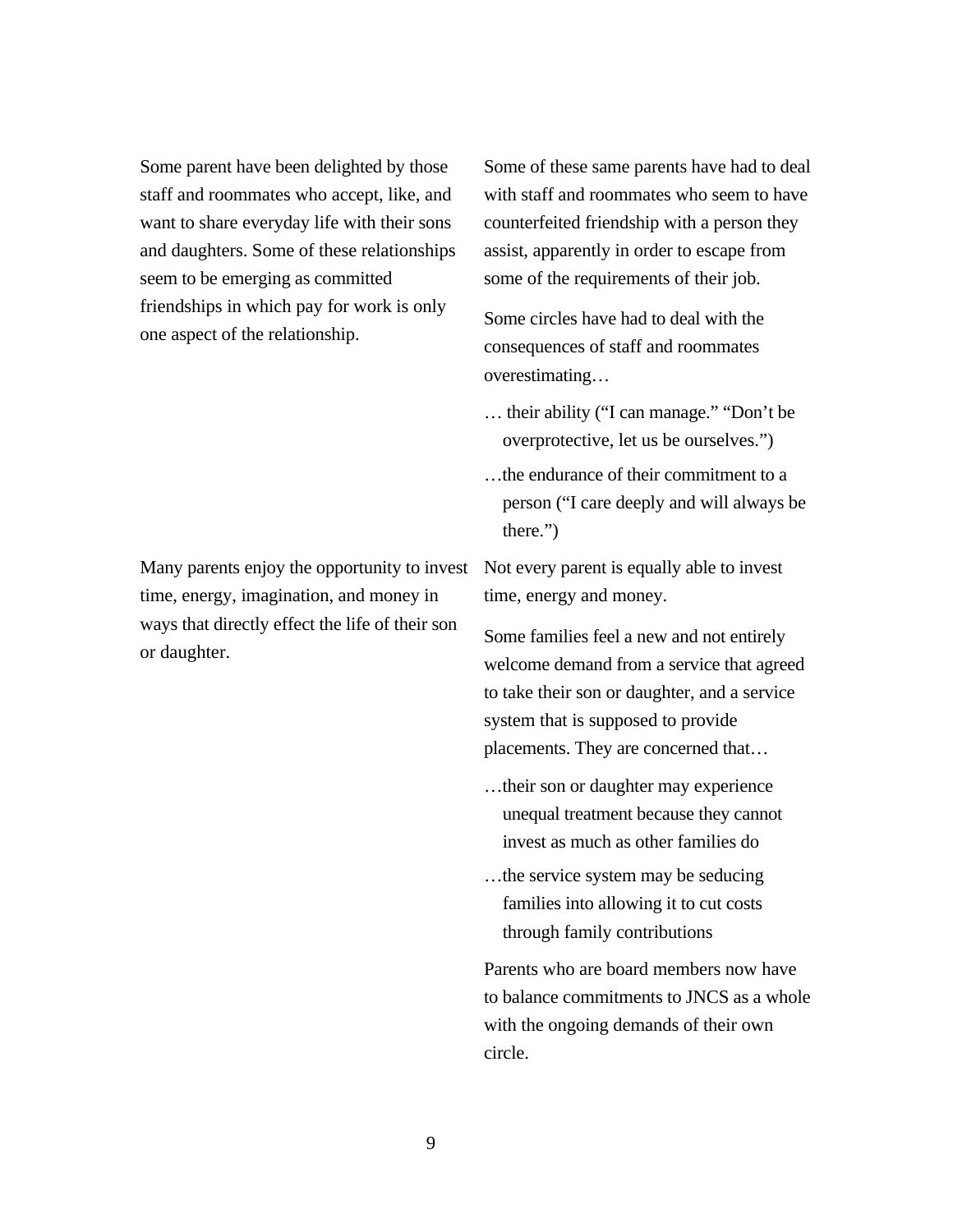Some brothers and sisters are finding new and satisfying ways to be involved in the life of a sibling with autism.

Circles offer parents a mechanism for direct decision making about the services their son's and daughters receive.

Families report lots of staff activity to deal with the problems and dissatisfactions that families identify.

Families are no longer placing their trust in the illusion that an agency alone can ever be an acceptable substitute for close and loving relationships.

Some people don't have brothers and sisters; some parents feel that is inappropriate to expect involvement from brothers and sisters, or that a brother or sister has already done more than enough.

Making decisions in ways that engage and sustain staff commitment and creative effort is difficult.

There is more direct responsibility. Parents can no longer complain about the agency management in the same way as they could before they had the option to be active in managing their son or daughter's support system..

The division of roles and responsibilities between staff and family members have become much less clear.

This activity doesn't necessarily bring satisfactory results.

Parents continue to face the question, "What will happen to my child when I die?"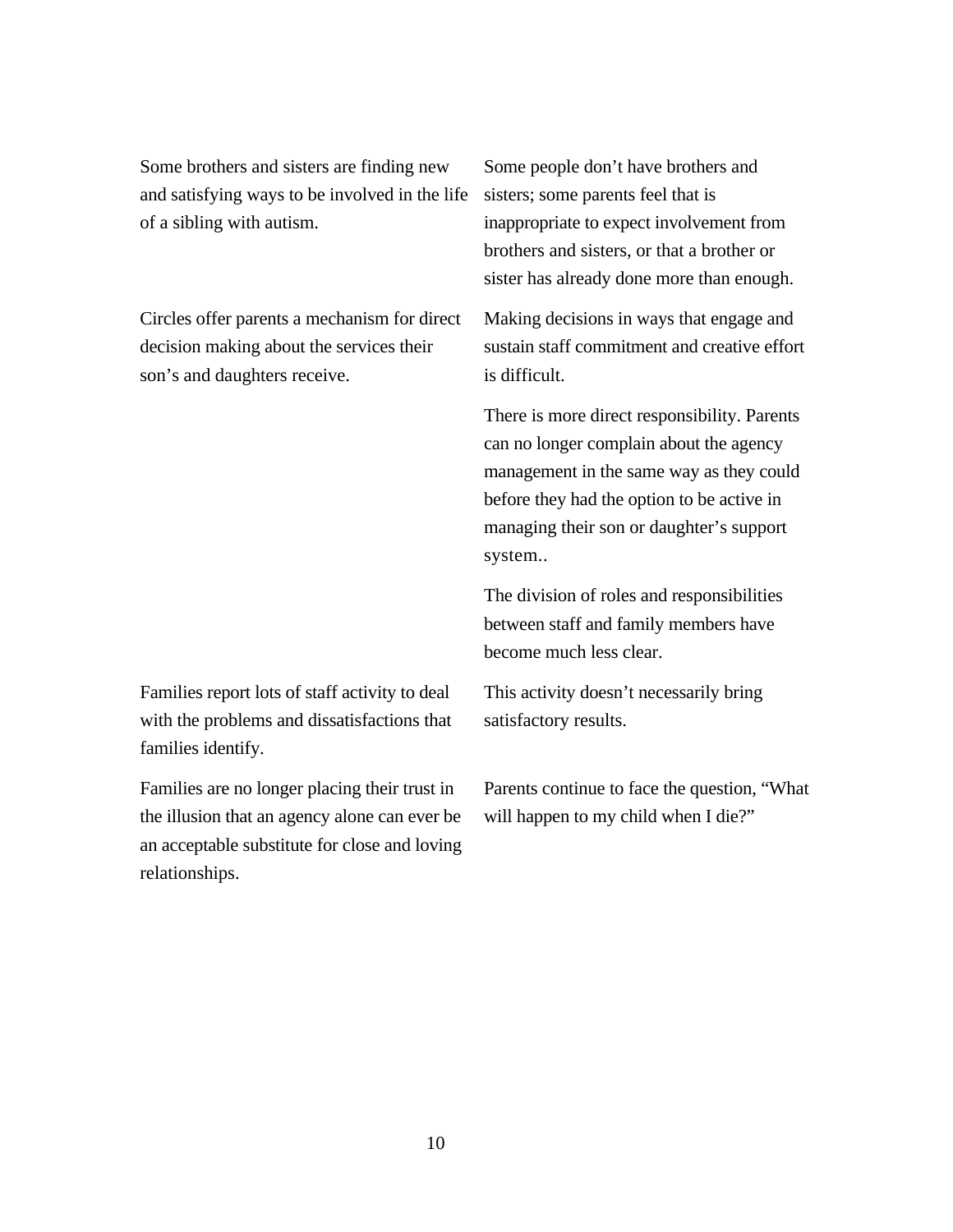#### **Benefits and costs to staff**

These are the benefits and costs for staff that the people we interviewed have noted since people moved into their own homes.

#### *Benefits to staff Costs to staff*

Some staff experience a strong collaboration with parents and family members who value them and their relationship with the person with autism.

Many staff report that the ability to concentrate on one person at a time has led to important gains in their ability to understand what a person wants; and some staff say that their ability to communicate with a person has increased across a range of topics and situations.

Some staff have felt ignored, or even abused, by family members who treat them like incompetent servants or potential criminals.

There is greater potential for conflict with others who understand a person differently. This is particularly difficult when the conflict is with a parent who does not seem open to negotiating the difference in understanding about what a person is communicating or how a person best communicates.

Many staff spend far less time and energy dealing with difficult behavior.

Some staff experience close, even loving, relationships with a person they support.

Some staff have experienced uncomfortable responses to this closeness from parents. Some of these staff interpret the parent's reaction as feeling threatened by the staff member.

Some staff who don't feel particularly close to a person they support wonder if they are less valuable to JNCS because they are only doing their job (even if they believe they are doing their job well).

Some staff feel a pressure to promise more commitment than they actually feel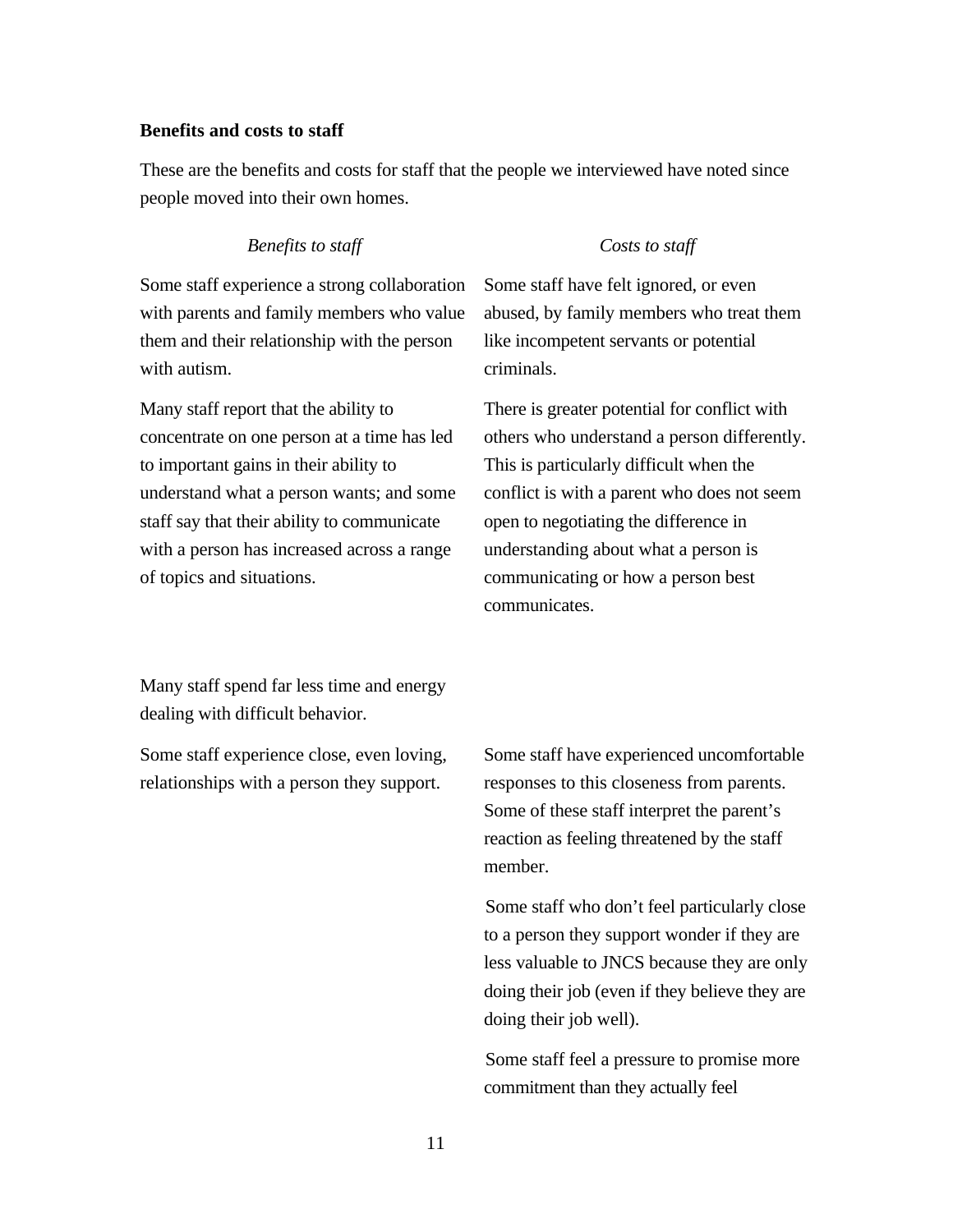Staff have greater autonomy and can focus their energy on things that really matter to a person.

Some staff feel that they have to take up the slack for other staff who abuse this autonomy and don't do their work.

Some staff report discomfort at having to confront their peers about poor performance or non-performance.

Some staff feel that they have had excellent opportunities for training and advancement.

Some staff feel that these opportunities are unfairly distributed and they have been left out.

## **Re-constituting circles**

Circles have been an important part of the development of supported living in at least two ways: they have provided a forum for decisions about individual supported living arrangements and they have given people a way to contain the anxiety and uncertainty of the change. The requirements of moving have set the circle's agenda. Where should the person live… with whom… with what assistance… how should the place be furnished and decorated? In the period just after the move problems –sometimes big problems– of establishing a household and a support system, and sharing good news about the effects of the move, paced the circle's meetings. These practical issues provided the context for sharing and organizing knowledge about the person's preferences and capabilities and needs and the resources available to the person.

#### *A new constitution*

Once a person has moved and things are reasonably stable, the circle needs to re-constitute itself. Its members need to agree on a new constitution by discussing and coming to agreement on these questions:

- ❍ What is the purpose of the circle? What contributions does the circle want to make to the life of the person with autism?
- ❍ Who is the focus of the circle? This is not as silly a question as it may first appear. Sometimes the actual focus people in a circle are the person's parents in their role as key decision makers and resource people for their son or daughter. If this is so, it should be clear.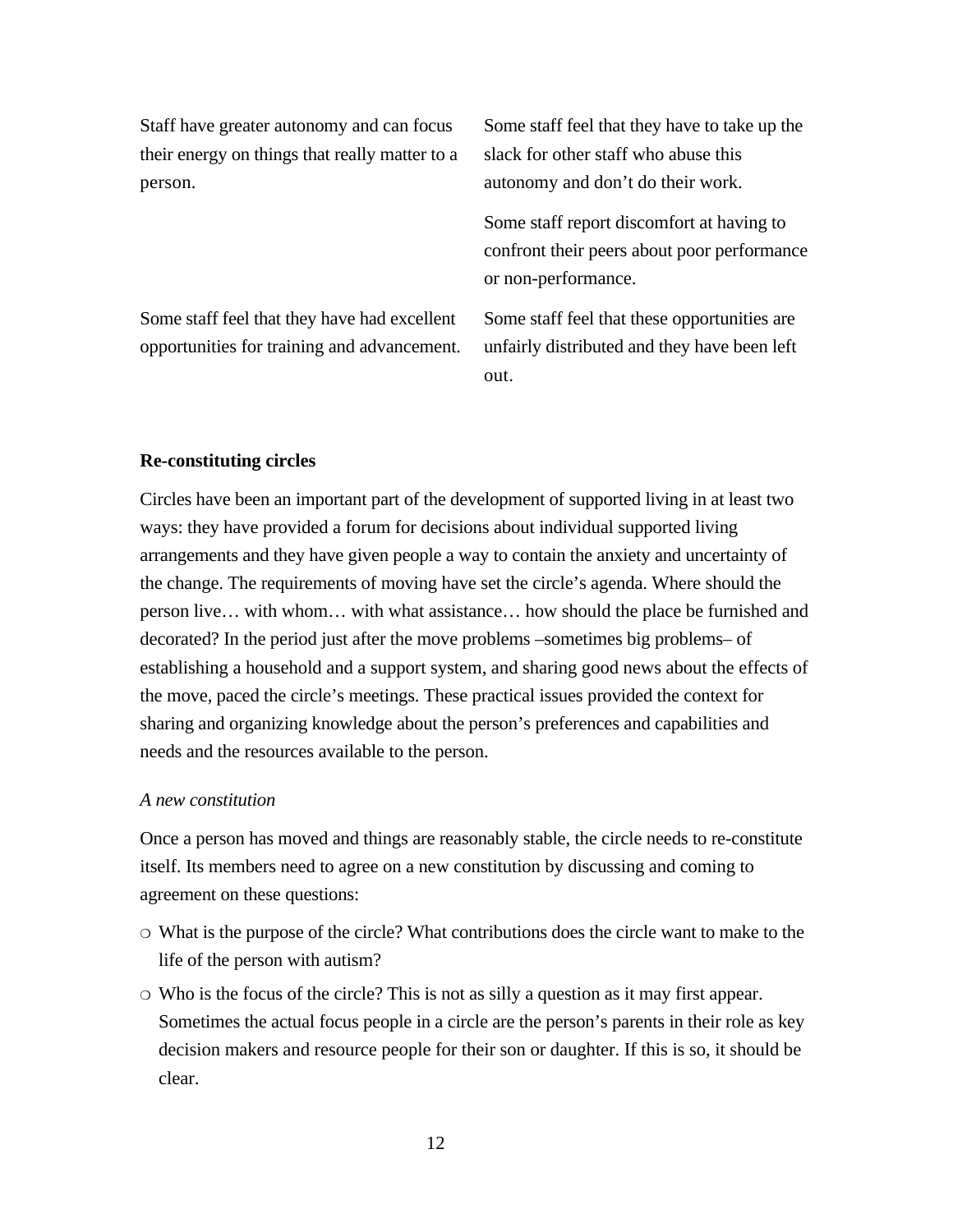- ❍ Who belongs to the circle and what are the obligations of membership? The process of moving brought people into the circle as issues arose (for example, Jeff, the Executive Director, and Harvey, the Board President, have participated in many circles). Are all of those people circle members; do they want to be active contributors? Does the circle want to have a "reserve list" –people who don't want to be active unless a particular need arises? Are all of the staff involved with the person circle members? If not, who will link the circle's work with them? Are there other people to invite into the circle?
- ❍ How does the person with autism participate in the circle?
- ❍ If the person has a conservator, how does the conservator see the role of the circle in assisting them with their legal responsibility of making decisions in the person's interest?
- ❍ What groundrules does the circle want to adopt, and what skills do its members want to develop, in order to build honest communication, creative problem solving, and the capacity to understand and negotiate conflicts?

In considering these questions, circles should first take time to carefully answer two questions,

- ❍ Now that the person lives in his or her own home, what is most important to work on now in order improve the person's life?
- ❍ What are our markers and measures that the person is experiencing a good quality of life? What signs will show us that there is a problem we must attend to?

The circle's answers to these questions will provide a foundation for the circle's renewed constitution, so in answering them it is important to think beyond just keeping the person from harm. The skills in personal futures planning and group planning (PATH ) that JNCS has invested in developing should prove helpful to circles in this work.

It will be important for each circle to ask, "How can we adapt the way the circle meets and works to accommodate the person's strongest ways of participating and communicating?"

# *The politics of circles*

Some people spoke to us negatively of "politics" in circles. But politics doesn't have to be a negative term. In an important way circle meetings are political meetings: they bring people together who have different points of view and different interests and provide a forum for them to discover common ground and organize shared action. The politics of circles only turn destructive if members are dishonest or manipulative.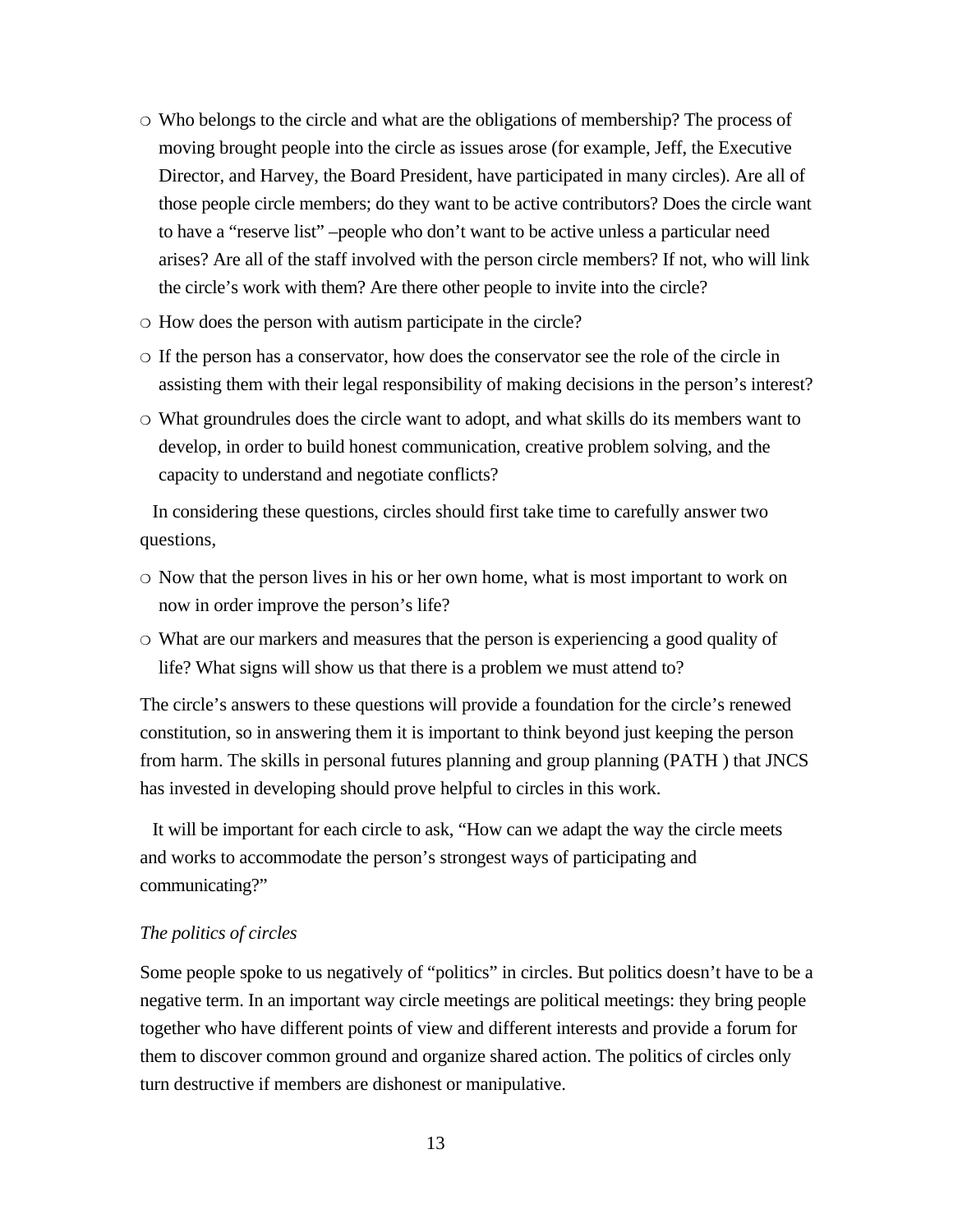One way to make circle politics healthier is to surface important disagreements among circle members. Discussions around a renewed personal futures plan provide a good context for mapping such disagreements. We heard seven common kinds of disagreements as we listened to circle members:

- ❍ Disagreements about people's vulnerabilities. For example, some people believe that imprecision in administering prescribed medication has severe consequences for a person and others believe that occasional variations in timing or dosage make relatively little difference.
- ❍ Disagreements about what staff activities must be performed ("non-negotiables") and what staff practices are optional, depending on circumstances and individual preferences.. For example, some people believe that systematic effort to assist the person to develop friendships is a necessary part of the job; others see this as much less important or even a waste of time because the person with autism is disinterested in friendships.
- ❍ Disagreements about a person's strong preferences. For example, some people believe that work matters very much to a person; others believe that the person would rather not work and that the desire is being imposed on the person.
- ❍ Disagreements about preferred and reliable methods of communication. Some people believe that a person communicates effectively with facilitated communication; others believe that the person is or was being manipulated by facilitation.
- m disagreements about a person's ability to provide meaningful direction of assistants, regardless of the communication system the person uses.
- ❍ Disagreements about how to interpret people's behavior. Some people read a person's difficult behavior as an attempt at manipulation; others read the same behavior as a request for a different sort of relationship.
- ❍ Disagreements about how JNCS organizational structure should function: "Who is, or should be, responsible for handling what."(See page 29 for a discussion of this issue).
- ❍ Disagreements about the future role of the circle and the future responsibility of parents and family members.

These disagreements are based on real uncertainties or real differences in perspective; no outside judge or expert can provide a final or objective answer. The circle's obligation is to be clear about the important disagreements they have and explicit about the ways in which they will negotiate these differences. It is not necessary to make an idol of consistency: some disagreements might be resolved by accepting that "when he is with me, this is what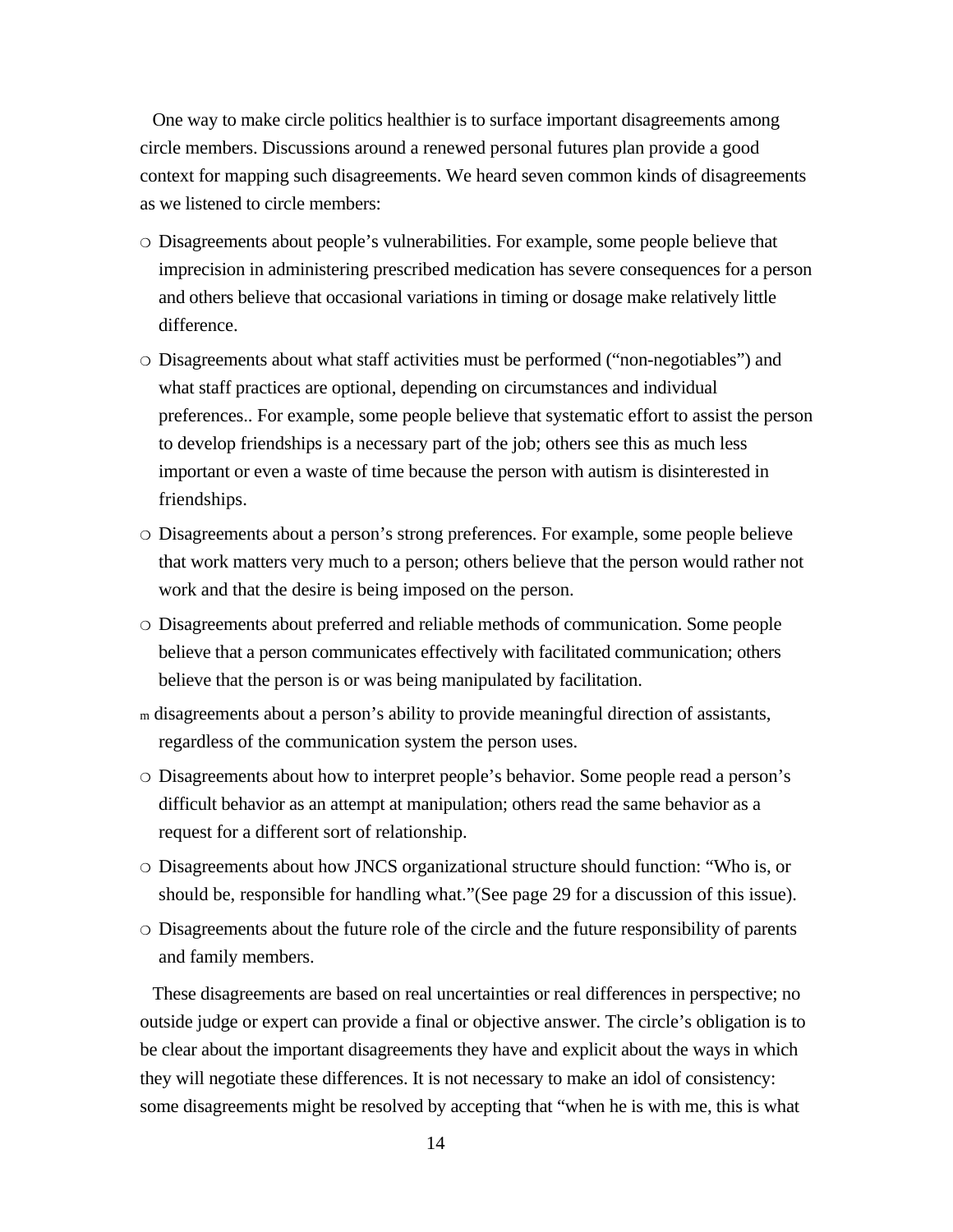happens; when he is with you, that is what happens." Other issues will require negotiation ("How can we discover a way to proceed that will satisfy all of our interests?") or the willing acceptance of authority ("We do it this way because this is the way his mother wants it.") If these disagreements remain unspoken, or if circle members don't accept a common way of dealing with differences, the differences will poison and paralyze the circle.

## *How you know when your circle isn't round*

Before a circle considers what matters most for the person and what it's constitution will be, the circle should take time to review its own functioning. Based on our interviews, we constructed this checklist of potential problems in the functioning of circles:

- $\checkmark$  Circle members see the circle as belonging to someone else: "We have these meetings because they are important to  $\blacksquare$  "Staff say, "parents". Parents say, "staff." Anybody says, "We have them because Jeff says we have to."
- $\checkmark$  Important decisions about a person's life happen without the circle's participation, for example: a circle member says "It's not like we work together or anything" when explaining why someone who is not a circle member is creating a vocational profile for the person the circle supports.
- $\checkmark$  The circle turns to a pyramid with a parent at the top. Parents review the details of staff performance. Parents feel, "We are expected to do what JNCS supervisors are paid to do." Staff feel, "The parent wants to use me to control every detail of the person's life."
- $\checkmark$  The circle turns to a pyramid with no one at the top. Staff try to get parents to act like supervisors or representatives of their agenda to JNCS administrators.
- $\checkmark$  The circle spends time on activities that would be much more efficiently done in other ways, for example: paying the person's bills, explaining JNCS policies, reviewing the details of staff schedules when there is no major issue at stake.
- ✓ Circle meetings focus mostly on "How things were done" rather than on "What we have learned" and "What it is important for the person for us to do."
- ✓ A parent feels, "I am the only advocate for my daughter or son."
- ✓ Staff people are disengaged during the meeting and feel frustrated or angry after the meeting.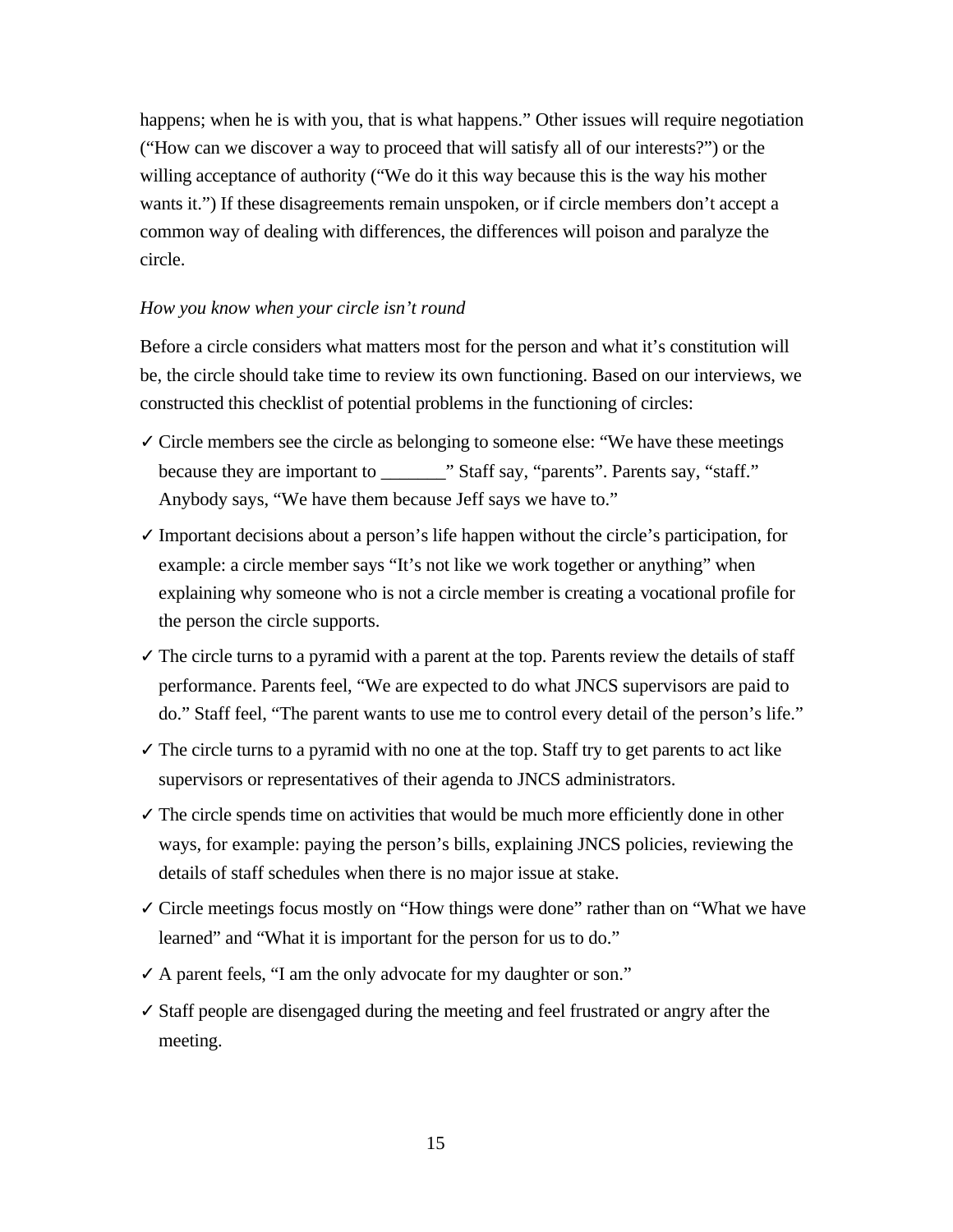- $\checkmark$  The circle gets stuck in polarization: its "staff against parents" or "circle members against support staff" or "administrative team members against support staff", or "outsider parents against insiders on the board."
- $\checkmark$  Some circle members treat other circle members is a disrespectful way but the issue is never raised and people do not make amends for the offense.
- $\checkmark$  Conversations about circle problems happen outside the circle, in pairs or other groups, and do not result in changes in the way the circle works.
- $\checkmark$  The only thing that gets a circle unstuck is when a person in authority (often Jeff) shows up and assumes responsibility for dealing with the problem, perhaps by delegating action to a staff person.

Because circles deal with difficult issues and because their work is organizing action on important issues, all circles will loose their roundness from time to time. This issue is whether the circle has the strength to notice that it is stuck and find a way to get unstuck that makes the circle stronger.

# *JNCS role in making circles stronger*

JNCS can do several things that will make circles stronger:

- ❍ Invest in training and supervision in facilitation, creative problem solving, conflict negotiation, and personal futures planning for anyone who wants to learn. Assure that each circle has more than one member interested in improving their skills.
- ❍ Identify and share the variety of ways members of different circles have of listening to a person and making decisions about the person's priorities and preferences. Approaches may include: stories about shared experiences, observations on the way a person responded during a private discussion, rituals that have meaning to the person or in a particular relationship, responses to photographs or drawings, and unconventional methods the person has invented in order to communicate.
- ❍ Make facilitators who are not members of a circle available for personal futures planning, PATH, or circle reviews. Facilitators can be members of other circles: staff, family members, others who are interested and willing to get training and supervision.
- ❍ Make consultation available to circles that are deeply stuck (what some people call "The Circle Doctor"). The emotional work involved can sometimes overwhelm even capable people. Consultants focus on process rather than having an organizational authority role or a stake in the outcomes of a circle's decisions.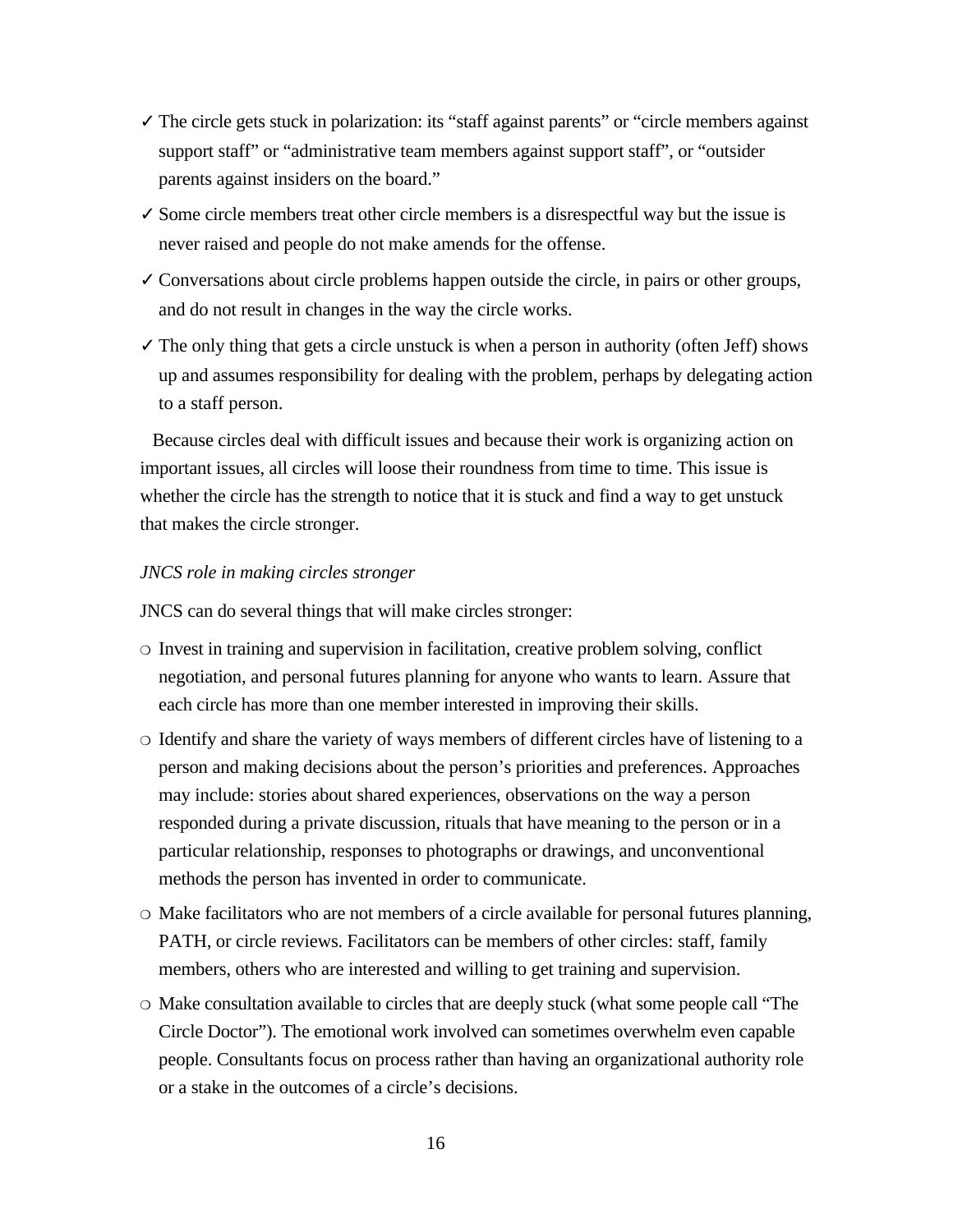- ❍ Find ways to make information about routine JNCS business available to circle members without taking up circle meeting time.
- ❍ Much confusion and conflict comes from lack of clarity about the responsibility of circles, parents, and JNCS supervisors. Ask each circle to go through a systematic process of identifying responsibility for key tasks. One way to do this is sketched below.
- ❍ JNCS can gather and share its experience with circles: benefits, disappointments, what has worked, what has not worked as expected, guidelines from experience. *The circle cookbook* might be a nice title.

This process of re-constituting circles should be carried out systematically, for each circle. It should raise a number of important questions whose answers have implications for JNCS as a whole:

- ❍ Is it acceptable for a person JNCS supports to have no circle, either around the person or around the person's parents? If so, how will the planning, decision making, and safeguarding functions of the circle happen for the person?
- ❍ Is it acceptable for a person to have a circle when the person's parents do not participate; if the person's conservator does not participate? If so, how will JNCS respond to conflicts between the person's circle and the person's parent/conservator?
- $\circ$  Is it acceptable to have a circle in which the person with autism does not participate?
- ❍ Do staff participate as circle members as an expected part of their job responsibilities or can they choose not to be members of a person's circle? Can a circle exclude a staff member?

#### **Re-considering autism**

One of the most exciting possibilities we noted was the opportunity that has emerged from more individualized supports for a far deeper understanding of people with autism. Deepening understanding depends on making the most of the possibilities of supported living to create better accommodations to each person's autism. More exact accommodations will allow a better understanding of the person's identity and interests. Better understanding will guide the development of new opportunities. The person's responses to new opportunities and better accommodations will refine the accommodations available to the person.

To organize this discussion, we will oversimplify JNCS's history by dividing it into three periods: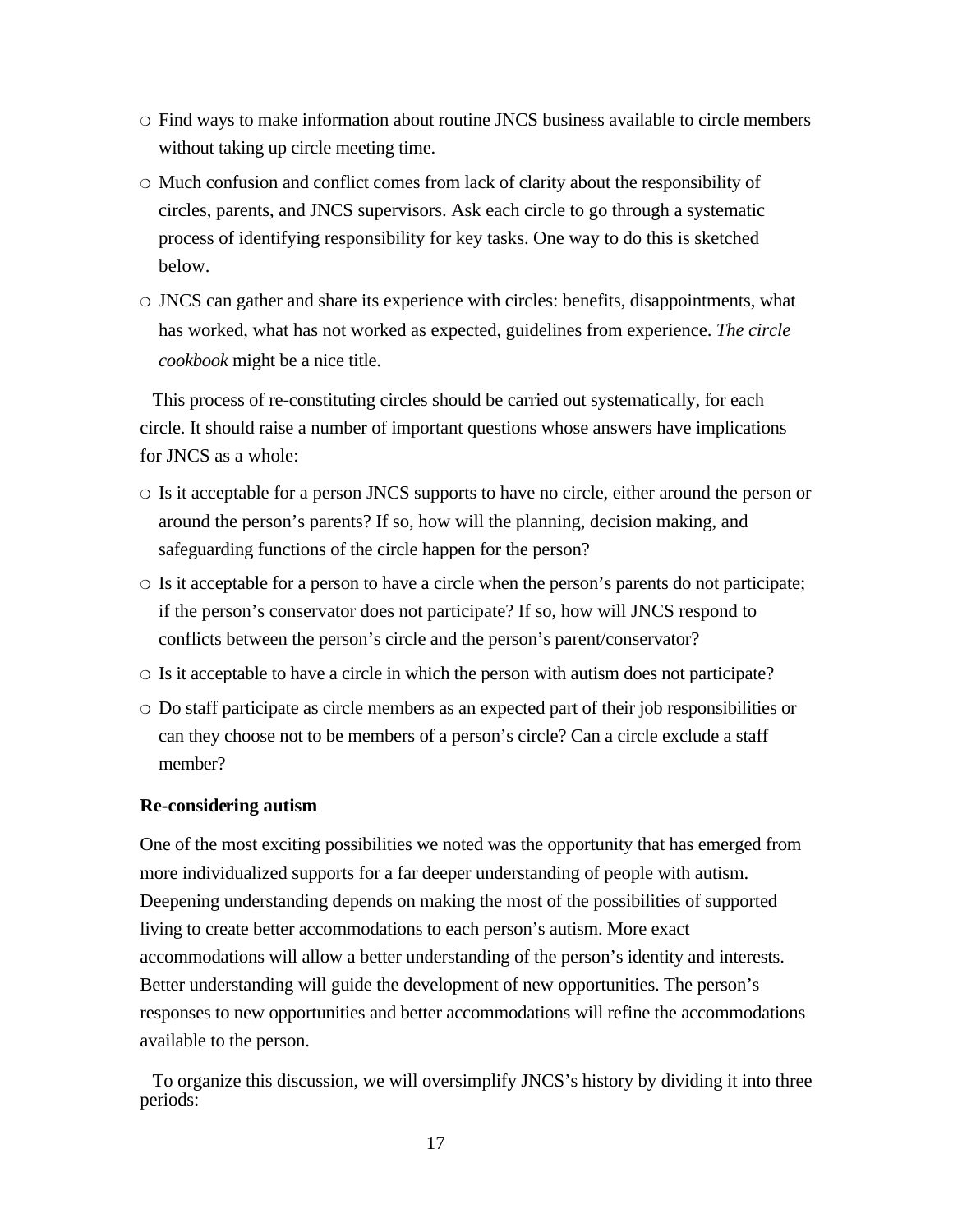- I. people with **AUTISM**
- II. **PEOPLE** with autism (the transition period) III. people with autism (a possible future)

JNCS has always put people first, but in its first period (people with **AUTISM**), the agency organized its residential services around the treatment of autism by positive behavioral means. This emphasis was strengthened by the unintended consequences of grouping people with autism together in small residential facilities and group based day activities. In the second period (**PEOPLE** with autism), the transformation from group living to supported living, the emphasis has been on the rights and needs that people with autism share in common with non-disabled people. This emphasis has been strengthened by the emergence of many of the hoped for results of assuming that, like most other people, people with autism will be most comfortable in a home of their own with companions and supports of their choosing. One sign of this emphasis recurred in many interviews with support staff who emphasized the ways in which the people they assist are "just like anybody else."

#### *Positive shared beliefs about people with autism*

This history gives many of the staff associated with JNCS a firm foundation of commonly shared beliefs:

- ❍ People with autism have the same right as anybody else to live their own lives in their own place and to make a positive contribution to life through work or some other means.
- ❍ People with autism should be accepted by other people. Rejection is ignorant. Discrimination is wrong.
- ❍ The people with autism that JNCS supports are adults with the same rights to selfdetermination as any other adult.
- ❍ The behavior of people with autism communicates important messages about their satisfactions and desires.
- ❍ People with autism are persons, with inherent dignity and value, who are fully capable of natural and satisfying relationships.

Staff have also found practical ways to assist people through their daily routines, to "read" at least some of the preferences of people whose verbal communication is unreliable, and to deal with episodes of difficult behavior. Throughout JNCS's history, a number of staff have become skilled at positive, non-violent responses to crisis. In general, these ways of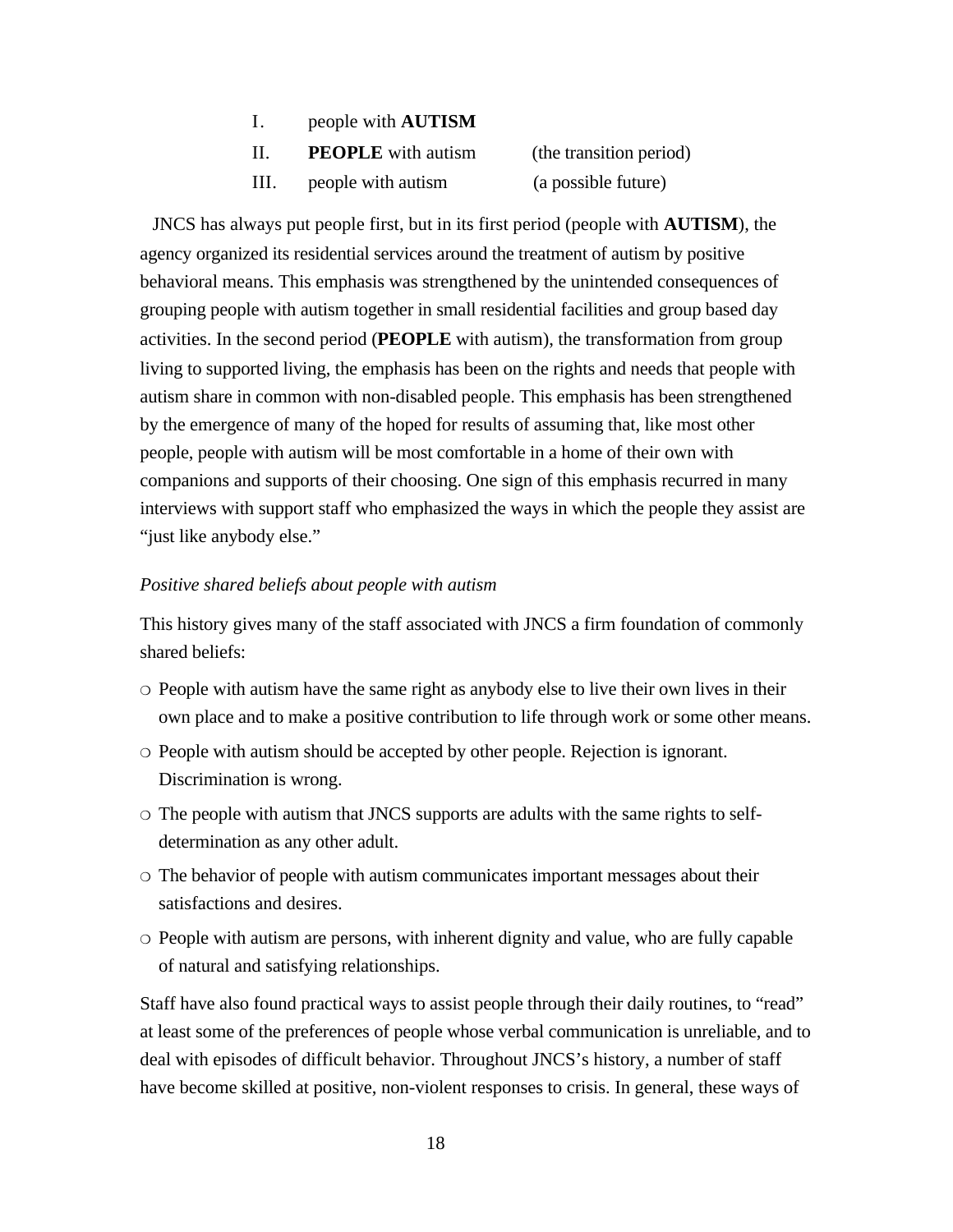coping seem to work even better when people are in their own homes than they did when people lived in group homes.

# *A decision point*

It does not diminish these achievements to suggest that even more is possible. Each circle, and JNCS as an agency, is at a decision point: "Will we continue a pattern that works well enough much of the time or will we search for a better understanding of autism as a part of this person's identity?"

In considering this decision, circle members may want to imagine what things will be like if they continue to make adjustments within their current level of understanding of autism in the person's life. While the individual particulars are most important in this discussion, it is our general impression that if present patterns continue…

- … people's lives will generally be OK. There will continue to be crises, but staff will continue to refine their abilities as crisis managers. There will be ups and downs, but overall people will have a safe and decent homelife, and a good chance at more satisfying ways to spend their days.
- … as circles and JNCS become progressively better at recruiting and retaining good staff some, perhaps even most, people will be matched with staff that respect, like, and sometimes even come to love them.

AND

- …the person with autism will continue to do the greatest share of adapting to the limits of other people's abilities to understand and respond to them. They will have to put up with what people can understand from simple words and behavior patterns.
- …people around the person will be satisfied with positive, but marginal accomplishments. Staff might stop with celebrating a person with considerable musical talent for holding down a simple part time job instead of moving on to seek more challenging and interesting opportunities with the person.
- …possibilities for community participation and friendship will be constrained.

A circle that wants to search further will commit itself to moving into period three, where there is an equal emphasis on both terms, people with autism, and neither term claims a bold face.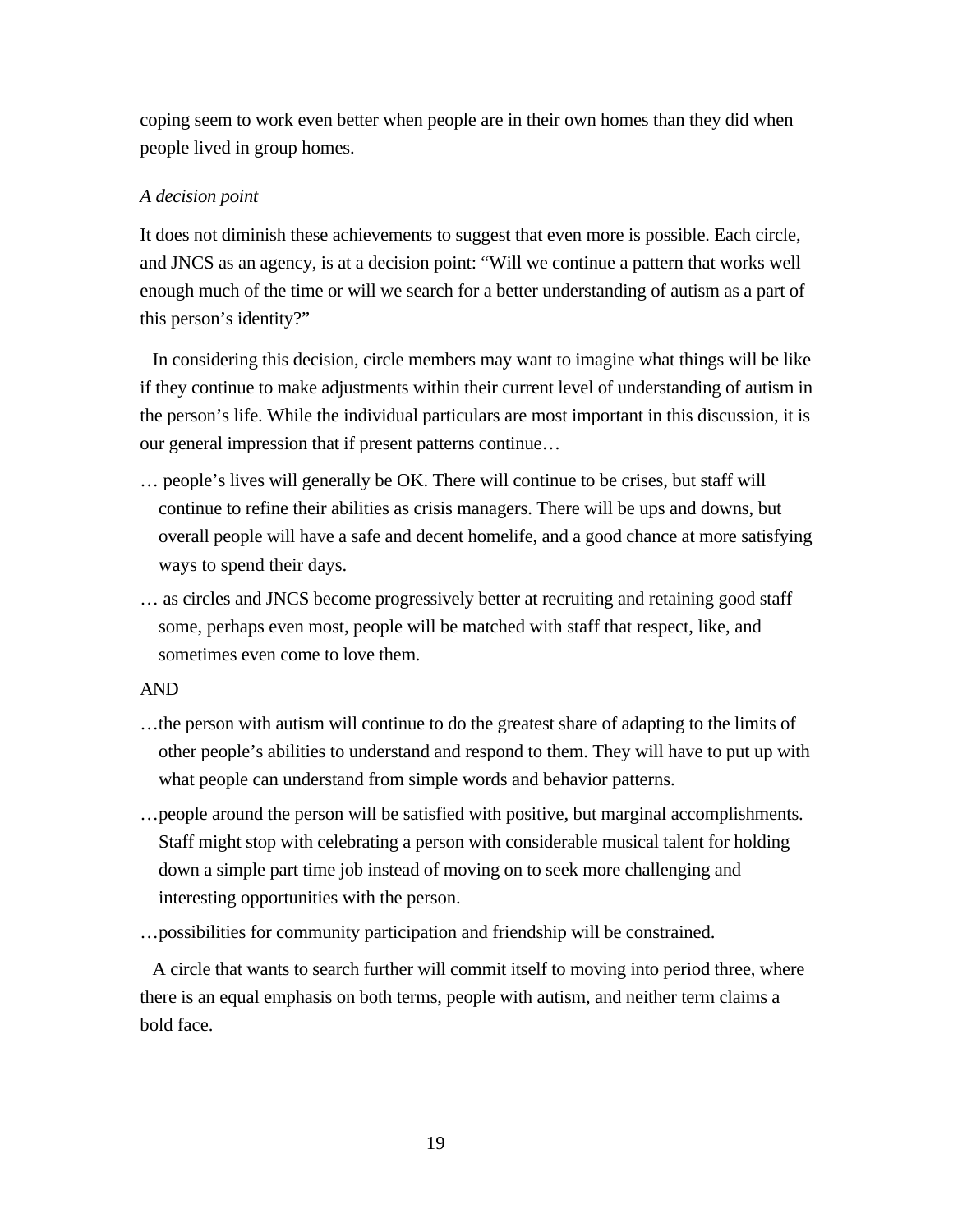#### *A way to search for a better understanding of autism*

The possibility of taking this step seems to us to rest on having thoroughly mastered the lessons of the past. Namely, that without adequate support, social systems under stress will over-emphasize autism as a justification for segregation and control. The stress will not go away. The difficult side of autism will not go away. So circles who want to search for a more helpful understanding of autism will have to hold a clear focus on the dignity and worth of each person with autism and maintain strong mutual support among circle members.

The base for learning about autism in the person's life is incorporating another belief into the common foundation described above. That is, autism is a unique way of being which is acceptable and which calls for creative efforts to facilitate the person's participation and communication. Saying that autism is acceptable means that it is not necessary to "fix it." Identifying it as a unique way of being draws attention to the ways in which a person who is "like us" in important ways is at the same time "different from us" in important ways. Noting that it calls for creative effort to learn how to facilitate recognizes the importance of a careful search for effective ways to join and enhance the effectiveness of a person's ways of accommodating autism.

This stance opens up room to question and explore. The people who know and understand a person well enough to get by can stop to wonder, "What more could we know of this person, what more could this person do and contribute, if we were better able to facilitate his or her participation?" The purpose of this wondering and creative problem solving is to add the imagination and abilities of a facilitator to the imagination and unique abilities of a person with autism with the result that the person with autism's participation, contribution, and satisfactions are multiplied.

In this sense, facilitation is much more than just typing with assistance. Facilitated communication is one type of facilitation, but there are many others that can be invented in collaboration with people with autism.

#### *Learning the lesson of experience with facilitated communication*

However, before JNCS embarks on a search for a better understanding of autism in people's lives, it needs to openly discuss and learn the lessons of the agency's experience with facilitated communication. Such a discussion will explore important questions like...

…what level of investment in training and supervision is required from people who wish to practice a particular approach and from JNCS as an agency?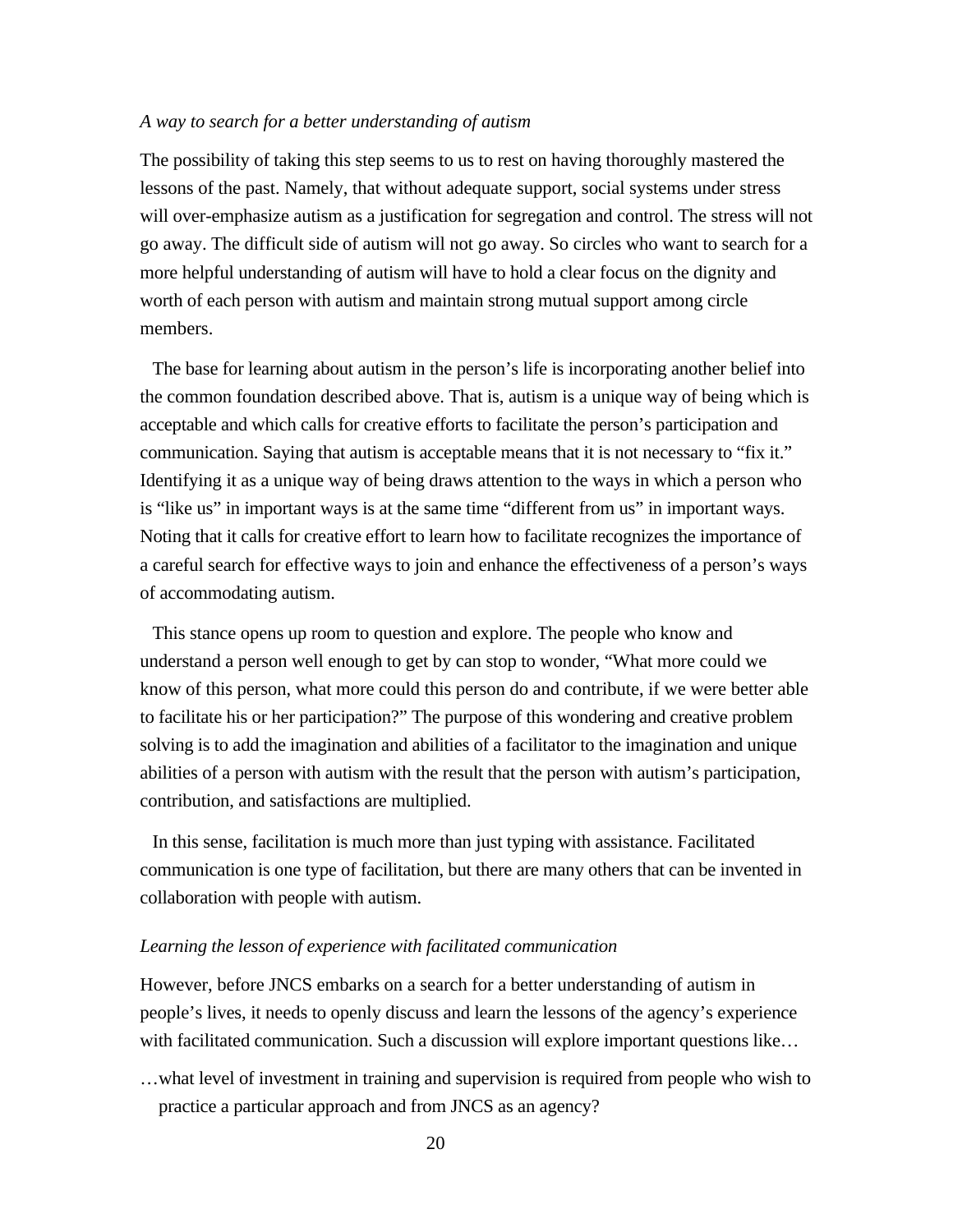- …how can circles, and JNCS as an agency, reduce the chances that an effective form of facilitation will be lost when one particular person leaves?
- …how can circles, and other parents and experienced people, support people to assimilate changes in their understanding of a person with autism's identity and capabilities? It is our impression that some people jump quickly to a changed point of view and others find significant change unbelievable and discredit it. Neither person is assimilating a new understanding. The same circle –even the same marriage– could include people with either style of response.
- …how can circles, and JNCS as an agency, deal effectively and responsibly with conflicts that surface between sincere people who draw different conclusions about a person with autism's preferences or communication?
- …under what conditions is it legitimate for a staff person to refuse to offer a form of accommodation, facilitation, or assistance that others believe benefits a person with autism?
- …under what conditions is it fair and reasonable for a parent or conservator to refuse a person with autism access to a form of assistance that other concerned people believe is of genuine benefit? How can circles effectively deal with the consequences of such basic disagreements?
- …how can circles, and JNCS as an agency, deal effectively with the controversies that sweep the field when new methods challenge old positions and when wishful thinking can drive out thoughtful inquiry?
- …how will circles, and JNCS as an agency, evaluate experience with a particular approach and share what works and what does not work with other circles?

Without careful consideration of these questions, circles and JNCS are vulnerable to either lurching from one fad to the next or of depriving people with autism of access to important assistance.

## *Better support for participation and communication*

Once the lessons of JNCS experience with facilitated communication are digested, there is much to learn alongside people with autism. A detailed description of the possibilities is beyond the scope of our team's work, but we can indicate some possibilities and some challenges.

The search for better methods of facilitating participation and communication depend on noticing, and creatively modifying, the extent to which our relationships depend on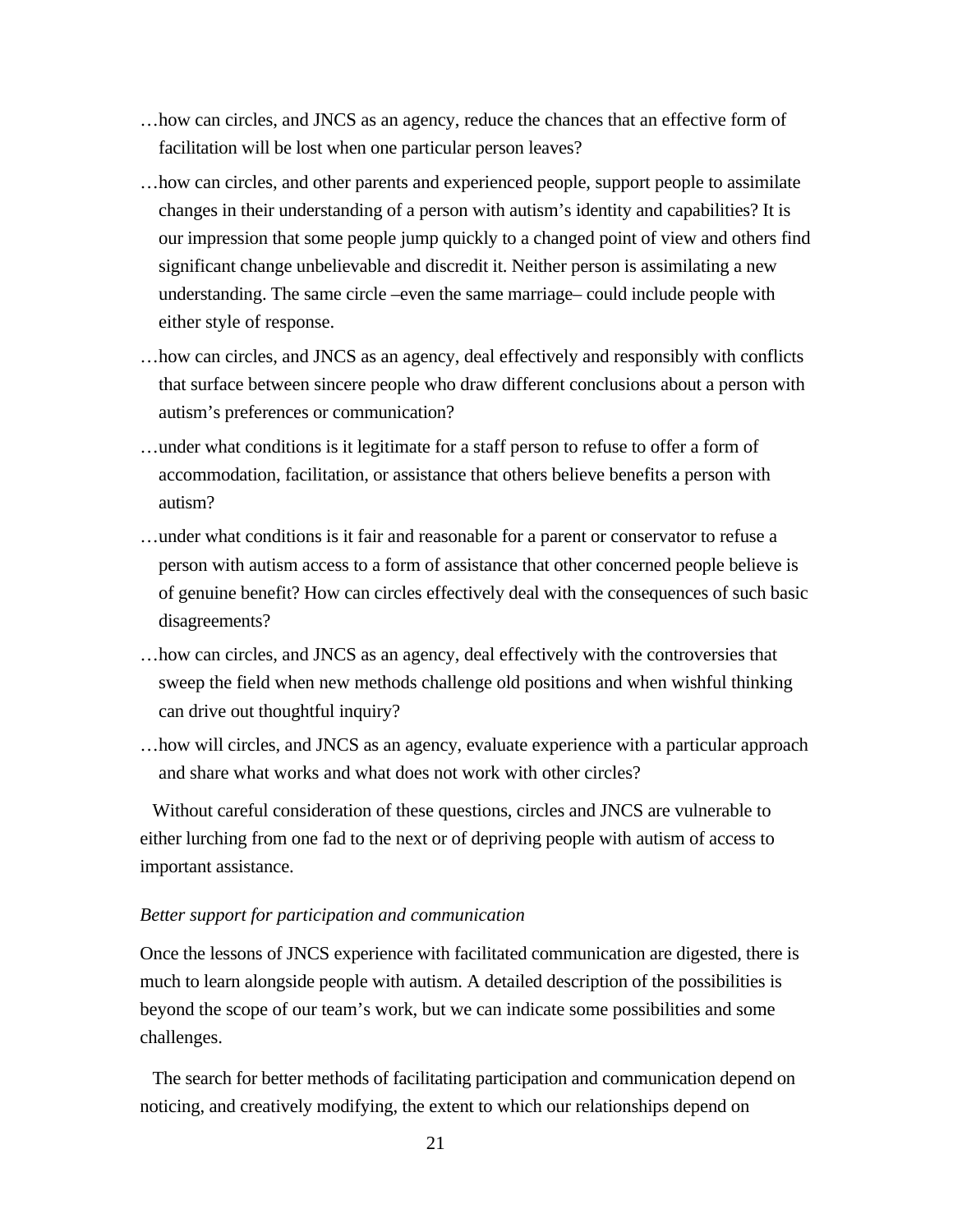conventional signs: words, either written or spoken; conventional "body language" and facial expressions; and environmental arrangements that are so commonplace that we do not even notice them. One way of understanding autism is to recognize that people with autism have unique ways responding to these conventions. Staff who "read" only two or three emotional states in a person with autism ("He's OK." "He's happy/sad." "She's going to blow.") may well be stuck in conventional signs.

Getting unstuck means noticing the ways particular people relate to different dimensions of their environment. This leads to questions like these,

- ❍ What pace and tempo of activity or conversation does the person find easiest to join? How doe sthe person deal with a pace that is uncomfortable because it is too slow or too fast?
- ❍ What medium does the person find best to express different kinds of messages: music? drawing? dance?
- ❍ What kind of lighting and furniture arrangement does the person find best to support their participation in a meeting?

In approaching these opportunities, it is important to consider ways to go far beyond the expectable limits of individualization. For example, presently lighting, furnishing, decorating, texturing, and sound damping in the places we visited reflect a common sense of a nice, "normal" home. Each of these physical dimensions offers a chance for collaboration with each person with autism (and, as necessary, negotiation with his or her housemates) to move from nice and "normal" to a nice home adapted in particular detail to the strengths, preferences, and comfort of a valued person with autism. A particular person may find up-lighting more comfortable than down-lighting, or find harder or softer or higher or lower or more or less furniture and decorations accommodating. The issue here goes beyond simple preference; the issue is continual improvement in the level of accommodation people with autism experience in their own homes. As peoples homes are more accommodating, they can live more comfortably and present themselves more completely.

This important work is likely to feel strange to at least some staff people. It may seem "unnatural" or "Not normal" because it involves challenging conventional codes for communication. It may also feel weird because it involves breaking one's set idea about who a person is. What was stable about a person becomes different. A staff person who felt comfortable and competent has to notice ways to improve. This example illustrates:

22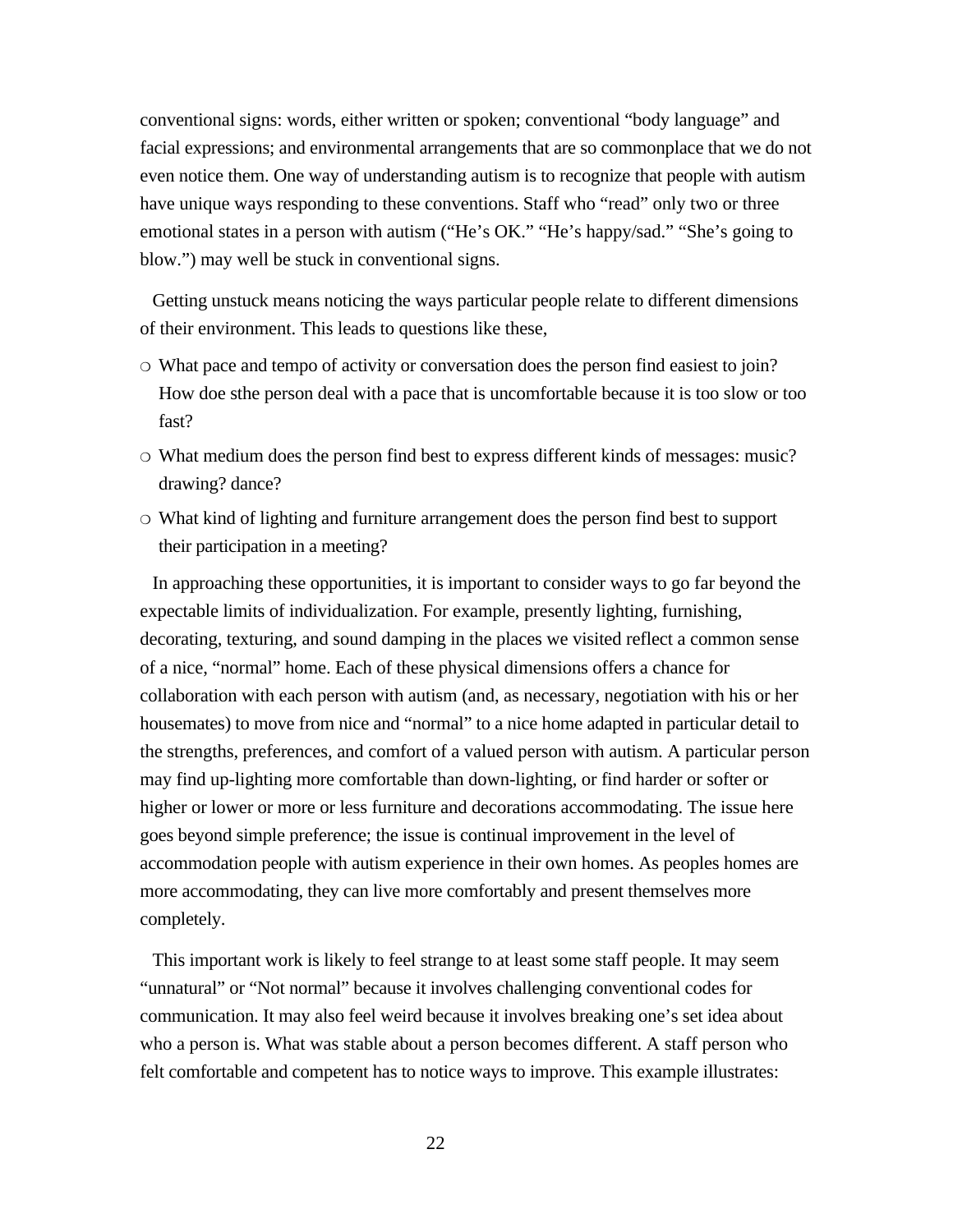An evaluation team member spent some time with a person with autism and discovered that drawing was a preferred method of communication for her. She later met the person again because the person was accompanying a staff member she was scheduled to interview. As the interview began, the person with autism took a pad from a backpack and began to draw. The staff person said that the person with autism would keep herself occupied by drawing while the team member and the staff member talked. Toward the end of the interview, the staff member noticed that the evaluation team member had no watch and teased her about being out of step with the fast paced life of LA. During this exchange, the team member glanced at the page the person with autism was drawing on and noticed that she had drawn a clock. The team member acknowledged this by saying and writing "You have drawn a clock face." The person with autism then drew a clock with a face on it.

In this brief interaction, the staff person saw drawing as an activity that would occupy the person with autism; the staff person was a participant in a two person conversation. The team member, because she had formed an impression about how the person with autism preferred to communicate, saw the drawing as part of the interaction; she was part of a three person conversation. In order to better facilitate participation, staff will need to join people with autism looking at their interactions in new ways.

#### **The Transformation of JNCS Residential Services**

In a field rich with management jargon, the word transformation is too easily used. Some people apply it enthusiastically to stirring new statements of mission and trendier organization charts. Often, they seem to imply that transformation should solve all problems and result in a utopian situation. When we call what has happened in JNCS's residential services since 1992 a transformation, we mean it as the dictionary does, "a dramatic and fundamental change in character". And we don't think that anyone would describe the results as utopian; though almost all of the people we met believe that the hard work and anxiety has been worth it, and that the problems JNCS faces now are vastly better problems than those that confronted the agency three years ago.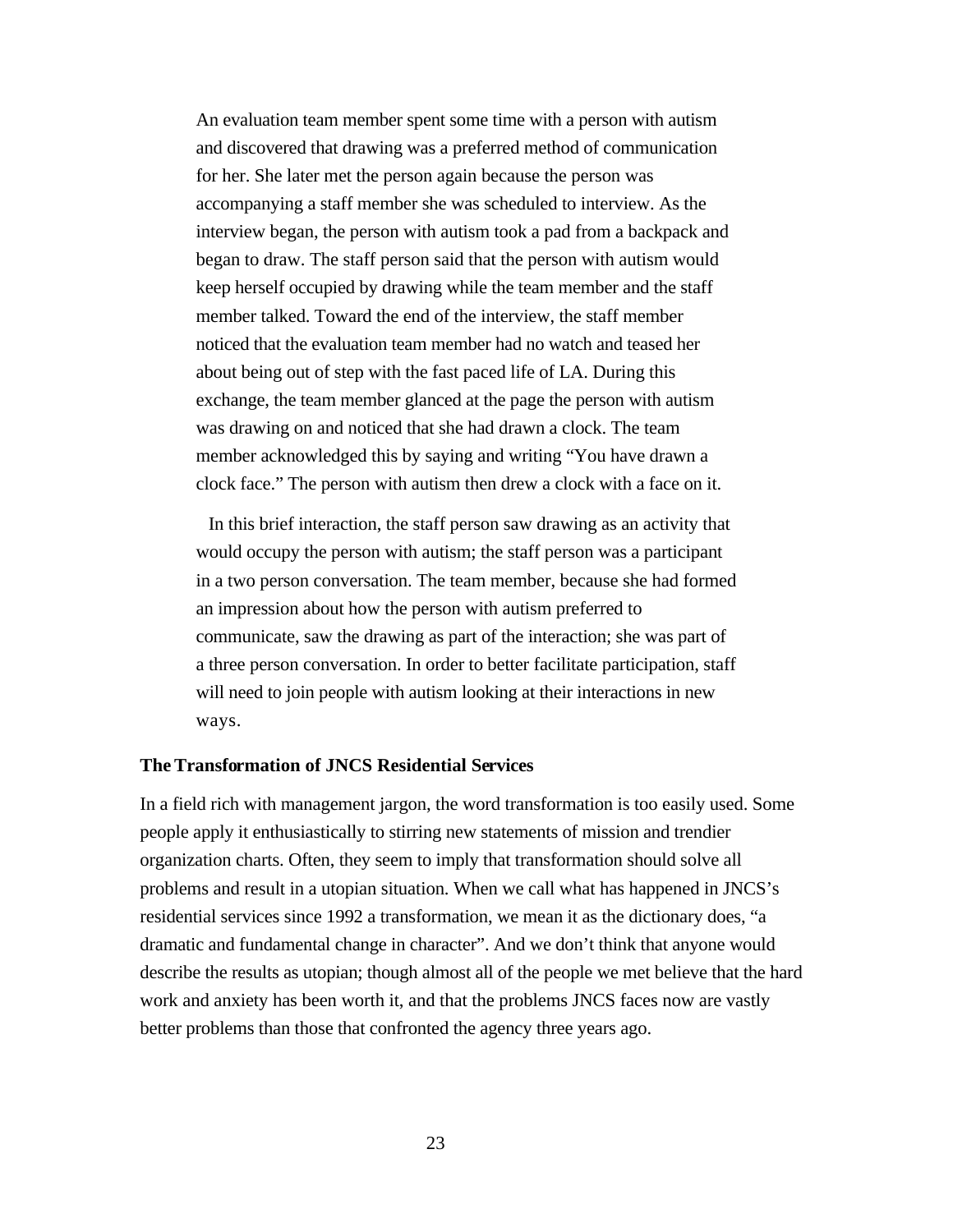The problems and possibilities created by this transformation frame all of the specific issues JNCS must deal with now. We will sketch our understanding of the way the change has happened as a backdrop for understanding the agency's challenges.

The 1992 evaluation confirmed the JNCS board's view that its residential services were in crisis. The evaluation report argued that there were fundamental problems, not just in the way current group homes functioned, but in the way that the group homes would ever be capable of functioning. The board decided to make reforming residential services the agency's first priority because JNCS is responsible to more than 90% of those people for 24 hours of every day.

The board had a sense of direction. Most board members agreed that conditions in the group homes were unacceptable; many agreed that these unacceptable conditions were created by the design of the group homes and the climate of mistrust and mutual blaming in the agency rather than primarily by bad staff who could be replaced by good staff; and some believed that people with autism should, if possible, live in their own homes. But many fundamental questions remained about what living in one's own home could mean, and how it could be done for people with very substantial needs for assistance. There were two local pioneers in supported living to learn from, but most people regarded them as much more able than the people JNCS served in its group homes.

With the involvement of key staff, the board recruited the co-author of the evaluation report as its executive director, specifically because of his deep and outspoken commitment to the inclusion of people with disabilities in all aspects of community life and his experience in developing supports around one person at a time. In close collaboration with him, a few board members carefully re-examined their basic assumptions about their son's and daughter's futures and described the kinds of supports necessary to pursue these futures with safety and dignity. This process clearly established three principles for the change:

- 1. Supported living is developed one person at a time,
- 2. Through the deliberations and activities of a circle of support,
- 3. Under the final control of parents (or other family members).

The first small group of people with autism and their families, who tried supported living with courage and ingenuity, demonstrated that the practical problems of supporting people with autism in their own homes could be solved, although sometimes with difficulty; that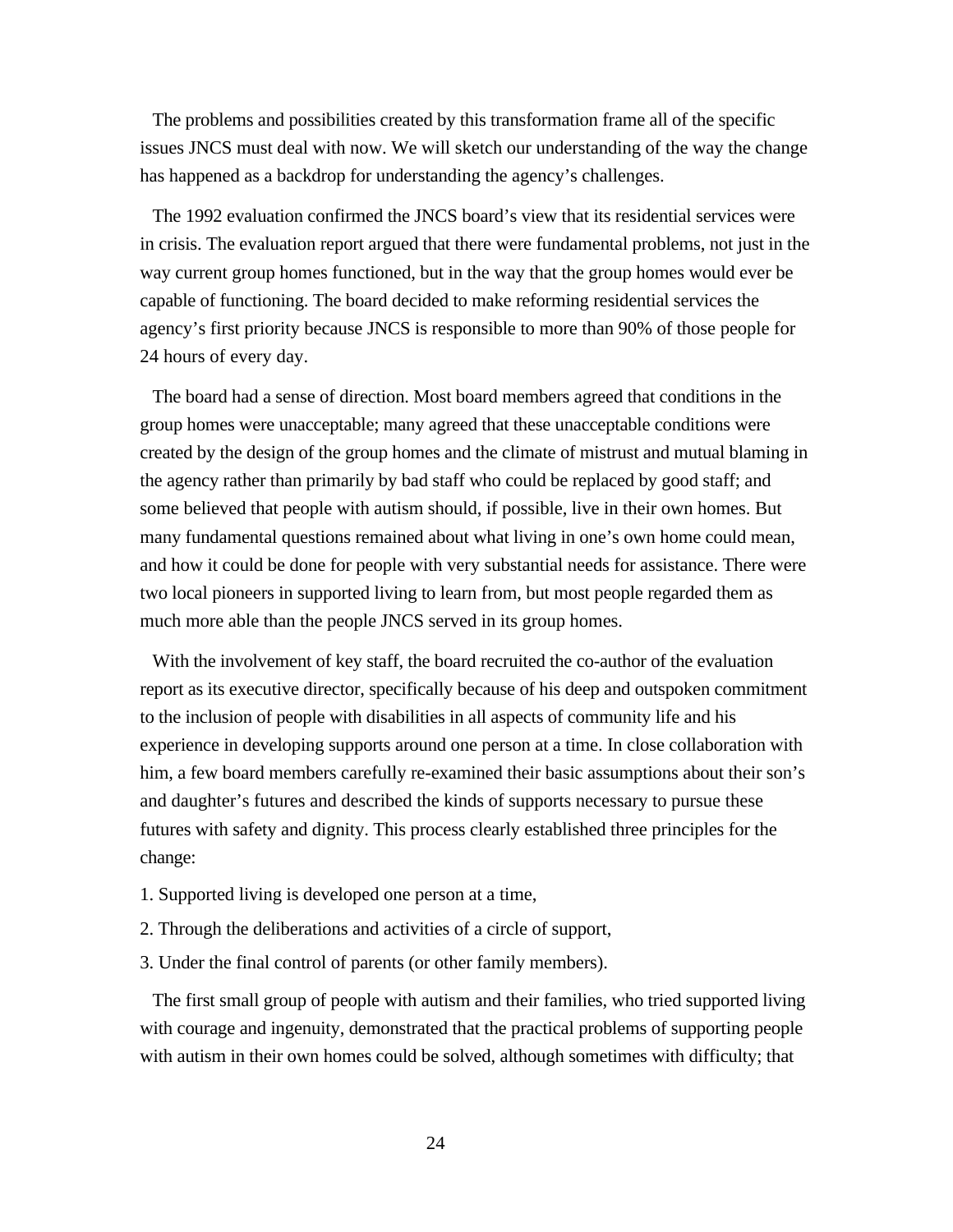there were tangible benefits to the people involved; and that the regional center would support JNCS in solving them.



The Pattern of Change

Once begun, the shift to supported living developed momentum. After 9 months of stability before the change began, the number of people supported in their own homes more than doubled in six months, more than doubled again in the following three months, and doubled again in the following year. By December 1995, JNCS will provide all of its residential assistance to people who live in their own homes. \*

The number of people and families who wanted supported living grew as more people had the opportunity to form circles of support and develop personal plans.

<u>.</u>

<sup>\*</sup> All families were offered assistance in seeking other arrangements. Six families (about 10% of the total number JNCS provided residential services to as of 1/93) have chosen group living arrangements for their sons or daughters. Two families now receive services from another agency, and five people will remain at Parkwood, the group home in which they have lived together for some time. From late 1995, Parkwood will be operated independently of JNCS by the current manager, who will become its proprietor.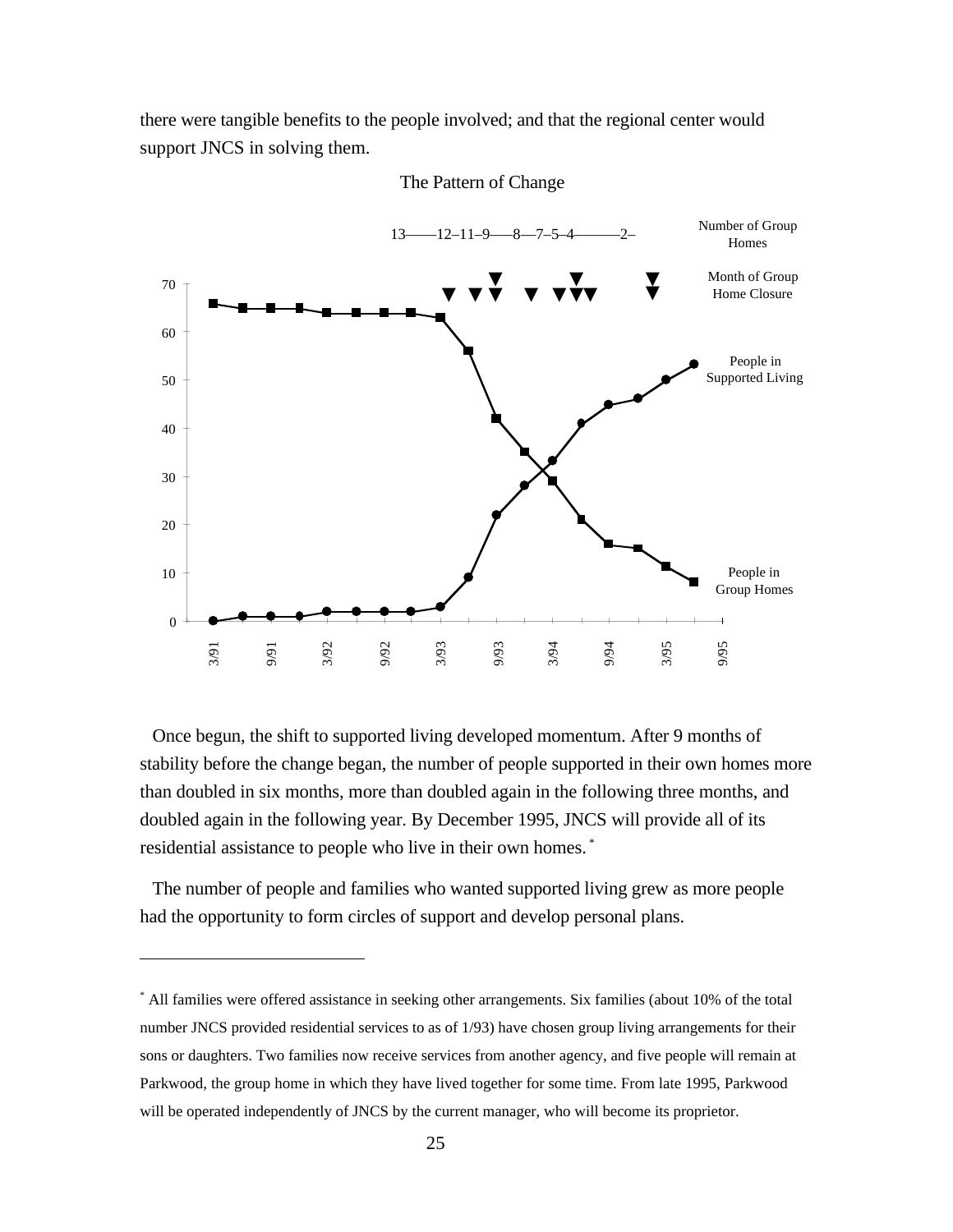JNCS invested substantially in training events, which not only clarified values and provided information but also offered a forum for family members and staff to express their uncertainties and fears and explore their concerns. A growing number of family members and staff concluded that supported living offered people with autism better support than would ever be possible in group homes.

The agency invested substantially in developing new staff leadership to replace key people who moved on to pursue other opportunities. Other staff who did not agree with the new direction saw that the change was for real and left. The North Los Angeles Regional Center devised an effective method of contracting for the way JNCS provides supported living.

Begun with the notion of learning from a few families who chose the option, demand from families increased faster than expected. As this demand was met, financial considerations became an accelerator. Housing assistance became available sooner, and for a larger number of people than anticipated, but with a "use it or lose it" deadline. As people moved out, group homes were no longer financially viable, because the board decided not to increase the number of people JNCS offers residential support, at least until it is sure that the people already served have good quality support, and because the terms of JNCS's contract called for the change to be cost neutral. Faced with a choice between seeking services elsewhere and developing a supported living arrangement through JNCS, many families who had not previously chosen supported living consented to their son's or daughter's move into supported living

After people moved out of group homes, JNCS sold the buildings.

#### **Continuity through change**

While the scope of change draws attention to what is different about today, there are fundamental continuities in JNCS as an organization that are as important to the transformation we are describing as any of the change strategies its leadership has deployed. The sister of one of the people that JNCS supports describes the agency culture this way,

"Jay Nolan has always been a war zone where people fight about the best ways to support people with autism. That can be pretty hard on people, but it's the reason a lot of good things have happened for my brother."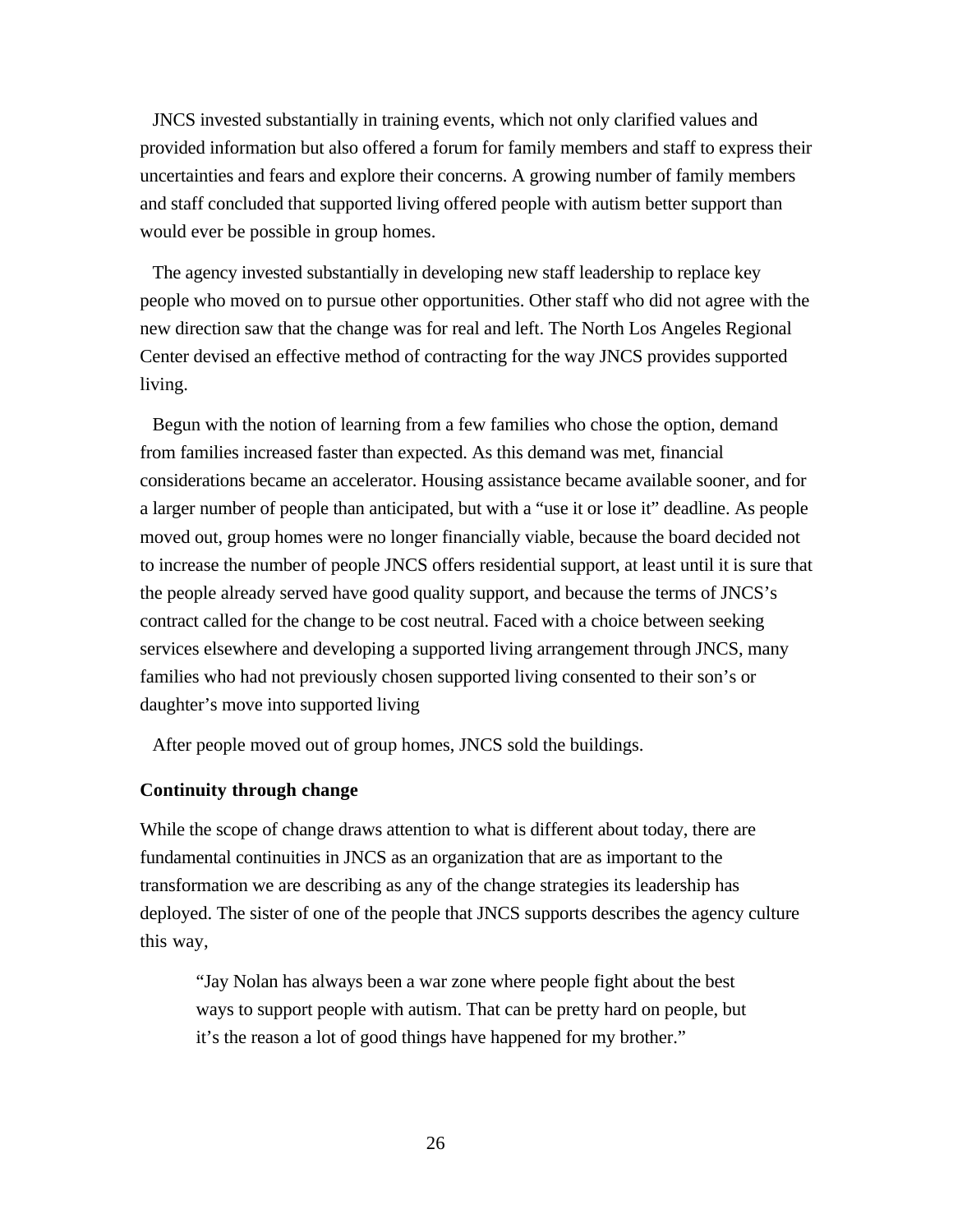This tradition of fighting for, and over, the best ways to support people with autism probably provided JNCS with the matrix necessary for the rapid and fundamental change it has made in moving from group homes to supported living.

Several continuing features of JNCS seem fundamental to the change.

- ❍ JNCS was founded on a commitment to provide excellent service to people rejected by other services because of the severity of their disability. This commitment has held firm throughout the change: no one has been excluded by JNCS because of the extent of their disability.\*
- ❍ JNCS is controlled by its board, a core group of whom…

 $\overline{a}$ 

- …are parents who embody a ferocious concern for the well being of their sons and daughters with autism
- …have, from the time their sons and daughters were small children, been motivated by a powerful drive to insure that people with autism benefit from the best possible services
- …have a long personal history with JNCS, and with its sponsoring organization, the Autism Society of Los Angeles
- …have strong ties to state and national autism networks and a great interest in discovering and implementing state of the art services
- …are powerful, highly competent people accustomed to investing a great deal of effort in JNCS
- …initiated the agency change process well before the 1992 evaluation and remained actively involved throughout it
- …were themselves among the first families to actively explore supported living

<sup>\*</sup> Though we did not interview them, it is possible that families who have chosen to leave JNCS could see this differently. Their judgment of the extent of their son's or daughter's disability and consequent service requirements for treatment or supervision or companionship might have led them to decide that he or she is too disabled to benefit from supported living. Our point here is that JNCS did not make eligibility judgments: readiness or apparent ability was not an issue for JNCS; developing appropriate and sufficient supports for each person was JNCS's goal.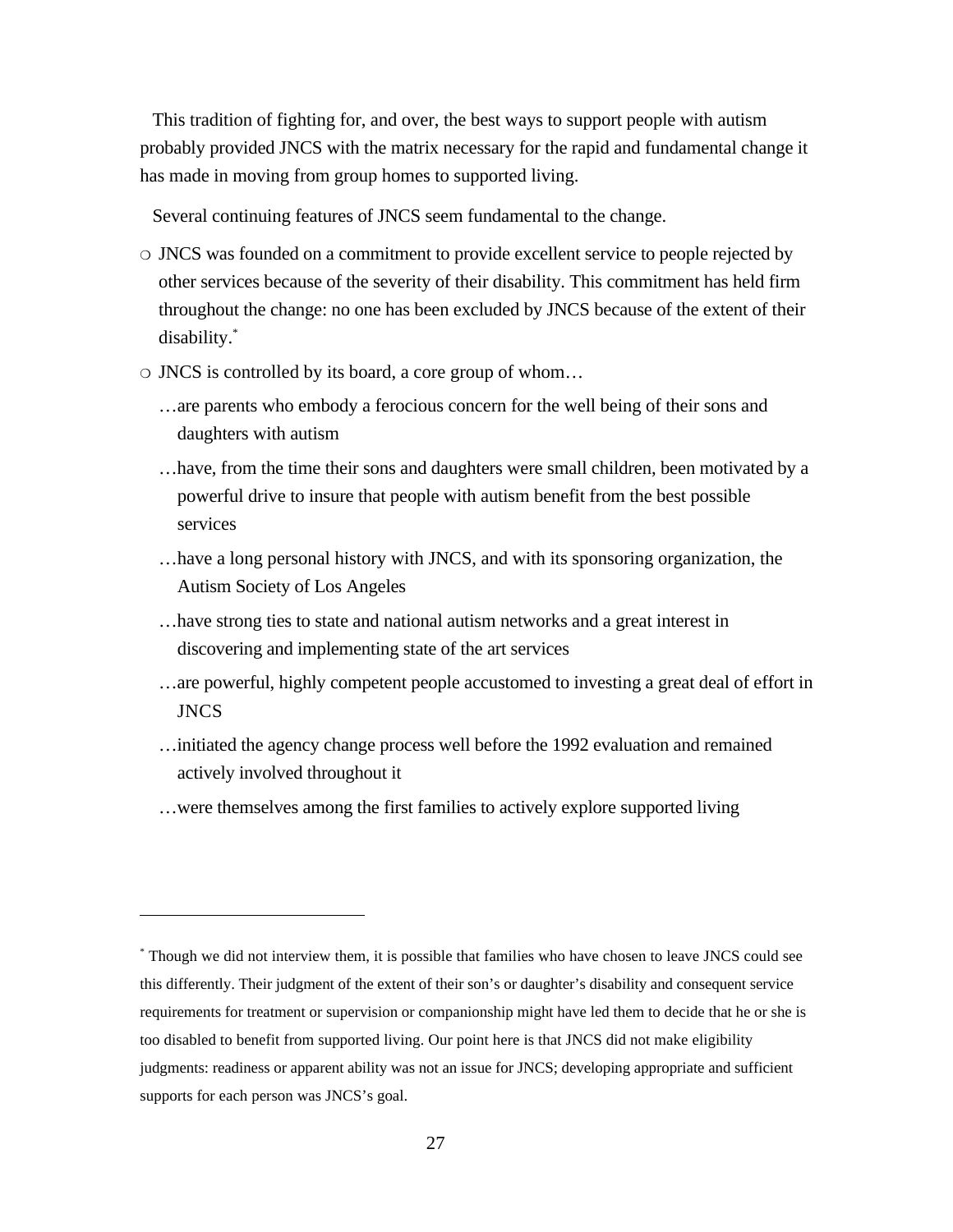- …have developed a way of interacting with one another, with staff, and with regional center representatives that, at its mildest extreme, could be described as assertive and vigorous
- …are likely to distrust professionals and officials of the service system because they have seldom found welcome, understanding, or competent treatment of their sons and daughters among them
- …strongly believe that, because of the vulnerability of people with autism and their unique needs, parents should be in control of the services their son's and daughters receive
- ❍ JNCS has hired executive directors who are entrepreneurial and provided its directors with considerable latitude and support to innovate. These relationships have not always ended happily –a pattern which we hope will not repeat itself in the future.
- ❍ JNCS is assertive in its relationship with the Regional Centers that purchase its services. The agency positions itself as an innovator that knows best how to serve people that other vendors are frightened of and incompetent to serve.

These continuities underwrite the transformation of residential services. They represent great organizational strengths. Strengths, of course, cast shadows; shadows define important, and easily neglected, developmental work. For example,

- ❍ Without a cohesive and highly involved core group, the kind of change JNCS has made would not have happened. But people outside the core can feel closed out, frustrated, and powerless. If they withdraw into passivity or into complaining about "a few families who run things for their own benefit," much energy is lost. If they can find a welcome for their initiative –as those working to establish the voice of people with autism on the JNCS board persist in trying to do– the agency will grow even stronger.
- ❍ As an organization, JNCS has great energy because of its high emotion. Without extraordinary energy, many people would still be stuck in group homes. High emotion attracts and stimulates commitment and motivates long hours of intense activity. This can become a trap when enthusiasm leads to overfocus on activities instead of strategies, escalating stress, consequent poor judgment, and the crash of good people who cannot sustain the pace.
- ❍ The principle that parents should be in control of services has energized and legitimized the change. The increasing emergence of people with autism as choice makers in their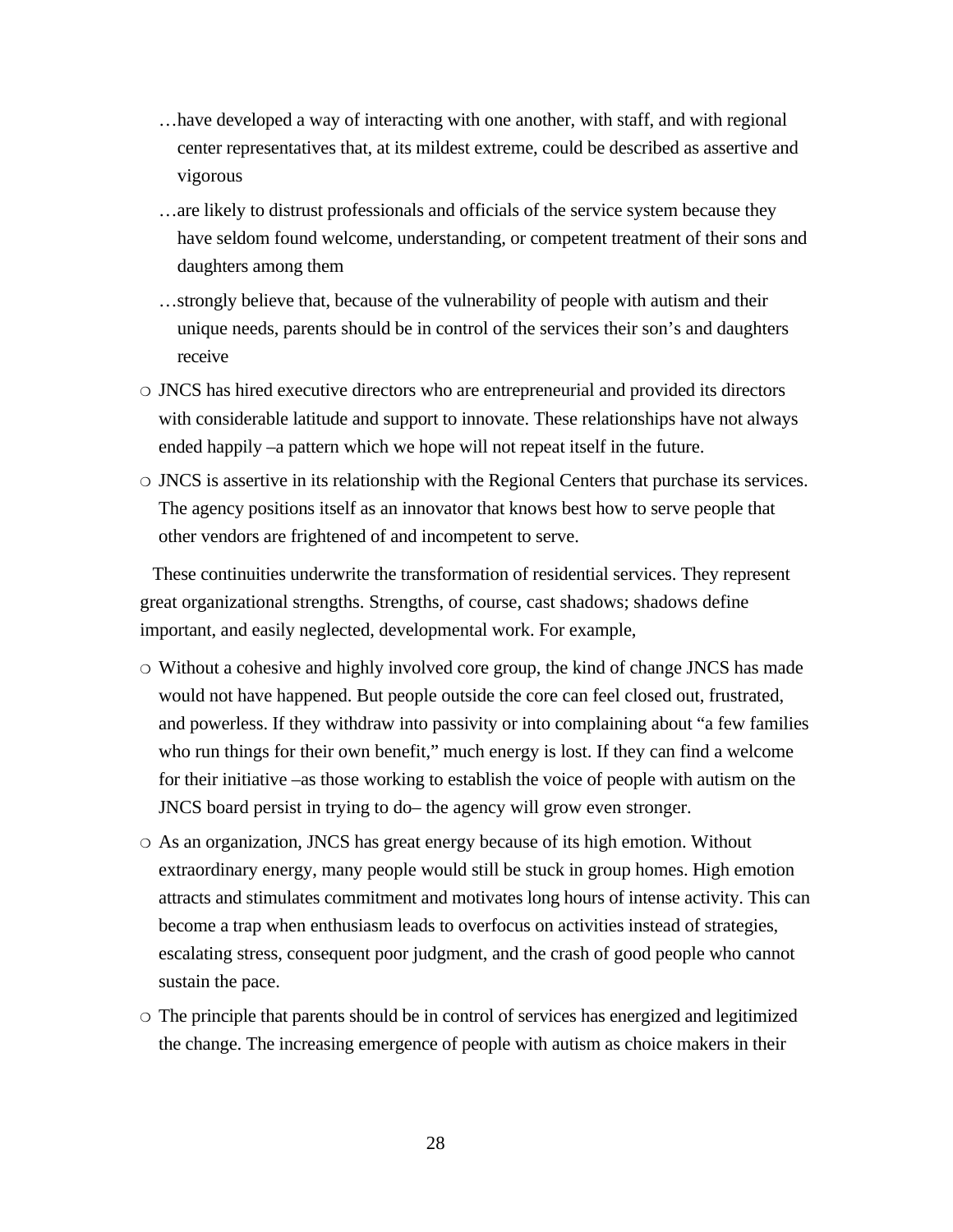own right, with lives of their own, not only creates the potential for family level conflict, it challenges one of the foundation beliefs in the organization's culture.\* A positive future seems to lie in the most difficult direction possible: shared and mutually limited control. This probably involves developing a way for parents to define boundaries for their control that both protect their son's or daughter's vulnerabilities and allow ample room for other people to come into his or her life and for new paths to emerge from their initiatives.

❍ Under stress, the JNCS board is most likely to fight. Its best moments have come when there is an opponent whose defeat brings benefits to people with autism. Probably its worst moments have come when fighting becomes primarily an expression of frustration and turns inward.

These great strengths remain essential resources for JNCS's future. But some of the work that needs doing will challenge those strengths. For example, one of the important reasons that some people embraced the change was to increase opportunities for people with autism to enjoy committed friendships and individually meaningful participation in community life. This won't happen unless family members and JNCS staff join people with autism in a way that enables them to all become community builders. This work is slower, less exciting, and less activity driven than changing the form and structure of the agency is. It is frustrating, collaborative work with a different style than the kind of advocacy the agency is used to doing. While it takes courage to confront unthinking prejudice in a way that makes strangers into associates and friends, there is really no one to fight whose defeat will do people with autism any good. Many other people in autism networks and associations don't see the point of focusing on relationships, and most of the people to learn from about this work live and work with people whose disabilities are different from autism. Expertise has to be grown at home; it can't be easily or reliably imported.

While we are confident that the people of JNCS can develop the complementary strengths necessary to do this work, we think it will be struggle of a different kind than the agency has grown up on.

 $\overline{a}$ 

<sup>\*</sup> This conflict is compounded when a staff member speaks on a person's behalf, based on the claim of a close relationship or a particular ability to assist a person to communicate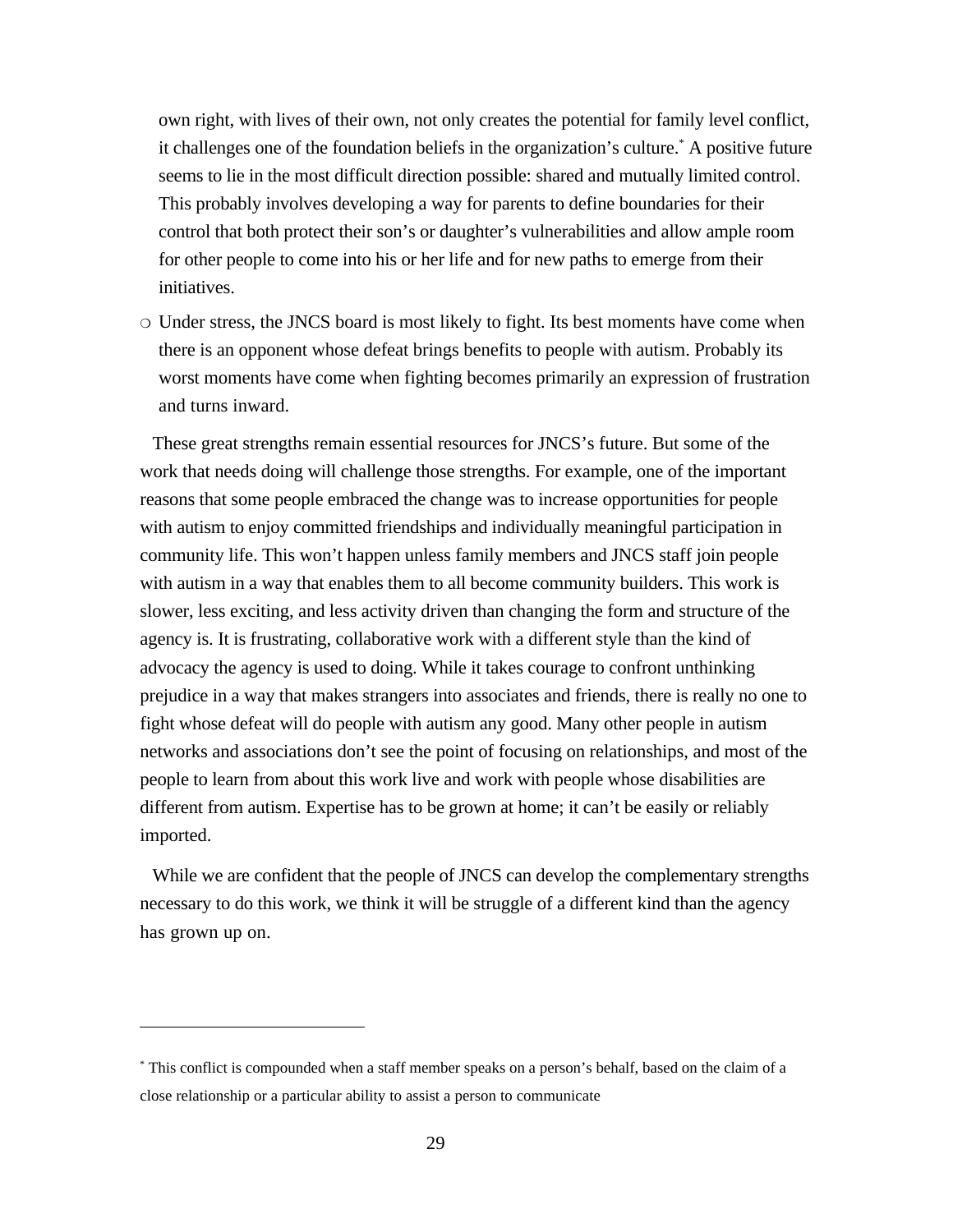#### **Implications of the change process\***

Five aspects of the change process will powerfully affect the way JNCS realizes the opportunities that come at the end of the shift from group homes to supported living: circles have been an effective transitional mechanism; the executive director and the president of the board have contained much of the anxiety generated by the change process; there is a new kind of contract with the North Los Angeles Regional Center; there is a new type of organizational structure with new roles and relationships; and, the group of people JNCS serves is becoming more and more differentiated.

# *Circles have been a transitional mechanism*

Fundamental change engages people and organizations with great uncertainty and creates political opposition. Assigning responsibility for planning and decision making to a separate circle of support for each person with autism has proven a very effective way to deal with uncertainty and opposition. This structure for change…

- ❍ Divides an unwieldy mass of uncertainty, opposition, and confusion into sixty or so separate packets of uncertainty and confusion, each held by a circle that include the family members and staff most closely involved.
- ❍ Provides many distinct forums in which staff and family members can enact the principles that…

…supported living is planned and implemented one person at a time and

…parents are the decision makers.

 $\overline{a}$ 

❍ Makes manageable sized problems and assigns their solution to people who know, or can get to know, the person involved. Instead of trying to solve the problem of where to get more than a hundred personal assistants, the problem is how to get three or four assistants to match the particular hours and tasks one person requires. Instead of locating fifty units of housing, the problem is how to use available resources and contacts to find a suitable, safe and decent place for one person to live.

<sup>\*</sup> Although this section presents observations and recommendations that reflect team consensus, its framework comes from the writer's reflection on his experience with JNCS as he reviewed his notes from the evaluation. A visitor less interested in organizational analysis would probably notice much different aspects of the changes, and this approach probably does not represent the perspective on organizations that the other team members would adopt.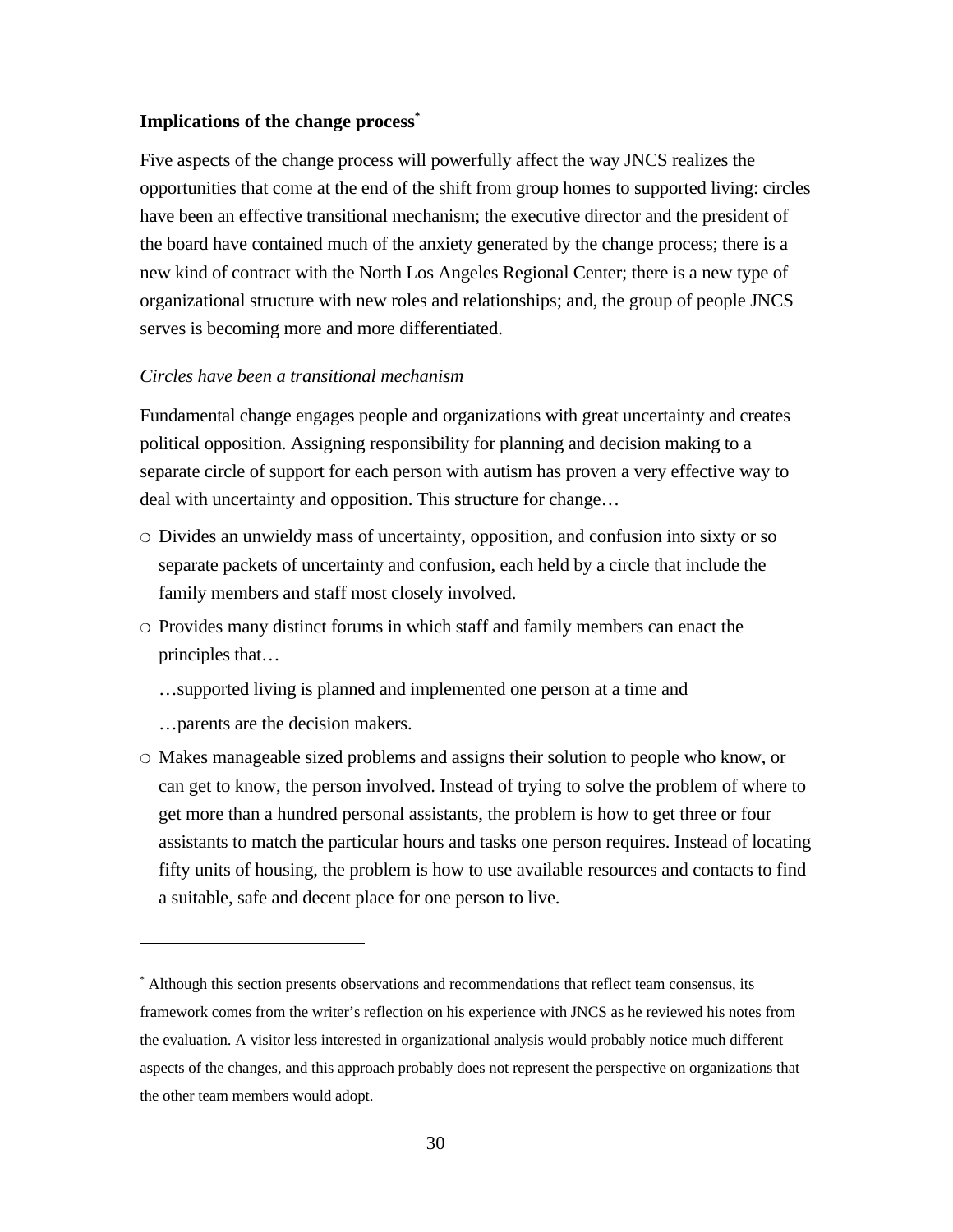- ❍ Reduces the need to make and rely on general policies. Parents place varying weights on such diverse things as the balance of risk and control in trying new experiences, the standard of housekeeping, and the way a person's money is managed. Making individual circles responsible for decision making provides a way to take account of differing preferences.
- ❍ Gives the people most involved direct responsibility to set the limit of risk they feel able to deal with safely.
- ❍ Redirects and scales down opposition: "Don't ask what's good for 64 families, ask what's good for your family, and then we'll work to see if we can make that happen." If the JNCS board had faced a vote on a master plan to move more than 50 people from group homes into supported living in just under 30 months, opposition would have been easily mobilized. Leaving the choice of group living open (initially within JNCS; later by transferring to another provider), and giving parents the choice of the best available option, limited the effects of opposition.
- ❍ Allows more rapid learning. Circles can make the most of the opportunities they see without always having to wait for larger chunks of the agency to get ready for change. This allows different kinds of solutions to emerge and gives people the chance to see what others have done and how they have done it.

Circles have served the change process well. As we will discuss below, we think they will only contribute to a positive future if they are re-constituted.

## *Authority figures have been holders of anxiety*

Fundamental change generates great anxiety. An organization that lacks an effective way to contain that anxiety will not change and risks being wrecked in the attempt. JNCS has relied on its executive director and board president to contain much of the anxiety over change. It is not the roles that the organization has used, but the men: not the executive director, but Jeff; not the president, but Harvey. In an odd sense, JNCS as an organization has treated them the way Gotham City treats its superheroes.

Both men seem important to many of the parents and staff touched by the change in ways that go well beyond their ability to articulate a vision and engage in skillful problem solving. Many people seem to identify the change with them and depend on them for its success. Sometimes this has made them the target of anger and blame ("Why did you do this to us?") but often they have been a source of reassurance. Their presence at circle meetings and their availability to hear out people's uncertainties seems like an important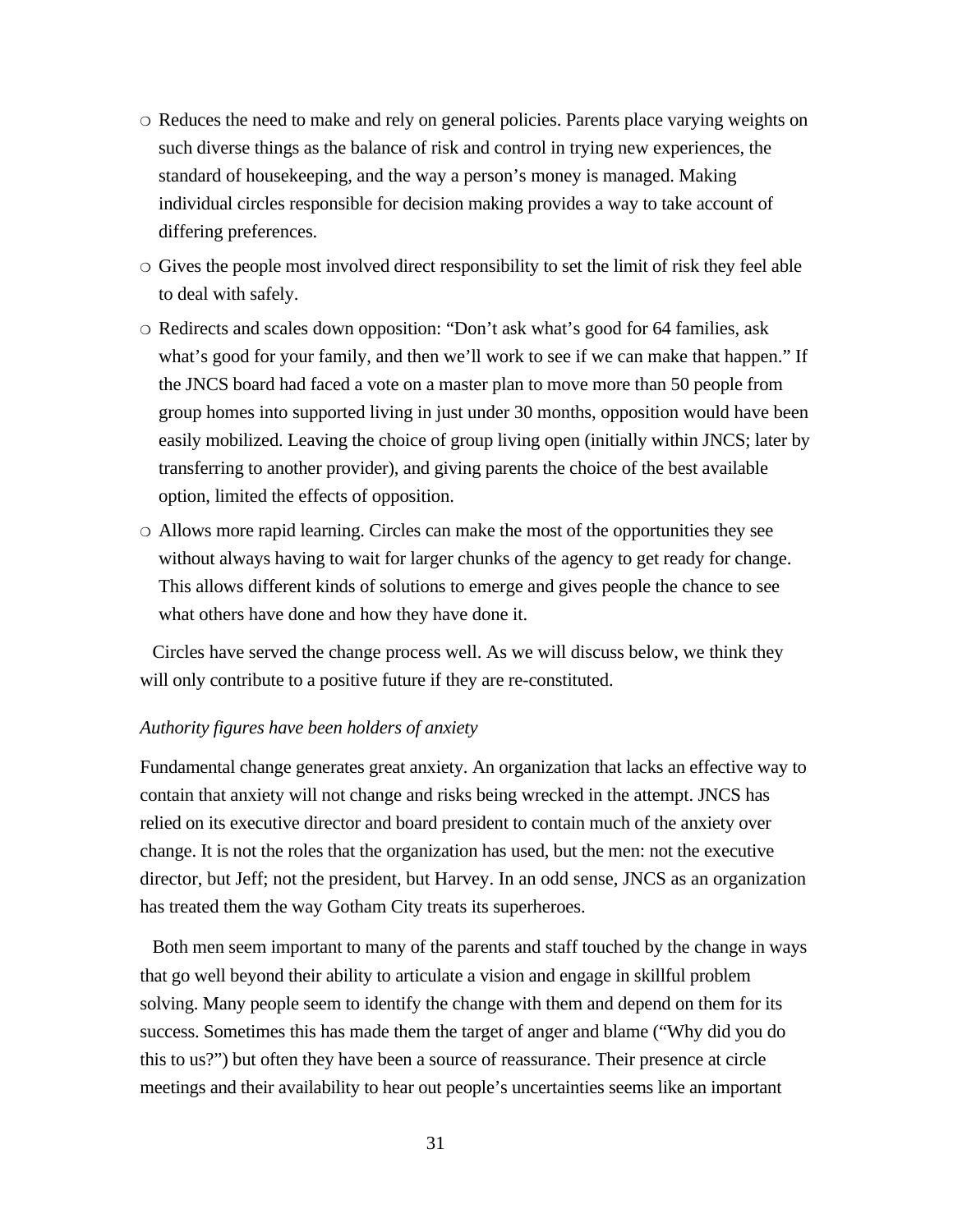reassurance for many people. Even the few people we interviewed who are deeply dissatisfied with the present situation, express dependence on Jeff or Harvey for a successful resolution of their situation (remember that dependence can be expressed as frustrated anger that someone who a group assumes could fix things isn't fixing them) .

Holding anxiety is a very good use for authority, though a profoundly demanding one when changes are major. Both men seem suited to it. They each have near manic levels of energy, which for years they have channeled with singular focus into making positive change for people with disabilities. They are both fathers of people with significant disabilities who are deeply engaged with them. Their personal presence makes them stand out in an organization filled with vivid personalities. They are open with their emotions, quick to confess their personal foibles, willing to own up publicly to errors, and ready to assume responsibility for dealing with problems. Both are courageous in confronting their opponents and in openly expressing their own convictions, concerns, and fears. Neither holds back from demanding significant changes from systems and significant effort from colleagues. They have developed a strong working/personal relationship. If one wrote a screenplay of this change story, Harvey would be the JNCS and Los Angeles insider and Jeff, the outsider, expert in the ways of circle making, supported living, and community building.

This description is not meant to minimize the effort, imagination, and courage that many other people with autism, parents, and staff have invested in the change, or to present Jeff and Harvey as candidates for a Nobel Prize. It is to identify one of the parts that they have played in the drama of change. A part that people involved can't afford to keep them playing.

Anyone who thinks about if for a moment recognizes that neither Jeff nor Harvey cannot be an active part of every circle. But some of the people we interviewed spoke as though they were apologizing for Jeff when they identified things that were left undone by the circle or by JNCS staff. We heard, repeatedly, from family members, staff, and some people with autism, "Jeff works so hard and is so overstretched." This is true, but beside the point. If circles are to grow stronger, as some now are, their members must assume increasing responsibility for defining and dealing with problems without depending on the fantasy that the agency's visible leaders can deal with the uncertainties and conflicts that arise. If staff members are to develop their own competencies and their own relationships with people's parents, as some now are, they must assume increasing responsibility for developing their skills and their relationships and dealing with their own concerns about lack of skill or lack of credibility with people's parents.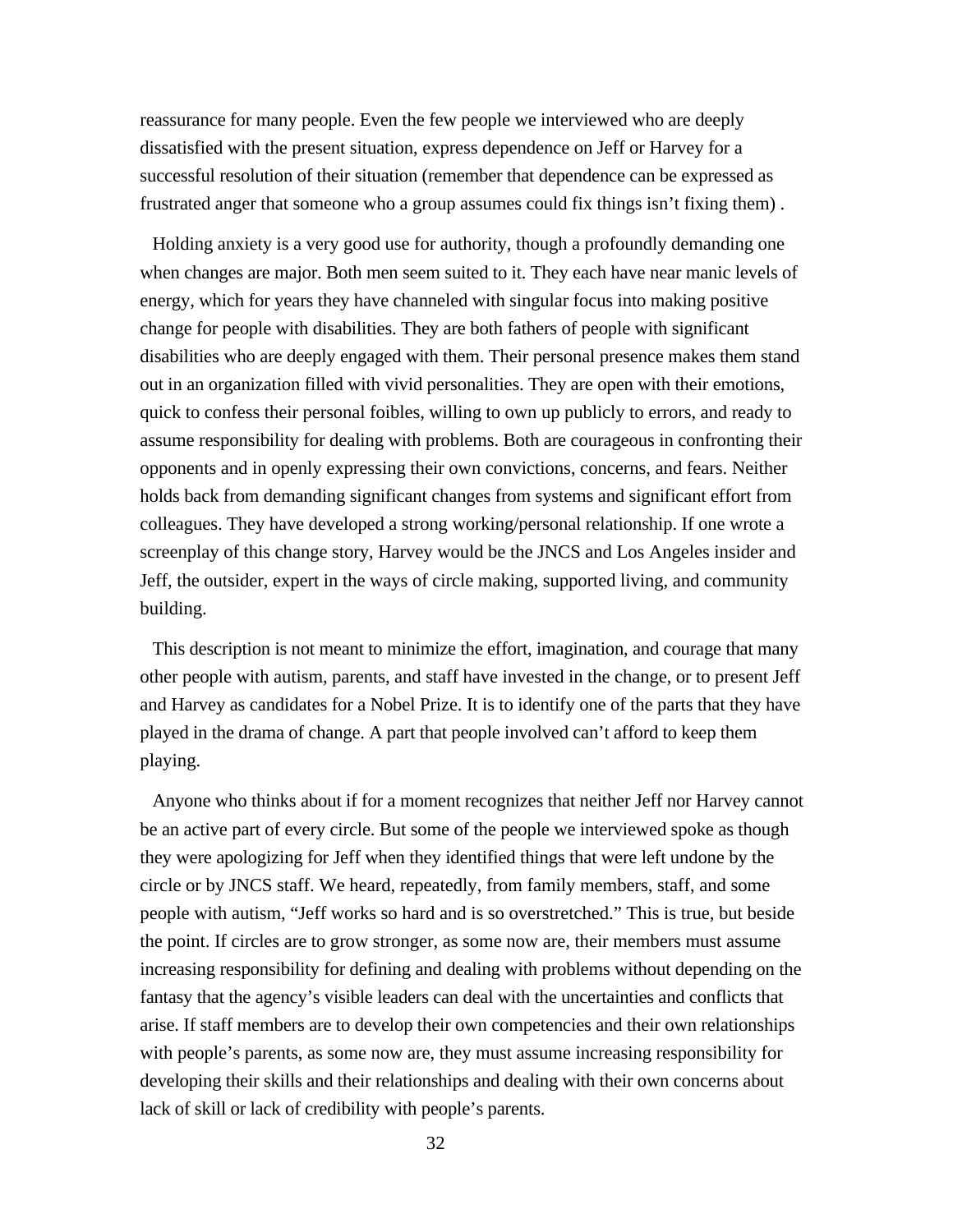Reducing the dependency that helped the agency through a time of transformation is also important because individualizing supports means that people's life paths will diverge more and more with time. Jeff's practical experience with setting up individualized supports, which provided sound guidance in helping people establish themselves in their own places, becomes less and less relevant as people face opportunities and problems that arise from living their own lives in their own homes.

Facing the reality of people's possibilities and their vulnerability will challenge each circle. Some people may feel angry or depressed because they feel abandoned by the people "who got us into this." Some people may feel anxious because "without Jeff we lack the skills and judgment we need." The issue is not to abandon people to flounder, but to be thoughtful about how to help them develop their own collective strength by building a stronger circle.

Jeff's and Harvey's honesty in admitting mistakes ("confess early and often" might be their motto), and their willingness to accept responsibility for problem solving makes it easier for circles to shift the circle's work to them. They need to walk a tightrope with each circle and each staff person between rescuing people from the problems they need in order to develop their own strength and abandoning people. This problem mirrors a fundamental dilemma in supporting a person with autism; Harvey and Jeff have an opportunity to model effective learning about this complex and emotional issue in the way they deal with circles and staff.

#### *A new relationship with the Regional Center*

The North LA Regional Center has been an active partner in the transformation. In collaboration with JNCS, the Regional Center has developed ways to support individualization of supports by adopting a new vendor category that allows maximum flexibility, by assuring accountability through satisfaction surveys and review of the plans and records of accomplishment kept by circles, and by contracting with JNCS for case management services for those families and individuals who agreed to have Community Living Coordinators become their case managers. In return, JNCS agreed to make the transition to support services cost neutral for the whole program and to develop a fair and useful way to demonstrate accountability.

JNCS has diversified the financial base available to the people it supports by helping them to make the most of IHSS-In-Home-Support from Los Angeles County; available housing benefits, including HUD section 8 funds; money available through the Department of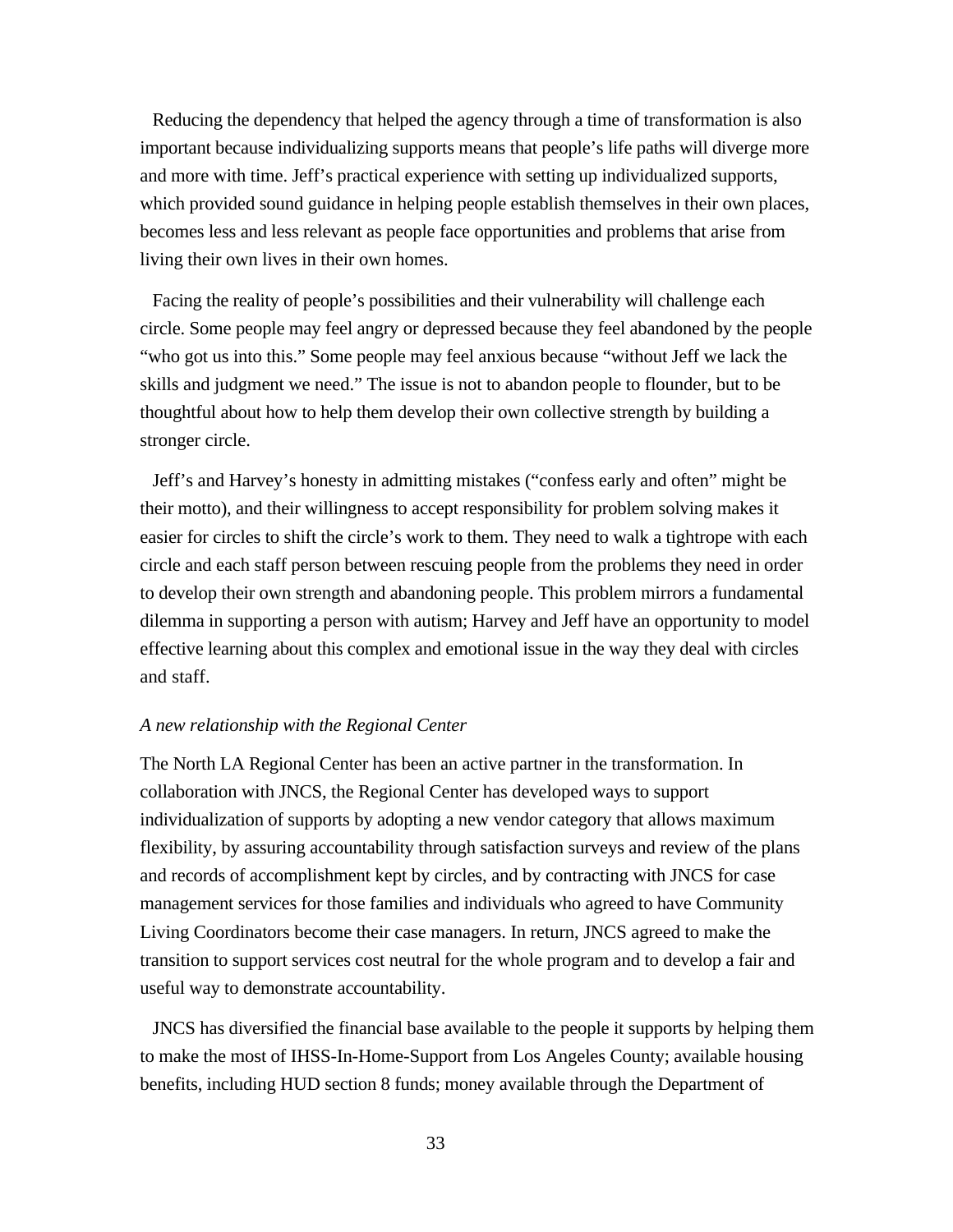Rehabilitation, exploring income safeguards through seeking the approval of PASS plans, and making the best possible use of family resources and organizational fund raising capacity. However, every person JNCS assists still relies on Regional Center funding for the day to day support necessary to make good use of other resources and opportunities.

While the partnership with the Regional Center is a promising achievement, both JNCS and the Regional Center need to work to broaden and strengthen their partnership. This necessary work is difficult because history gives each partner reasons to distrust the other and because some of JNCS's leadership may have positions on the proper role, structure, and priorities for the Developmental Services System as a whole that conflict with the positions of Regional Center leaders.

Three considerations are important in maintaining and strengthening this important partnership.

- ❍ Broaden relationships between Regional Center Board and senior staff members and JNCS's leadership. This will mean: increasing personal contact; maintaining clarity about areas of collaboration and areas in which there are different positions between the two agencies; and keeping in mind the differences between individual positions and agency positions.
- ❍ Assure that the Regional Center's leadership knows what people with autism and their families are achieving with JNCS support and the Regional Center's assistance. And make sure that the Regional Center gets due acknowledgment. This will mean avoiding the reflex to fight with the Regional Center unless there is an issue important enough to fight over that cannot otherwise be negotiated.
- ❍ Upholding JNCS's side of its agreements with the Regional Center.

In upholding its agreements, JNCS staff need to think through the question of accountability. Paperwork holds negative associations for almost everyone we talked to: at best it seems a low priority annoyance, at worst a sign of unnecessary bureaucratic control of people with autism. While it may be understandable that detailed plans and documentation (apart from billing) have had low priority during the time of transition, making this a habit could have unfortunate consequences.

- ❍ Poor documentation could generate a negative cycle of conflict over compliance and resistance to compliance, this will use up time and good will.
- ❍ JNCS poor performance would justify a claim that the agency doesn't take the interests of its partners seriously. If experience shows that compliance interferes with the quality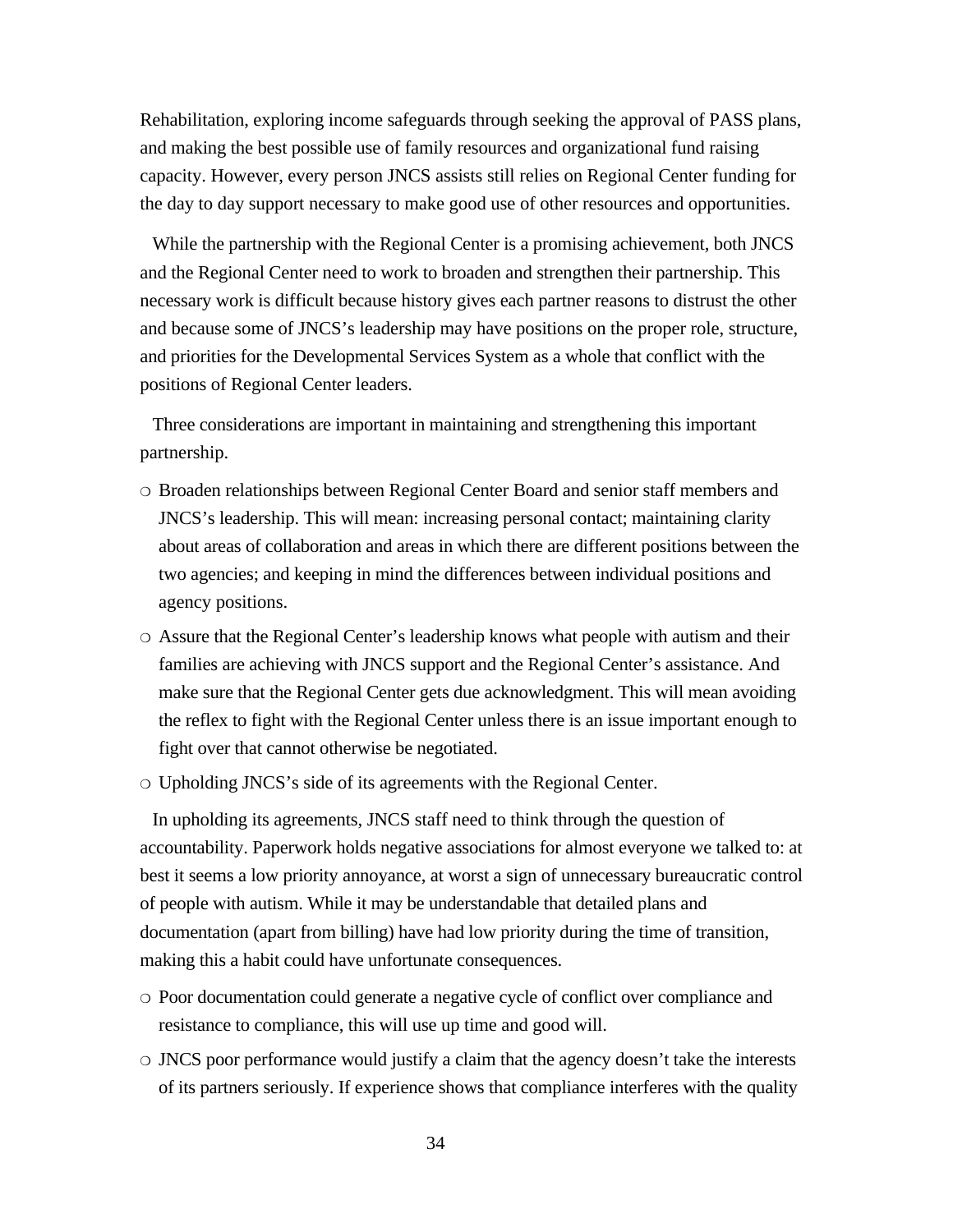of people's lives or that the Regional Center's interests in accountability can be met with less cost or greater effectiveness, this should be the subject of open negotiation. In this negotiation, it is important to begin by considering the need for accountability as the Regional Center understands it; not just as JNCS defines it.

- ❍ JNCS would be wasting effort creating a pretend, paper agency unrelated to its real work. This might undermine some staff people's sense of the agency's concern for honesty and integrity.
- ❍ Greater clarity about plans, accomplishments, necessary activities, and what people have learned about what matters to a person with autism could well be a benefit to the person over time. While we did not focus on paperwork, we did review the person centered plans and circle minutes for a few of the people JNCS supports. This limited review suggests that there is very great potential for improvement in the clarity and usefulness with which these important occasions are documented.

The basic question we suggest JNCS staff attend to around this issue is, "What opportunities does compliance with our agreements offer us to improve our support to people?" Avoiding mindless paperwork may be reasonable. Failing to clearly record and track agreements that people have made with a person with autism is a disservice; failing to express what people have learned about people's interests, identities, and what works and doesn't work to assist them is a disservice; failing to create a way to track how plans have progressed and changed is a disservice.

#### *A new organizational structure emerges, fuzzily*

In the transition from group homes to supported living, JNCS's organizational structure has become either more straightforward and person-focused or more complex and unwieldy, depending on point of view. Family members and staff who are active in well functioning circles see the agency as focused and effective, with minimal drag from formalities. They speak in terms of people, unfettered by job descriptions, taking responsibility for dealing with problems as they arise, and backed up by "rings" of support. Other's see JNCS as burdened with excess layers of supervisors whose roles and accountabilities are confused and confusing; it just isn't clear who is responsible for what. From their point of view, JNCS has gone from a simple structure, with a single accountable home manager who supervises staff and reports to a central office, to a complex hierarchy, in which multiple levels may all be involved in making the most basic everyday decisions. Based on their attempts to trace the chain of command, they identify five levels of management (primary staff, community living coordinators, resource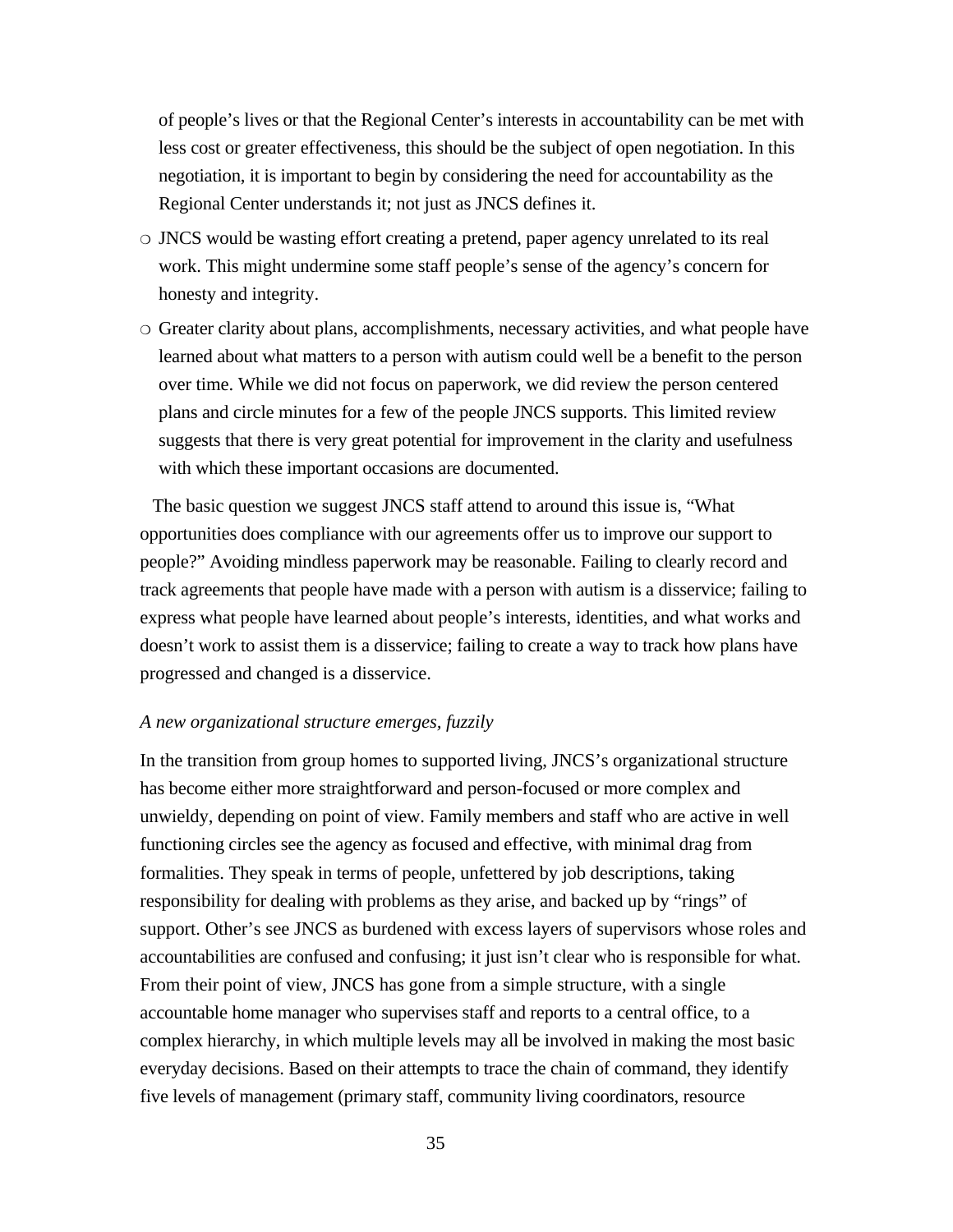coordinators, the residential service director, and the administrative team) between support staff and the executive director. To them, this seems like a nightmare of irresponsibility and wasted time and money. In turn, those who enjoy a more team based approach are tempted to dismiss those who complain about lack of organizational clarity as supporting an "old paradigm" of regimented control.

What is at stake is a tension between, on the one hand, generating the variety of different arrangements that match differing individual circumstances and, on the other hand, assuring that the staff who support a person organize their attention and effort and follow through in terms of what matters most for the person.

Two principles may help in dealing with this tension.

First, JNCS owes it to the people it supports to set clear expectations around situations in which people are particularly vulnerable. Given the great differences between people, these expectations need to be defined and communicated in terms of what is most important to each individual. However, JNCS should consider adopting agency wide expectations around at least two issues where people in supported living are especially vulnerable: unacceptable behavior control methods and the means of accounting for people's money. These agency wide expectations would hold unless a person (or a person's conservator) agreed with the person's circle that staff should behave otherwise for reasons specific to the person.

Second, the structure of support around each individual should be clear to all of the people who are necessary to assure that person's well being. Everyone involved in a person's circle should be able to say clearly who is responsible for each matter of importance to supporting the person, with high confidence that others in the circle will agree with their assignment of responsibility. This is very different from everyone being able to answer a more abstract question like, "What is the role of the resource coordinator in JNCS?" There may be no general answer to this kind of question in an organization that provides individually tailored support. In changing situations, responsibilities will probably shift as new opportunities and new problems arise. But members of each circle must be definite and confident in describing each person's particular contribution to a better life for the person with autism at the center of each circle. It may be very desirable to have a variety of answers which depend on individual circumstances; confusion is undesirable. "What exactly does the resource coordinator assigned to Reggie, do for Reggie, and what do we do if this isn't getting done?" can legitimately have a different answer from the question "What exactly does the resource coordinator assigned to Val, do for Val, and what do we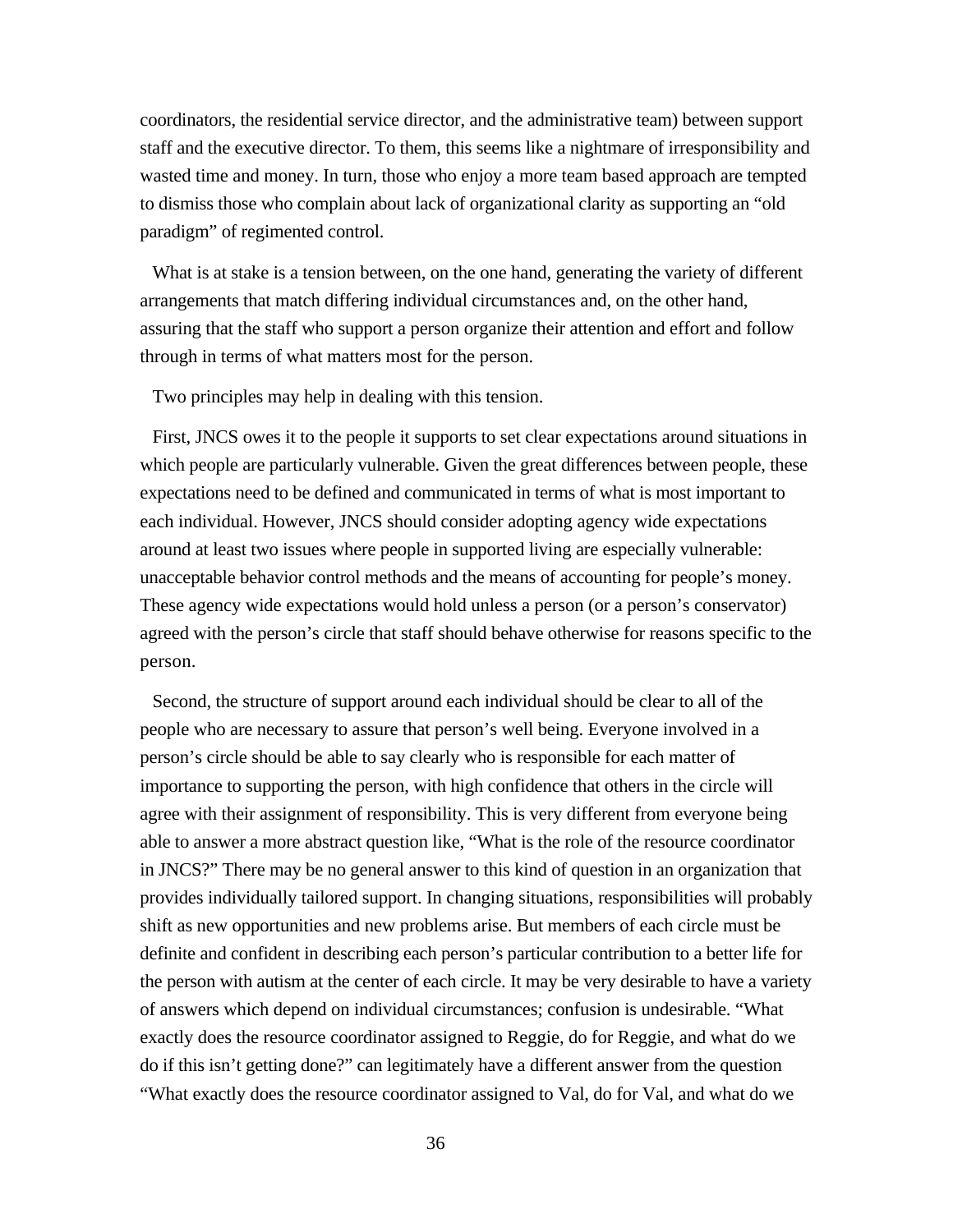do if this isn't getting done." It is unacceptably dangerous for Reggie and Val, and for people close to them, not to have clear and specific answers to these individual questions.

Perhaps responsibility charting, a technique developed to clarify decision making in situations where there are multiple authorities, could help each circle assure that they have a common understanding of necessary tasks and responsibilities, a way to identify and negotiate conflicts, and a simple way to orient newcomers. The technique uses a simple matrix: necessary actions and decisions make the rows and all circle members' names (including of course the name of the person with autism) and the circle as a whole make the columns. At each intersection of task and person, describe the level of responsibility, such as, "does", "facilitates", "assists", "backs up", "decides", "checks", "approves", "no responsibility", etc.

Four important questions will come into focus as these charts are made by a circle:

- ❍ What exactly are the tasks that are most important to the person's support? This is worth considerable discussion and circle members should avoid the false efficiency of using a checklist. Tasks should be identified in terms of what matters to each particular person. In negotiating the description of these tasks, and in assigning priority among them, the method of distinguishing between "non-negotiables" and "highly desirables" used in essential lifestyle planning\* may be useful.
- ❍ What can the person with autism do for him or her self, given adequate environmental accommodation? And, when should another person facilitate the person with autism rather than deciding or doing for them? (The answers to these questions will grow more interesting as JNCS explores accommodation and facilitation.)
- ❍ What is the role of the circle? The circle is a forum for planning, problem solving, and negotiating conflicts. It is worth considering, on an individual basis, which issues should be decided by the circle and which should be checked and decided by the person, by the person's parent, or by the JNCS staff or supervisors. Are there any decisions the circle cannot review and negotiate? These will either be matters the person's conservator decides it is in the person's best interests to withhold from the circle or matters to do with JNCS compliance to agency policies or labor laws.

 $\overline{a}$ 

<sup>\*</sup> See M. Smull and S. Burke Harrison (1992). *Supporting people with severe reputations in the community*. Alexandria, VA: NASDDPD.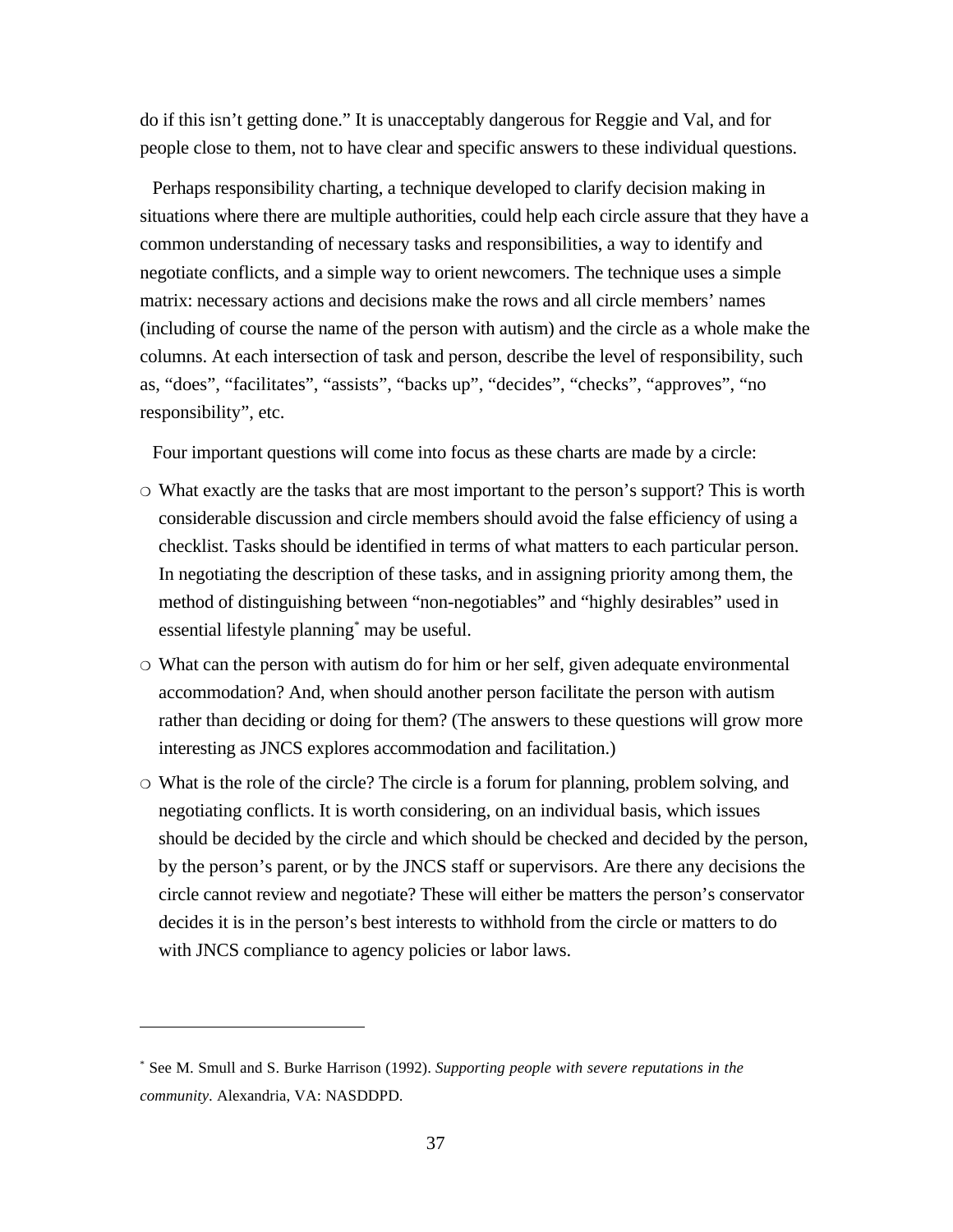❍ What is the role of JNCS staff as supervisors, distinct from their role as assistants in performing important tasks, or as planners and problem solvers? In what areas does the person with autism count on the community living coordinator or the resource coordinator to exercise authority with support staff?

In dealing with these questions it is important for circle members to understand one another's priorities and signals. A parent who views the accurate and timely completion of a medication log as an important signal of quality should feel that their signal is understood. Staff who treat this statement of a quality indicator as foolish or backward or unimportant escalate a power struggle. If other circle members or staff disagree, there should be a mutual commitment to discuss and negotiate them. A staff person who is concerned about the way a parent deals with a person's check book should feel that their signal is understood. A parent who treats this expression of concern for a person's autonomy as irresponsible or inappropriate escalates a power struggle. If there is a disagreement, there should be a mutual commitment to discuss and negotiate it. The goal of negotiation should be a creative resolution that everyone can live with, though with deference to the preferences of involved family members.

Beyond clarifying the structure of responsibility for each person's individual supports, the most immediate organizational issue concerns the way JNCS will develop day time supports for people in supported living. The present organization structure makes sense in terms of JNCS's past: separate programs with distinct groupings with separate managers based on separate funding streams. However, each of these conditions has changed for people in supported living. Now the focus is on individualized supports, what is the rationale for having people be clients of a separate day program operated by another division of JNCS? Circles have assumed responsibility for overall planning, what is the rationale for a separate process for constructing a vocational profile or for limited participation by day staff in circles? Community living coordinators supervise the staff who provide most of a person's support, what is the rationale for involving another supervisory structure for 35 or fewer hours of a person's week? As of 1 September, day supports are funded under the same regional center vendor code as other support services are, what is the rationale for accounting the person's participation in two distinct programs?

Another organizational issue may develop more slowly. The emphasis on building teams, working collaboratively, and blurring roles makes sense, but it raises an important question: "If people accept responsibility for all manner of different tasks, regardless of job title, what is a fair way to deal with pay?" Is it fair for one support staff person, who does the tasks that a community support worker typically performs, to earn similar wages to

38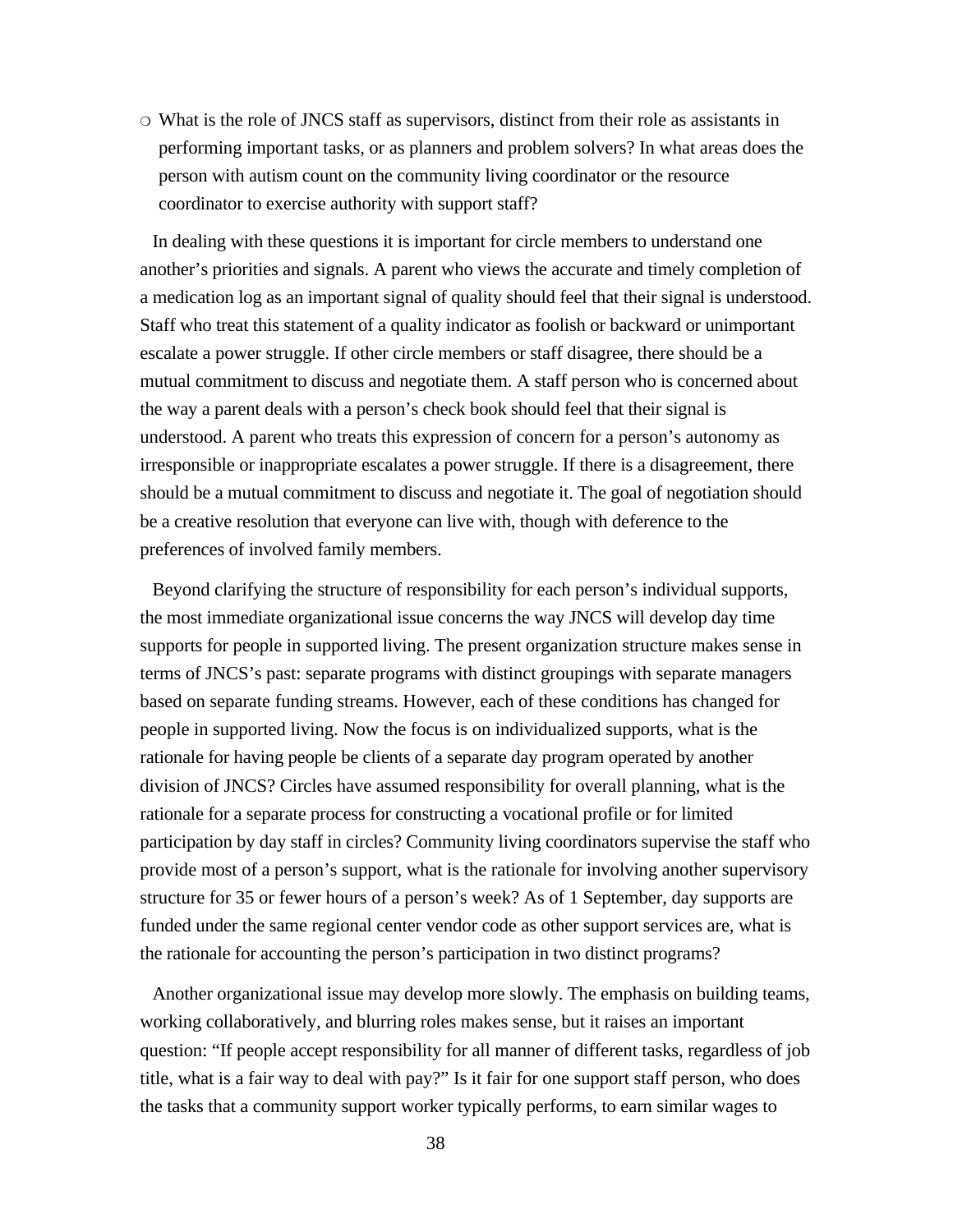another support staff person who does not do these tasks? If a community support worker has (or develops) several support staff or circle members who perform many tasks that other community support workers do, does she have a fair workload compared to those who have more of the tasks to do themselves? A few support agencies are experimenting with payment based on tasks performed rather than on job role, but others have considered and rejected that option as unfair.

We don't have a position about the conclusions JNCS should reach on these questions, but we do think that these questions should be thoughtfully considered as matters of organizational design rather than through ad hoc responses to specific problems.

#### *The group of people JNCS serves becomes differentiated*

When JNCS operated group homes, some people's parents were more involved and other's parents were less involved, but the extent of family involvement was not a central factor in the organization of the agency. But the transition from group living to supported living makes family involvement a far more important dimension in JNCS's future design.

While each of the families we met reported some benefits and some costs in the transition to supported living, it may be that the difference between two broad groups of families will grow sharper as the transition period ends. In the first months of the transition period, families split on the issue of whether or not it was desirable and feasible for people with autism to live in their own homes. Now families see the advantages to people with autism living in their own homes with appropriate supports, but they may be dividing on the question of how much direct involvement it is reasonable to expect of family members.

One group will want to decrease their involvement now that the person with autism has successfully moved. They see JNCS managers and staff as primarily responsible for dealing with problems and assuring quality service. Family members are primarily responsible for monitoring and exercising conservatorship. If JNCS wants to hold circle meetings as a way for families to make their wishes known to staff, they will attend them. From their point of view, relieving family members to get on with their own lives, assured that the person with autism is well looked after, is a legitimate part of the mission of JNCS and a basic goal of the developmental services system. They might wish that they could be more involved, but they cannot. For them, the "journey" that JNCS leadership keeps talking about is over when their family members with autism are established in their own homes. Family members in this group want to be able to get off the cutting edge of services to people with autism and get on with other aspects of their own lives.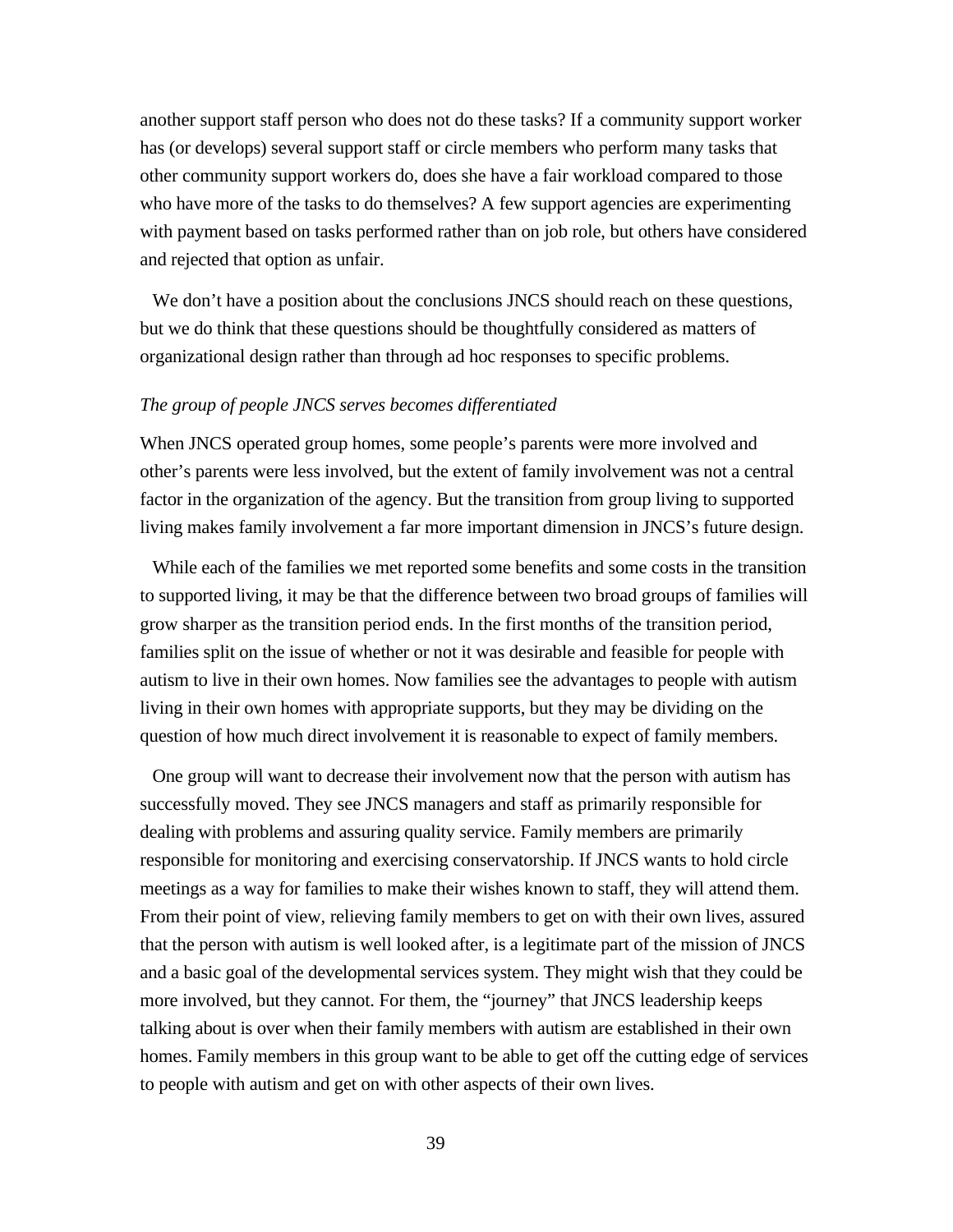Another group will see the move as one important step, a step which provides the person with a base from which to build a better future. They see their continuing involvement as essential to this future, both as safeguards for the person's safety and dignity and as allies in creating opportunities and supports that match and develop the person's interests and capacities. Their relationship will continue to change as they remain an important part of the person's life. JNCS staff are important resources, but they can't substitute for family. JNCS's mission is to support family involvement not to supplant it. This means facing hard questions about what and how much they can do with the person with autism, and who they can trust and recruit to continue their role in the person's life when they are unable to be involved, but these questions can best be dealt with from a position of continuing, active involvement. The circle is a fundamental way to guide decision making and to strengthen the ties among the people who matter to the person's future; strengthening the circle and extending its influence is vitally important. For them, the journey goes on.

It is too soon to know whether this division will occur and what its implications are, but the lessons of the transition from group homes to supported living may offer some importance guidance for dealing with this division if and when it emerges. In particular, parents and other family members need forums in which they can explore this highly emotionally charged issue. Respectful listening, courage in sticking with the issue, and mutual support are fundamental. Letting the difference guide the development of different kinds of responses, perhaps even separate from JNCS, could assure that no family feels the risk of abandonment.

One way to engage this difficult issue would be to explore some of the negative stories that many family and staff members tell one another (and us visitors) about JNCS. These stories may be signals of discomfort about the need for further personal involvement. They may also be signals of serious problems that require creative problem solving by circles. And, in some situations, they may sadly be part of a history that the parties cannot forget or let go. Three stories in particular are widely repeated:

- <sup>m</sup> *JNCS isn't careful about hiring people; anyone can get work here and there is no effort to check people's references or criminal records.* Given the frequency with which people tell this story, every circle should give some time to investigating it:
	- How do we make sure that we located decent, honest, and capable people to work with the person we support?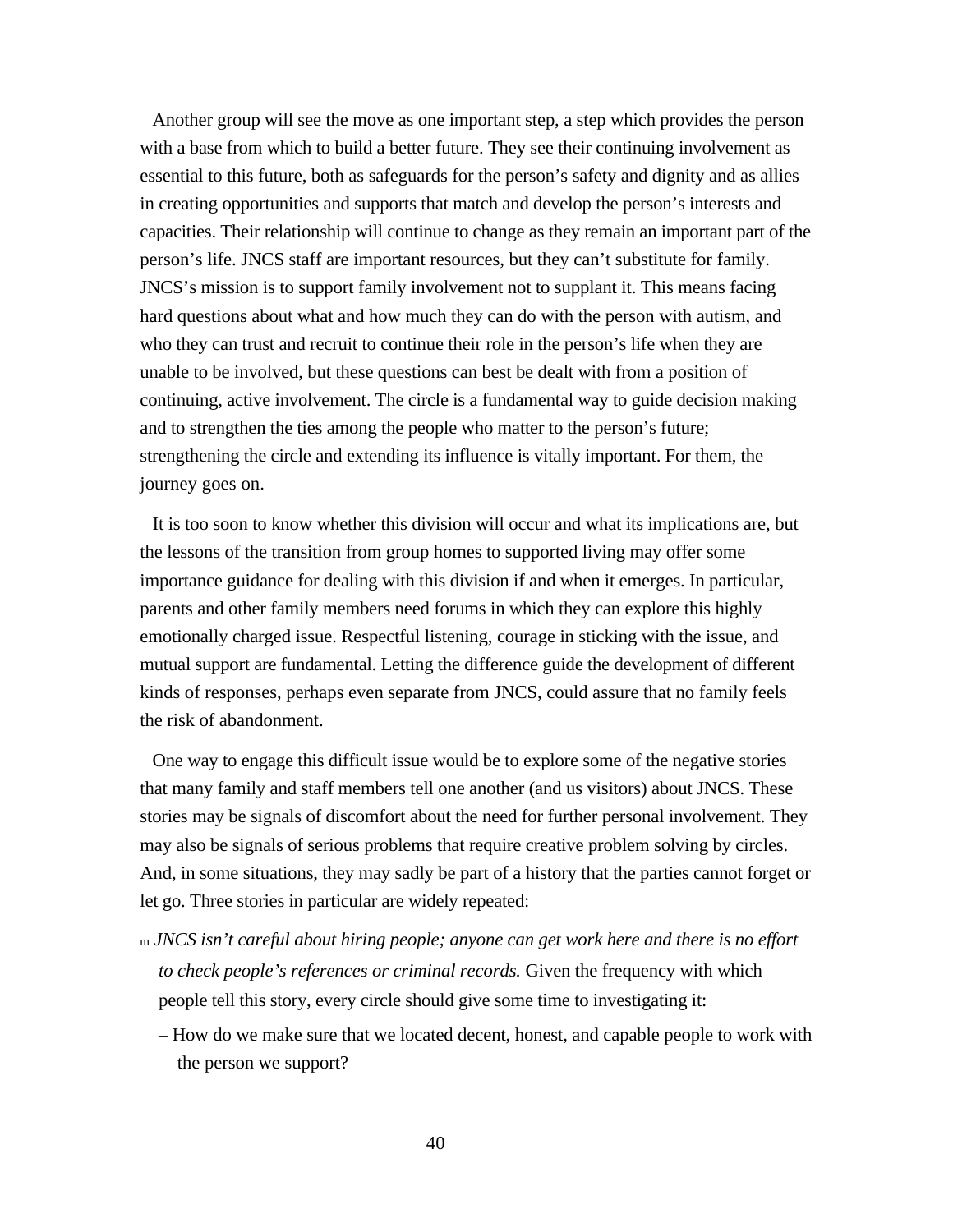- Who in our circle is responsible for background checks and for checking the overall balance of positives and negatives in the match between what matters for the person and the staff person's capacities?
- What safeguards do we establish if someone who might make an important contribution to the person we support also has potential danger signs in his or her history? What supports and extra structure do we provide to the staff person? What extra checks and balances do we provide for the person with autism?
- If we have hired someone who turned out to be untrustworthy, what have we learned about how to identify the problem, get the person away from the person with autism, and decrease that chances of it happening again?
- If a dishonest or neglectful or abusive person recommended friends and we hired them, are we sure that they are doing their jobs honestly and capably.
- How can JNCS as an agency help us with our responsibility to assure that we recruit and retain honest and capable staff members?
- ❍ *JNCS doesn't train the staff who work with people.* Given the frequency with which people tell this story, every circle should give some time to investigating it:
	- How do we assist new staff in developing a positive relationship with the person we support?
	- How do we identify what staff need to learn in order to do a competent job with the person we support and how to we make sure they get a fair chance to learn it?
	- How do we check to make sure staff are putting what they learned into practice in a way that benefits the person we support?
	- How can JNCS as an agency help us with our responsibility to assure that staff have adequate opportunities to learn?
- ❍ *Turnover at JNCS is incredibly high and hurts people with autism*. Given the frequency with which people tell this story, every circle should give some time to investigating it:
	- What are the facts about turn over of staff for the person we support?
	- What are the negative effects of turn-over and what have we done to reduce the problems they create?
	- Does turn-over offer any positive opportunities and how do we make the most of them?
	- What have we done to identify and deal with the root causes of turn-over?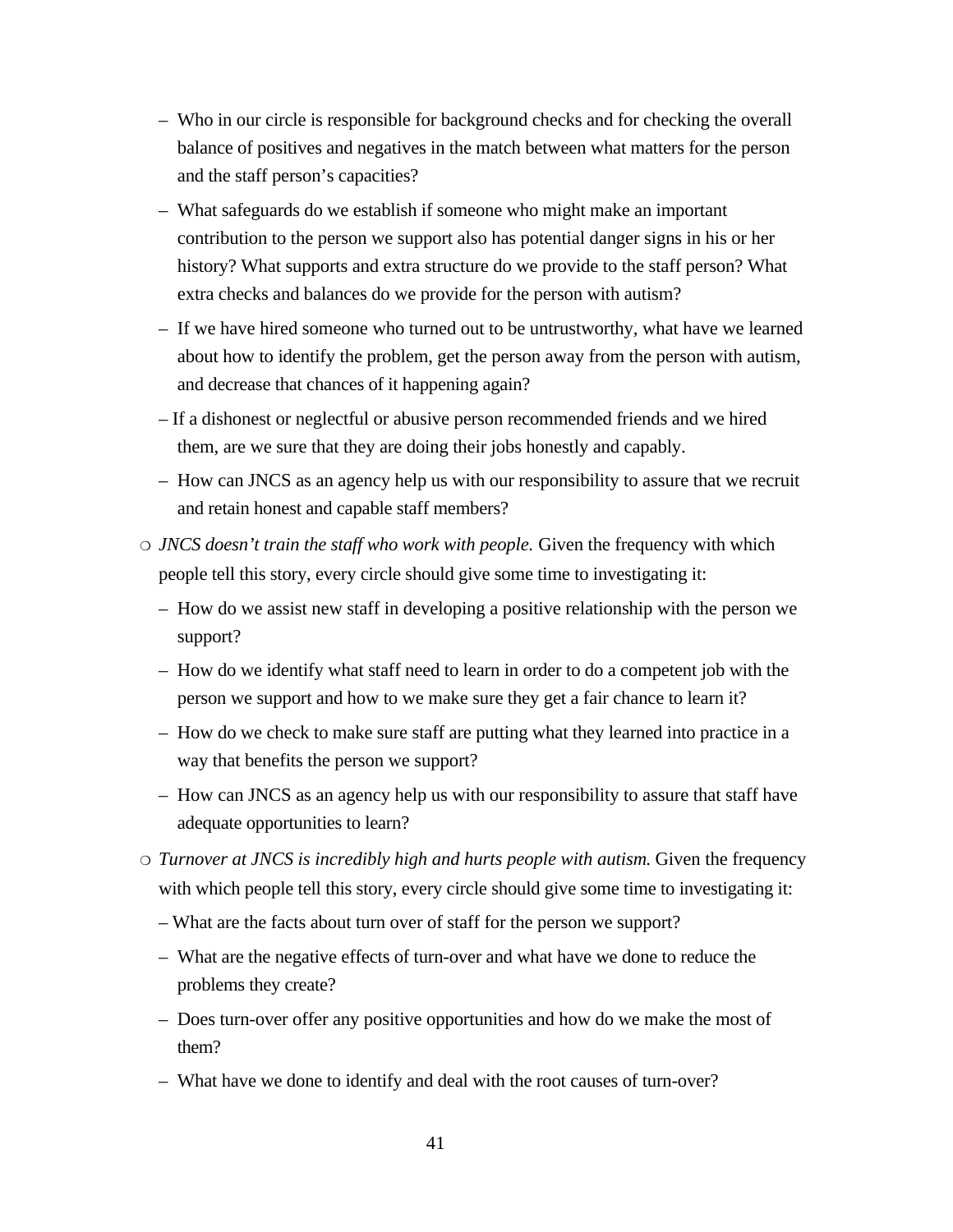– How can JNCS as an agency help us with our responsibility to minimize turn over? A circle that approaches these issues as problems that belong to JNCS may benefit from a chance to discuss their sense of their future responsibility for the well being and safety of the person with autism they support. This reflection will probably be more fruitful if the circle has a facilitator who has not been a member of the circle and who is not one of the administrators the circle may be expecting to handle these problems.

# **A final note**

The most important part of the journey lies ahead. Most of the people JNCS supports have a strong foundation of relationships with family members and staff who have demonstrated their willingness to learn by facing and solving the myriad problems involved in helping them to establish their own homes. Safeguarding what has already been achieved, deepening understanding of one another's capacities and gifts, and extending the network of friendship and support around each person will reward the efforts of the years ahead.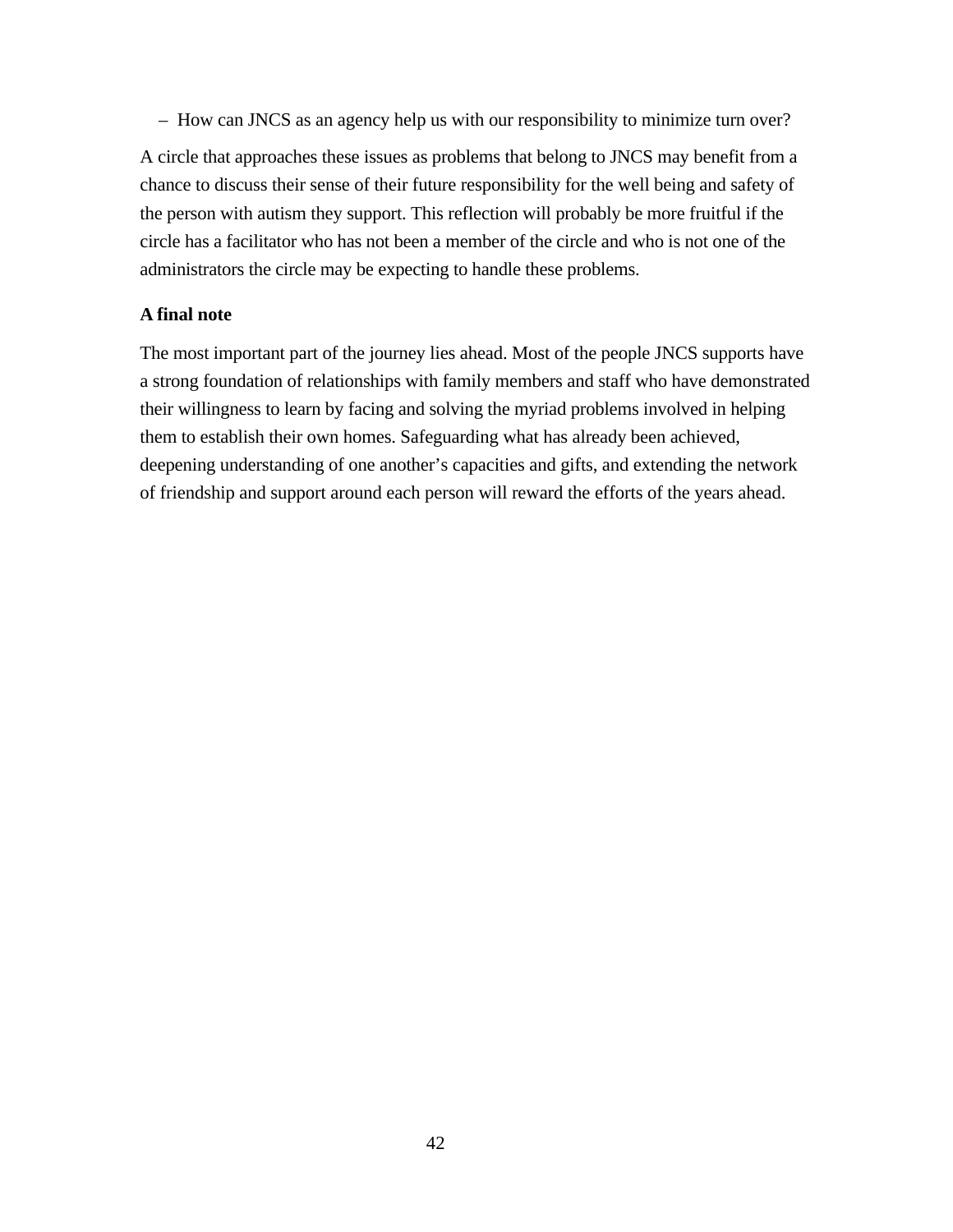#### **Appendix**

#### Evaluation Team Questions and Hypotheses

1. How do we get better at really listening to people with disabilities and negotiating the delicate balance between people with disabilities and their families and other stakeholders? Where should we stand as an agency when it comes to conservatorship, where the family's desires are in direct opposition to the consumers, and/or contradictory to the values of the organization

Hypotheses: A. When families begin to let go and learn to trust their child and the organization and work collaboratively with their adult child, staff and other stakeholders, people with disabilities will be able to lead more valued lives which more closely mirror the values of inclusion. B.. When staff begin to let go of pre-conceived notions of caretaking and instead assume competence, begin to believe in the organization and its values and work with the circle of support, people with disabilities will be able to lead more valued lives. C. When we begin to listen to people with disabilities we will have a clearer understanding of their wants, needs, desires and aspirations. We will better support them to lead the kind of lives they want to lead, We will see their gifts and capacities. We will gain their trust and credibility. We will show them respect; we will treat them with dignity. We will learn a great deal

2. How do we reintroduce technologies to assist people to better communicate, to help develop competencies and address behavioral issues which interfere with people's abilities to participate?

Hypothesis: When consumers are given the appropriate support, technology and skills, they will be able to author their own lives, will strive to be heard, will develop their competencies, begin to know and believe in their gifts and capacities. This will lead to greater quality of life.

3. How can we increase diversity on the Board of Directors, to include persons who are not involved in JNCS in any capacity, persons who are professionals who have resources and experience outside the field of disability, primary consumers, professions within the field of disability, etc.?

Hypotheses: A diverse group of people (background, experience, expertise) make better more thoughtful) decisions. A diverse Board of Directors will lead us to provide better services, will be less biased, more global and will look beyond personal interests. In

43